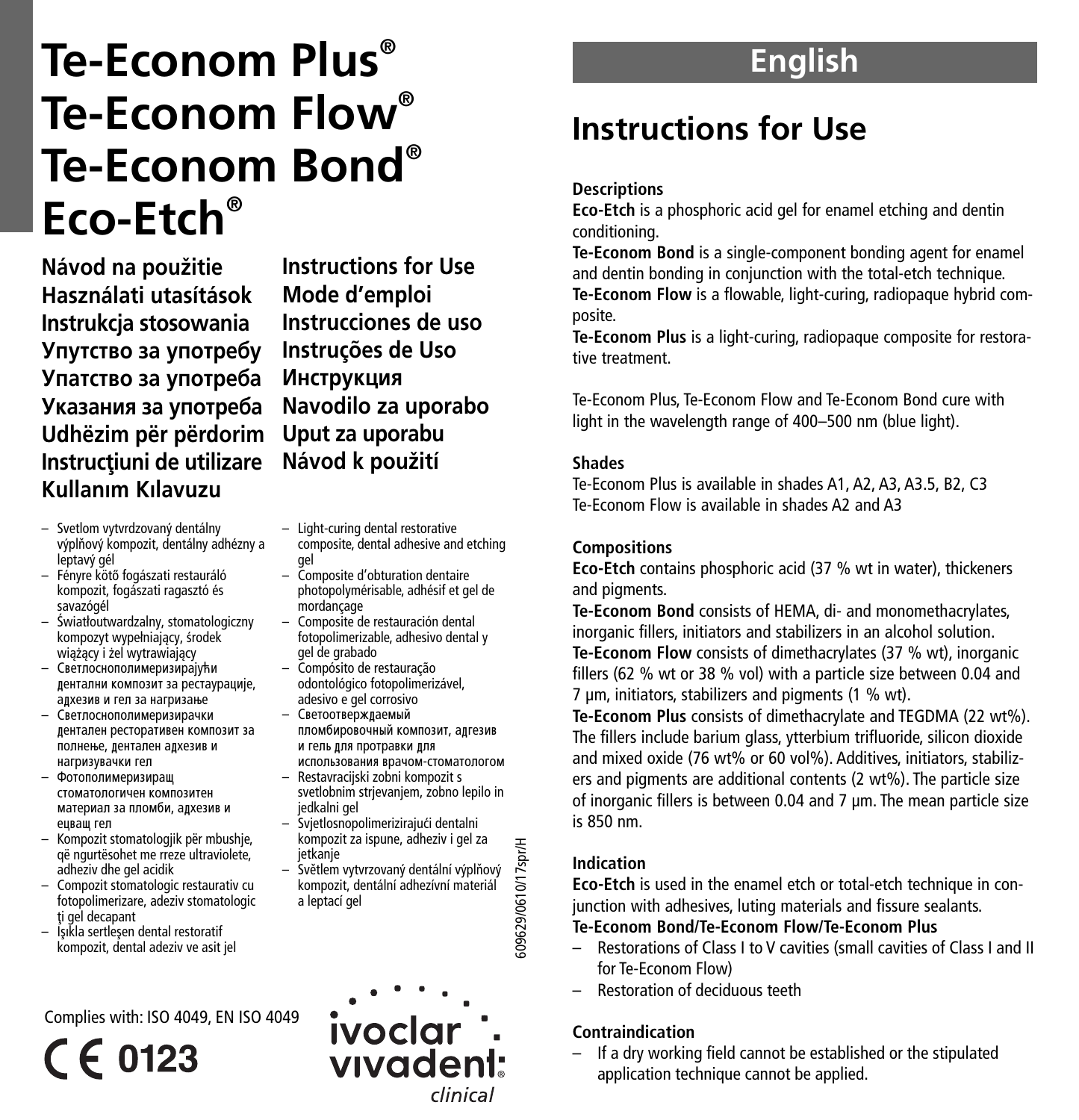- If a patient is known to be allergic to any of the ingredients.
- Te-Econom Bond must not be used in conjunction with self-curing composite materials.
- Direct pulp capping with Te-Econom Bond/Flow/Plus.

## **Side effects**

- In rare cases, ingredients of Te-Econom Bond/Flow/Plus may lead to sensitization. The products should not be used in such cases.
- To avoid possible irritation of the pulp, areas close to the pulp should be protected with a suitable pulp/dentin protector.

## **Interaction**

- Glass ionomer-based liners may be dissolved by Eco-Etch.
- Substances containing eugenol/clove oil inhibit the polymerization of resin-based materials.
- Discolouration may occur in combination with cationic mouthwashes, plaque disclosing agents and chlorhexidine.

## **Application**

- 1. Select the shade. For facilitated access to the treatment field, the flexible and patient-friendly mouth opener OptraGate® can be used.
- 2. Establish sufficient isolation, preferably with a rubber dam (complete isolation is ensured with, for example, the anatomically shaped OptraDam® Plus).
- 3. Prepare the cavity according to the requirements of the adhesive technique.
- 4. Clean the cavity with water spray.
- 5. Air dry the cavity.
- 6. Apply a pulp protector (calcium hydroxide) if needed; only cover areas close to the pulp and subsequently apply a pressureresistant cement (e.g. Vivaglass® Liner).
- 7. Place a matrix (e.g. the selectively thinned OptraMatrix®) and an interdental wedge, if required.
- 8. Apply Eco-Etch on the enamel and then on dentin and allow a reaction time of 30 seconds on enamel and 15 seconds on dentin. After that, thoroughly rinse with water spray and dry the tooth surfaces with oil-free compressed air. Avoid dehydrating the dentin.
- 9. Apply a generous amount of Te-Econom Bond on enamel and dentin, using the enclosed applicator brush. Brush the material gently into the dentin for 10 s. Next, evaporate any remaining solvent with a slow stream of air. Lightcure the adhesive according to the curing time recommendations below. Ensure complete coverage of the preparation surface.
- 10. Apply Te-Econom Flow in layers of a max. of 2 mm and light cure according to the curing recommendations below. Apply Te-Econom Plus in layers of max. 2 mm and adapt/contour the material with a suitable instrument (e.g. OptraSculpt®). The

OptraContact® instrument can be used to selectively position high-quality proximal contacts. Polymerize each layer individually according to the table below. Hold the light emission window as closely as possible to the surface of the restorative material.

| Light<br>intensity                           | <b>Material</b> | Turbo<br>Programm | <b>High Power</b><br>Programm | Soft Start<br>Programm | <b>Low Power</b><br>Programm |
|----------------------------------------------|-----------------|-------------------|-------------------------------|------------------------|------------------------------|
|                                              | Te-Econom Bond  |                   | 10 <sub>s</sub>               |                        |                              |
| <b>LEDition</b><br>(600 mW/cm <sup>2</sup> ) | Te-Econom Flow  |                   | 20 <sub>s</sub>               |                        |                              |
|                                              | Te-Fronom Plus  |                   | 20 <sub>s</sub>               |                        |                              |
| bluephase C8<br>(800 mW/cm <sup>2</sup> )    | Te-Econom Bond  |                   |                               |                        | 10 <sub>s</sub>              |
|                                              | Te-Econom Flow  |                   | 15 <sub>s</sub>               | 20 <sub>s</sub>        |                              |
|                                              | Te-Fronom Plus  |                   | 15 <sub>s</sub>               | 20 <sub>s</sub>        |                              |
|                                              | Te-Fconom Bond  |                   |                               |                        | 10 <sub>s</sub>              |
| bluephase<br>(1.200 mW/cm <sup>2</sup> )     | Te-Econom Flow  |                   | 10 <sub>s</sub>               | 15 <sub>s</sub>        |                              |
|                                              | Te-Fronom Plus  |                   | 10 <sub>s</sub>               | 15 <sub>s</sub>        |                              |
| bluephase 20i<br>(2.000 mW/cm <sup>2</sup> ) | Te-Econom Bond  |                   |                               |                        | 10 <sub>s</sub>              |
|                                              | Te-Econom Flow  | 5s                | 10 <sub>s</sub>               | 15 <sub>s</sub>        |                              |
|                                              | Te-Econom Plus  | 5s                | 10 <sub>s</sub>               | 15 <sub>s</sub>        |                              |

| <b>Material</b><br>Light intensity | Te-Econom Plus  | Te-Econom Flow  |
|------------------------------------|-----------------|-----------------|
| $\geq 500$ mW/cm <sup>2</sup>      | 20 <sub>s</sub> | 20 <sub>s</sub> |
| $\geq 1.000$ mW/cm <sup>2</sup>    | 10 <sub>s</sub> | 10 $\sim$       |

11. Finish the restoration with suitable finishers or fine diamonds. Subsequently, check the occlusion. Polish with silicone polishers (e.g. OptraPol ® Next Generation).

## **Special note**

If fresh composite is applied to polished material, it must first be roughened and wetted with Heliobond.

## **Warning**

- Eco-Etch contains phosphoric acid and is corrosive. Avoid contact with the eyes, mucous membranes, and skin. Goggles are recommended for both patients and operators.
- Unpolymerized Te-Econom Bond/Flow/Plus should not come in contact with skin/mucous membranes. The unpolymerized products may have an irritating effect and lead to sensitization against methacrylates.
- After contact of Eco-Etch or Te-Econom Bond with the eyes, immediately rinse with copious amounts of water for at least 15 minutes and see a physician/ophthalmologist.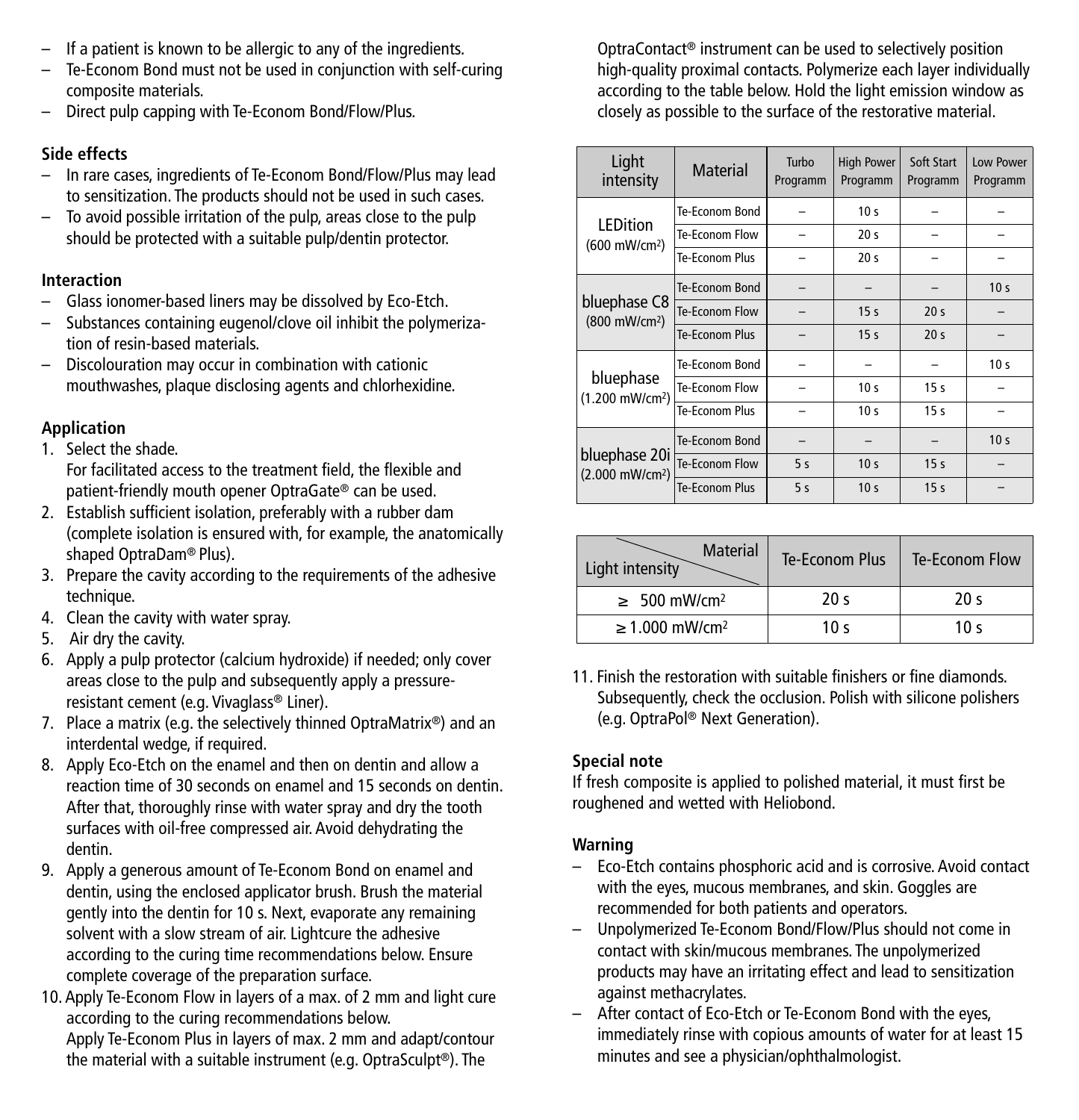- After skin contact with Eco-Etch or Te-Econom Bond, immediately rinse with soap and water. After contact with sensitive materials (surfaces, clothing), immediately clean with copious amounts of water.
- Commercial medical gloves do not provide protection against the sensitizing effect of methacrylates.

#### **Storage and hygiene**

- Storage temperature 2–28 °C (36–82 °F).
- Close syringe and bottle immediately after use. Exposure to light causes premature polymerization.
- Expiry date: see note on respective delivery form.
- Do not use any of these products after the indicated date of expiration.
- Do not disinfect syringes with oxidizing disinfectants.
- If Te-Econom Plus is applied from the Cavifil directly in the mouth of the patient, the Cavifil must not be used for more than one patient due to hygienic reasons (prevention of crosscontamination between patients).

**Keep out of the reach of children! For use in dentistry only!**

**Date information prepared:** 06/2010; Rev. 2

#### **Manufacturer**

Ivoclar Vivadent AG

## FL-9494 Schaan/Liechtenstein

This material has been developed solely for use in dentistry. Processing should be carried out strictly according to the Instructions for Use. Liability cannot be accepted for damages resulting from failure to observe the Instructions or the stipulated area of application. The user is responsible for testing the material for its suitability and use for any purpose not explicitly stated in the Instructions. Descriptions and data constitute no warranty of attributes.

## **Français**

# **Mode d'emploi**

## **Descriptifs**

**Eco-Etch** est un gel à l'acide phosphorique destiné au mordançage de l'émail et au conditionnement de la dentine.

**Te-Econom Bond** est un adhésif monocomposant amélo-dentinaire à utiliser en combinaison avec la technique Total-Etch.

**Te-Econom Flow** est un composite hybride fluide, photopolymérisable, radio-opaque.

**Te-Econom Plus** est un composite photopolymérisable, radioopaque pour restauration directe.

Te-Econom Plus, Te-Econom Flow et Te-Econom Bond durcissent à la lumière d'une longueur d'onde comprise entre 400 et 500 nm (lumière bleue).

#### **Teintes**

Te-Econom Plus est disponible dans les teintes A1,A2,A3,A3.5, B2, C3. Te-Econom Flow est disponible dans les teintes A2 et A3.

## **Compositions**

**Eco-Etch** contient de l'acide phosphorique (37 % en poids dans l'eau), de l'épaississant et des pigments.

**Te-Econom Bond** contient de l'HEMA (méthacrylate d'hydroxy-éthyle), des di- et monométhacrylates, des charges inorganiques, des initiateurs et des stabilisateurs dans une solution à base d'alcool. **Te-Econom Flow** contient des diméthacrylates (37 % du poids), des matériaux d'obturation anorganiques (62 % du poids ou 38 % en volume) avec une taille de particules comprise entre 0.04 et 7 um. des initiateurs, des stabilisateurs et des pigments (1 % en poids). **Te-Econom Plus** contient des diméthacrylates et du TEGDMA (22 % en poids). Les charges sont constituées de verre de baryum, de trifluorure d'ytterbium, de dioxyde de silicium et d'oxyde mixte (76 % en poids ou 60 % en volume). Le produit contient en plus des initiateurs, des stabilisateurs et des pigments (2 % en poids). La taille des particules des charges inorganiques est comprise entre 0,04 et 7 µm. La taille moyenne des particules se situe autour de 850 nm.

## **Indications**

**Eco-Etch** est utilisé dans la technique de mordançage de l'émail ou de mordançage total (Total-Etch) en combinaison avec des adhésifs, des matériaux de fixation et des sealants.

#### **Te-Econom Bond/Te-Econom Flow/Te-Econom Plus**

– Obturations des classes I à V (petites obturations des classes I et II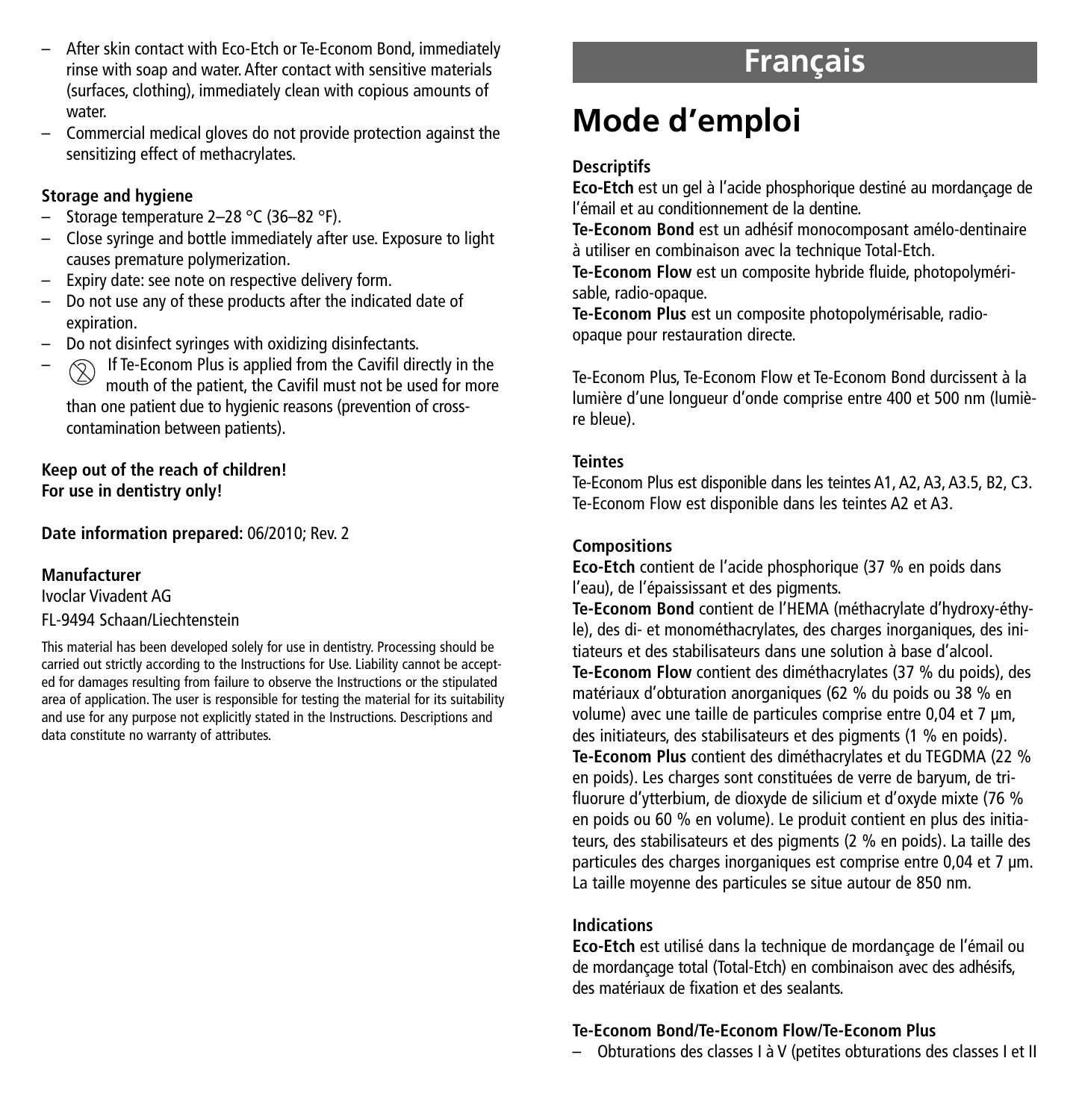pour Te-Econom Flow)

– Obturations de dents de lait

## **Contre-indications**

- S'il n'est pas possible d'isoler le champ opératoire ou de respecter les prescriptions du mode d'emploi.
- En cas d'allergie connue à l'un des composants des produits.
- Te-Econom Bond ne doit pas être utilisé en combinaison avec des matériaux composites autopolymérisants.
- Coiffages pulpaires directs avec Te-Econom Bond/Flow/Plus

## **Effets secondaires**

- Des composants de Te-Econom Bond/Flow/Plus peuvent, dans de rares cas, entraîner une sensibilité. Dans ces cas, il convient de suspendre l'utilisation des produits.
- Afin d'éviter toute irritation de la pulpe, les zones proches de la pulpe doivent être traitées avec une protection adaptée de la pulpe et de la dentine.

## **Interactions**

- Les matériaux de fond de cavité à base de verre ionomère peuvent être dissouts par Eco-Etch.
- Les matériaux contenant de l'eugénol et de l'essence de girofle inhibent le durcissement des matériaux à base de méthacrylate.
- Des colorations peuvent apparaître au contact de solutions cationiques pour bains de bouche, de révélateurs de plaque et de chlorhexidine.

## **Utilisation**

- 1. Déterminer la teinte. Pour un accès plus aisé à la cavité buccale, on peut utiliser l'écarteur OptraGate®, flexible et confortable pour le patient.
- 2. Procéder à une parfaite isolation, de préférence à l'aide d'une digue (par exemple avec OptraDam® Plus, adaptée à l'anatomie du patient).
- 3. Préparer la cavité selon les règles de la technique adhésive.
- 4. Nettoyer la cavité à l'eau.
- 5. Sécher la cavité.
- 6. Protéger la pulpe (hydroxyde de calcium), de manière ponctuelle et seulement si nécessaire, et recouvrir d'une couche de ciment résistant à la pression (par exemple Vivaglass® Liner).
- 7. Poser une matrice (par exemple l'OptraMatrix®, partiellement affinée) et éventuellement un coin interdentaire.
- 8. Appliquer Eco-Etch d'abord sur l'émail, puis sur la dentine, et laisser agir 30 secondes sur l'émail et 15 secondes sur la dentine. Puis rincer abondamment à l'eau et sécher la surface des dents avec de l'air exempt d'huile, tout en veillant à ne pas déshydrater la dentine.
- 9. Appliquer Te-Econom Bond sur l'émail et la dentine en couche épaisse avec l'applicateur joint et faire pénétrer en massant

pendant 10 secondes. Puis supprimer le surplus de solvant à l'aide d'un léger coup de soufflette. Photopolymériser l'adhésif en respectant les recommandations indiquées ci-dessous. Veiller à l'obturation totale des surfaces de la préparation.

10. Appliquer Te-Econom Flow en couches d'une épaisseur maximale de 2 mm et photopolymériser conformément aux recommandations indiquées ci-dessous.

Appliquer Te-Econom Plus en couches d'une épaisseur maximale de 2 mm et adapter/modeler le matériau à l'aide d'un instrument adapté (par exemple OptraSculpt®). L'instrument OptraContact® peut être utilisé pour positionner correctement des contacts proximaux. Polymériser chaque couche conformément au tableau ci-dessous. Maintenir l'embout lumineux le plus près possible de la surface du matériau de restauration.

| Intensité<br>lumineuse                       | Matériau       | Programme<br>Turbo | Programme<br><b>High Power</b> | Programme<br>Soft Start | Programme<br>Low Power |
|----------------------------------------------|----------------|--------------------|--------------------------------|-------------------------|------------------------|
| LEDition                                     | Te-Econom Bond |                    | 10 <sub>s</sub>                |                         |                        |
| (600 mW/cm <sup>2</sup> )                    | Te-Econom Flow |                    | 20 <sub>s</sub>                |                         |                        |
|                                              | Te-Fronom Plus |                    | 20 <sub>s</sub>                |                         |                        |
| bluephase C8<br>(800 mW/cm <sup>2</sup> )    | Te-Econom Bond |                    |                                |                         | 10 <sub>s</sub>        |
|                                              | Te-Econom Flow |                    | 15 <sub>s</sub>                | 20 <sub>s</sub>         |                        |
|                                              | Te-Econom Plus |                    | 15 <sub>s</sub>                | 20 <sub>s</sub>         |                        |
|                                              | Te-Fronom Bond |                    |                                |                         | 10 <sub>s</sub>        |
| bluephase<br>(1.200 mW/cm <sup>2</sup> )     | Te-Econom Flow |                    | 10 <sub>s</sub>                | 15 <sub>s</sub>         |                        |
|                                              | Te-Fronom Plus |                    | 10 <sub>s</sub>                | 15 <sub>s</sub>         |                        |
| bluephase 20i<br>(2.000 mW/cm <sup>2</sup> ) | Te-Econom Bond |                    |                                |                         | 10 <sub>s</sub>        |
|                                              | Te-Econom Flow | 5s                 | 10 <sub>s</sub>                | 15 <sub>s</sub>         |                        |
|                                              | Te-Econom Plus | 5s                 | 10 <sub>s</sub>                | 15 <sub>s</sub>         |                        |

| Matériau<br>Intensité lumineuse | Te-Econom Plus  | Te-Econom Flow  |
|---------------------------------|-----------------|-----------------|
| $\geq 500$ mW/cm <sup>2</sup>   | 20 <sub>s</sub> | 20 <sub>s</sub> |
| $\geq 1.000$ mW/cm <sup>2</sup> | 10 <sub>s</sub> | 10 $\sim$       |

11. Finir la restauration avec des instruments de finition adaptés ou des pointes diamantées à grains fins, puis contrôler l'occlusion. Polir à l'aide de polissoirs en silicone (par exemple OptraPol ® Next Generation).

## **Remarques particulières**

S'il est nécessaire d'ajouter du composite frais sur du matériau déjà poli, il convient au préalable de rendre la surface rugueuse, puis d'appliquer l'adhésif Heliobond.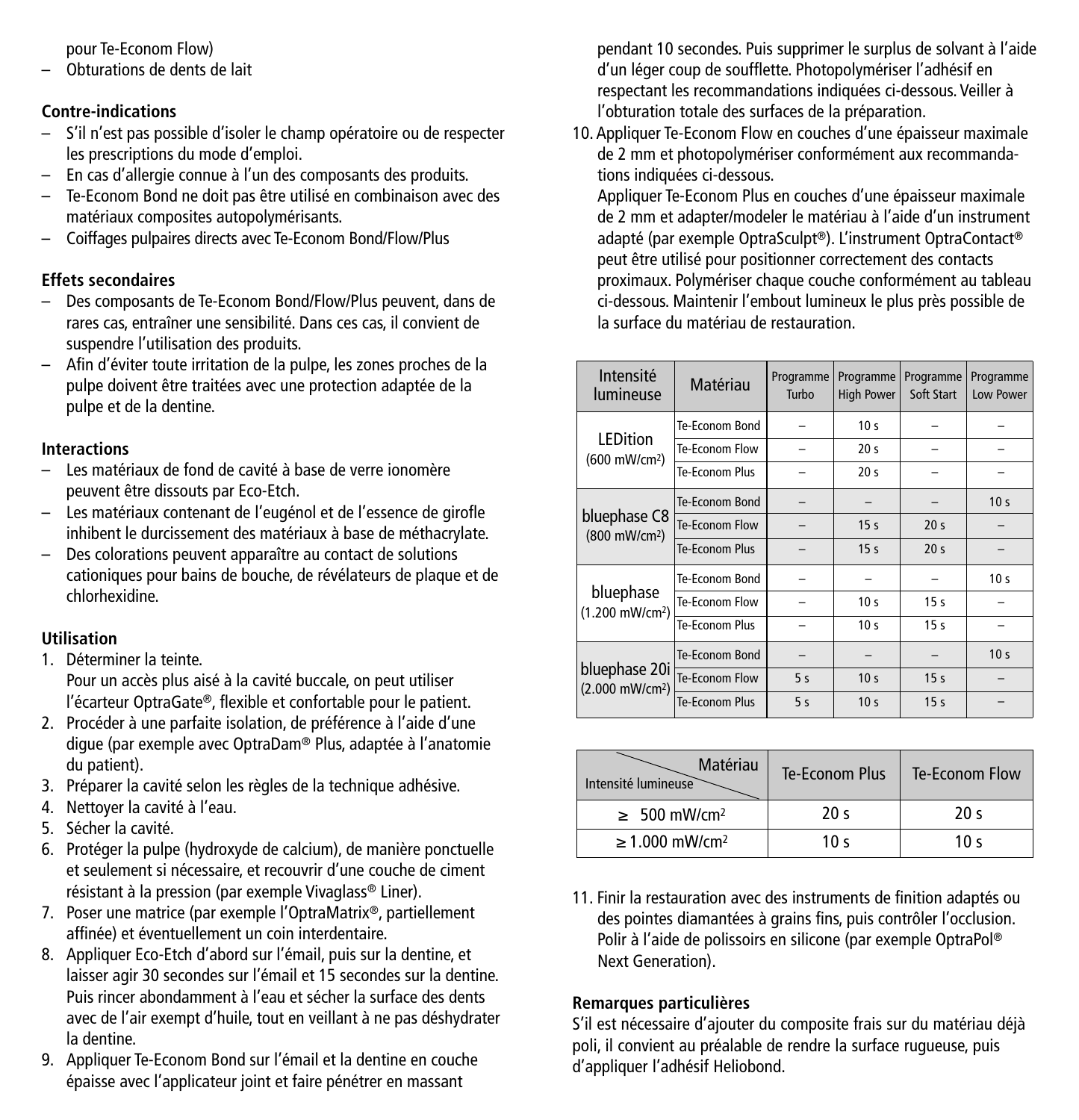#### **Mises en garde**

- Eco-Etch contient de l'acide phosphorique et est corrosif. Éviter tout contact avec les yeux, les muqueuses et la peau. Le port de lunettes de protection est recommandé pour les patients et le praticien.
- Éviter tout contact entre du Te-Econom Bond/Flow/Plus non durci et la peau/les muqueuses. Les produits peuvent, s'ils sont non durcis, avoir un effet légèrement irritant et entraîner une allergie au méthacrylate.
- Si vos yeux ont été en contact avec Eco-Etch ou Te-Econom Bond, rincer immédiatement et abondamment avec de l'eau pendant au moins 15 minutes et consulter un médecin/ophtalmologue.
- Si votre peau a été en contact avec Eco-Etch ou Te-Econom Bond, laver immédiatement à l'eau et au savon. En cas de contact avec des matériaux sensibles (surfaces, vêtements), nettoyer immédiatement et abondamment avec de l'eau.
- Les gants médicaux du commerce ne protègent pas contre les effets sensibilisants des méthacrylates.

#### **Conservation et hygiène**

- Conserver à une température comprise entre 2 et 28 °C
- Refermer les seringues ou les flacons immédiatement après utilisation, une exposition à la lumière pouvant provoquer une polymérisation prématurée.
- Date de péremption : voir les indications portées sur les emballages respectifs.
- Ne pas utiliser ces produits au-delà de la date de péremption.
- Ne pas désinfecter les seringues à l'aide de produits désinfectants oxydants.
- $\circledR$  Pour des raisons d'hygiène, si Te-Econom Plus est appliqué directement en bouche à l'aide d'un cavifil, ce cavifil ne doit être utilisé qu'une seule fois (prévention de contamination croisée entre les patients).

#### **Conserver hors de portée des enfants ! Réservé exclusivement à l'usage dentaire**

**Réalisation du mode d'emploi:** 06/2010; Rev. 2

#### **Fabricant**

Ivoclar Vivadent AG FL-9494 Schaan/Liechtenstein

Ce produit a été développé en vue d'une utilisation dans le domaine dentaire et doit être mis en œuvre conformément au mode d'emploi. Les dommages résultant du non-respect de ces prescriptions ou d'une utilisation à d'autres fins que celles indiquées n'engagent pas la responsabilité du fabricant. L'utilisateur est tenu de vérifier sous sa propre responsabilité l'appropriation du produit à l'utilisation prévue, et ce d'autant plus si celle-ci n'est pas citée dans le mode d'emploi.

# **Español**

# **Instrucciones de uso**

#### **Descripciones**

**Eco-Etch** es un gel de ácido fosfórico para el grabado de esmalte y acondicionamiento de dentina.

**Te-Econom Bond** es un agente adhesivo monocomponente, para la unión a esmalte y dentina en combinación con la técnica de grabado total.

**Te-Econom Flow** es un composite híbrido fluido, fotopolimerizable y radiopaco.

**Te-Econom Plus** es un composite radiopaco fotopolimerizable para el tratamiento restaurador.

Te-Econom Plus, Te-Econom Flow y Te-Econom Bond polimerizan con luz en la franja de longitud de onda de 400-500 nm (luz azul).

#### **Colores**

Te-Econom Plus está disponible en los colores A1,A2,A3,A3.5, B2, C3 Te-Econom Flow está disponible en los colores A2 y A3

#### **Composiciones**

**Eco-Etch** contiene ácido fosfórico (37% en peso en agua), espesantes y pigmentos.

**Te-Econom Bond** se compone de HEMA, di- y monometacrilatos, rellenos inorgánicos, iniciadores y estabilizadores en una solución de alcohol.

**Te-Econom Flow** se compone de dimetacrilatos (37% en peso), rellenos inorgánicos (62% en peso o 38% en volumen) con un tamaño de partícula entre 0.04 y 7 µm, iniciadores, estabilizadores y pigmentos (1% en peso).

**Te-Econom Plus** se compone de dimetacrilato y TEGDMA (22% en peso). Los rellenos incluyen vidrio de bario, trifluoruro de iterbio, dióxido de silicio y óxidos mixtos (76% en peso o 60% en volumen). Además contiene aditivos, iniciadores, estabilizadores y pigmentos (2% en peso). El tamaño de partícula de los rellenos inorgánicos está entre 0.04 y 7 µm. El tamaño de partícula principal 850 nm.

## **Indicaciones**

**Eco-Etch** se utiliza en la técnica de grabado de esmalte o grabado total en combinación con adhesivos, materiales de cementación y sellado de fisuras.

#### **Te-Econom Bond/Te-Econom Flow/Te-Econom Plus**

- Restauraciones de cavidades de Clase I a V (pequeñas cavidades de Clase I y II para Te-Econom Flow).
- Restauración de dientes deciduos.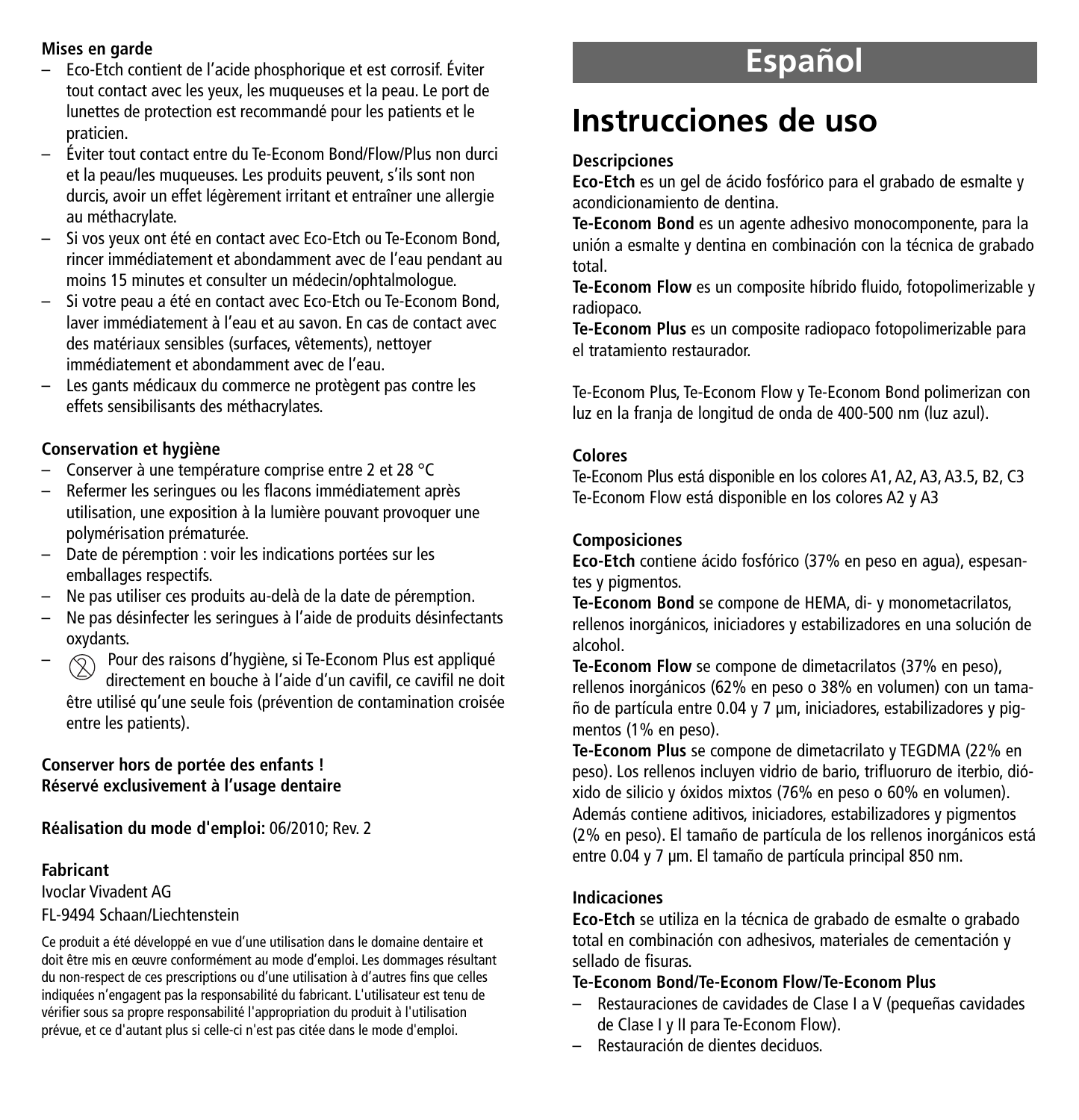## **Contraindicaciones**

- Si no se puede aislar el campo de trabajo o no se puede aplicar la técnica estipulada.
- Si se sabe que el paciente es alérgico a cualquiera de los componentes.
- Te-Econom Bond no se debe utilizar en combinación con los materiales de composite autopolimerizables.
- Recubrimiento directo de la pulpa con Te-Econom Bond/Flow/Plus.

#### **Efectos secundarios**

- En casos aislados, los componentes de Te-Econom Bond/Flow/Plus pueden producir sensibilización. En dichos casos no se deben utilizar.
- Para evitar una posible irritación de la pulpa, las áreas próximas se deberán proteger con un apropiado protector pulpar/dentinario.

#### **Interacciones**

- Eco-Etch puede disolver los liners con base de ionómero de vidrio.
- Las sustancias que contienen eugenol/esencia de clavo inhiben la polimerización de los materiales basados en resinas.
- Se puede producir una decoloración en combinación con colutorios catiónicos, agentes reveladores de placa y clorhexidina.

#### **Aplicación**

1. Toma de color.

Para facilitar el acceso al campo de tratamiento, se puede utilizar el abrebocas flexible y cómodo para el paciente, OptraGate.

- 2. Establezca un aislamiento suficiente, preferiblemente con dique de goma (el aislamiento completo se asegura, por ejemplo, con el dispositivo de forma anatómica OptraDam® Plus).
- 3. Prepare la cavidad de acuerdo con los requisitos de la técnica adhesiva.
- 4. Limpie la cavidad con agua atomizada.
- 5. Seque la cavidad con aire.
- 6. Aplique un protector pulpar (hidróxido de calcio) si fuera necesario; cubra únicamente las zonas próximas a la pulpa y seguidamente aplique cemento resistente a la presión (p. ej. Vivaglass® Liner).
- 7. Coloque una matriz (p. ej. OptraMatrix® con zonas selectivamente adelgazadas) y una cuña interdental, si fuera necesario.
- 8. Aplique Eco-Etch sobre el esmalte y luego sobre la dentina; deje actuar durante 30 segundos sobre el esmalte y durante 15 segundos sobre la dentina. A continuación, lave con chorro de agua y seque las superficies dentales con aire comprimido libre de grasa. Evite la deshidratación de la dentina.
- 9. Aplique una generosa cantidad de Te-Econom Bond sobre esmalte y dentina, utilizando el pincel aplicador adjunto. Frote el material suavemente sobre la dentina durante 10 segundos.

Seguidamente, deje que se evapore cualquier cantidad de disolvente con un chorro de aire. Fotopolimerice el adhesivo de acuerdo con las recomendaciones de curado que se muestran abajo. Asegúrese de lograr un recubrimiento completo de la superficie de la preparación.

10. Aplique Te-Econom Flow en capas de un máx. de 2 mm y fotopolimerice de acuerdo con las recomendaciones de polimerización que figuran abajo.

Aplique Te-Econom Plus en capas de máx. 2 mm y adapte/modele el material con un instrumento apropiado (p. ej. OptraSculpt®). El instrumento OptraContact® se puede utilizar para realizar selectivamente contactos proximales de alta calidad. Polimerice cada capa individualmente de acuerdo con la siguiente tabla. Mantenga la ventana de emisión de luz lo más cercana posible del material de restauración.

| Intensidad<br>lumínica                       | Material              | Programa<br>Turbo | Programa<br><b>High Power</b> | Programa<br>Soft Start | Programa<br>Low Power |
|----------------------------------------------|-----------------------|-------------------|-------------------------------|------------------------|-----------------------|
| <b>LEDition</b>                              | Te-Econom Bond        |                   | 10 <sub>s</sub>               |                        |                       |
| (600 mW/cm <sup>2</sup> )                    | Te-Econom Flow        |                   | 20 <sub>s</sub>               |                        |                       |
|                                              | Te-Fronom Plus        |                   | 20 <sub>s</sub>               |                        |                       |
|                                              | Te-Econom Bond        |                   |                               |                        | 10 <sub>s</sub>       |
| bluephase C8<br>(800 mW/cm <sup>2</sup> )    | Te-Econom Flow        |                   | 15 <sub>s</sub>               | 20 <sub>s</sub>        |                       |
|                                              | <b>Te-Fronom Plus</b> |                   | 15 <sub>s</sub>               | 20 <sub>s</sub>        |                       |
|                                              | Te-Fronom Bond        |                   |                               |                        | 10 <sub>s</sub>       |
| bluephase<br>(1.200 mW/cm <sup>2</sup> )     | Te-Econom Flow        |                   | 10 <sub>s</sub>               | 15 <sub>s</sub>        |                       |
|                                              | Te-Fronom Plus        |                   | 10 <sub>s</sub>               | 15 <sub>s</sub>        |                       |
| bluephase 20i<br>(2.000 mW/cm <sup>2</sup> ) | Te-Econom Bond        |                   |                               |                        | 10 <sub>s</sub>       |
|                                              | Te-Econom Flow        | 5s                | 10 <sub>s</sub>               | 15 <sub>s</sub>        |                       |
|                                              | <b>Te-Econom Plus</b> | 5s                | 10 <sub>s</sub>               | 15 <sub>s</sub>        |                       |

| <b>Material</b><br>Intensidad lumínica | Te-Econom Plus  | Te-Econom Flow  |
|----------------------------------------|-----------------|-----------------|
| $\geq 500$ mW/cm <sup>2</sup>          | 20 <sub>s</sub> | 20 <sub>s</sub> |
| $\geq 1.000$ mW/cm <sup>2</sup>        | 10 $\sim$       | 10 م            |

11. Finalice la restauración con puntas de acabado apropiadas o diamantes finos. Seguidamente, controle la oclusión. Realice el pulido con pulidores de silicona (p. ej., OptraPol ® Next Generation).

#### **Nota especial**

Si se aplica composite fresco sobre el material pulido, primero se deben crear rugosidades y humectar con Heliobond.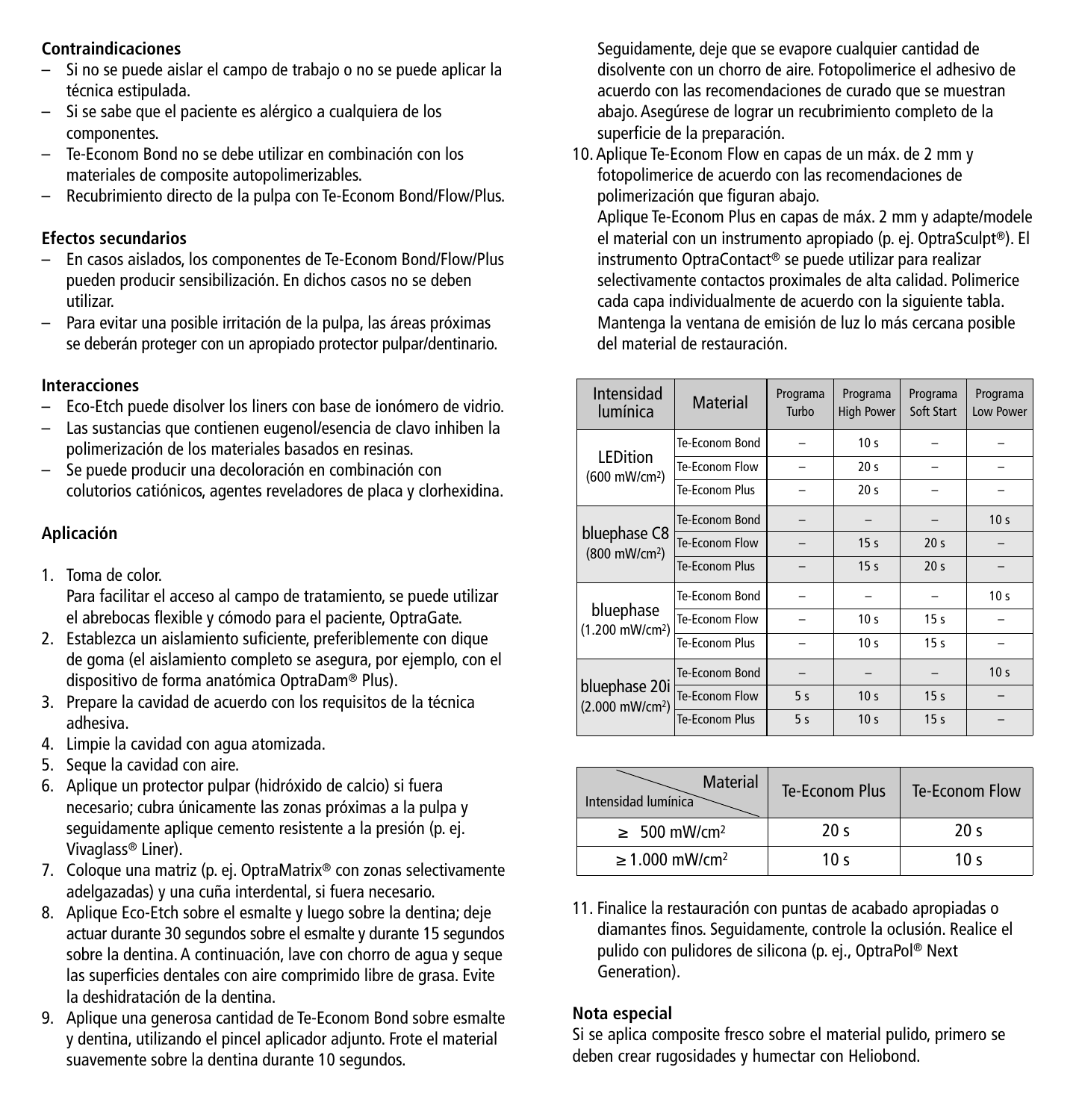#### **Avisos**

- Eco-Etch contiene ácido fosfórico y es corrosivo. Evite el contacto con ojos, membranas mucosas y piel. Se recomienda el uso de gafas tanto para pacientes como para profesionales.
- Te-Econom Bond/Flow/Plus sin polimerizar no debe entrar en contacto con piel/membranas mucosas. Los productos sin polimerizar pueden tener un efecto irritante y producen sensibilización a los metacrilatos.
- Si llega a tener contacto de Eco-Etch ó Te-Econom Bond con los ojos, lave inmediatamente con gran cantidad de agua por lo menos durante 15 minutos y vaya al médico/oftalmólogo.
- Si llega a tener contacto de Eco-Etch ó Te-Econom Bond con la piel, lave inmediatamente con agua y jabón. Si llega a tener contacto con materiales sensibles (superficies, ropa), lave inmediatamente con abundante agua.
- Los guantes médicos comerciales no proporcionan protección frente al efecto sensibilizante de los metacrilatos.

## **Almacenamiento y higiene**

- Temperatura de almacenamiento 2-28º C (32-82º F).
- Cierre la jeringa y frasco inmediatamente después de uso. La exposición a la luz causa polimerización prematura.
- Caducidad: ver información en Cavifils, jeringas y envases.
- No use ninguno de estos productos después de la fecha de expiración indicada.
- No desinfecte las jeringas con agentes desinfectantes oxidantes.
- $\sqrt{2}$  Si aplica Te-Econom Plus con el Cavifil directamente en la boca del paciente, por razones de higiene no lo use con más de una paciente (prevenir contaminación cruzada entre pacientes).

**Manténgase fuera del alcance de los niños! ¡Sólo para uso odontológico!**

**Fecha de preparación de las instrucciones de uso:** 06/2010; Rev. 2

**Fabricante** Ivoclar Vivadent AG FL-9494 Schaan/Liechtenstein

El producto has sido desarrollado para su uso dental y debe utilizarse de acuerdo con las instrucciones de uso. Todos los daños que se deriven de un uso inadecuado no son responsabilidad del fabricante. Es más, el usuario esta obligado a utilizar el producto sólo para las indicaciones que constan en estas instrucciones de uso.

# **Português**

# **Instruções de Uso**

## **Descrições**

**Eco-Etch** é um gel de acido fosfórico para ataque ácido do esmalte e condicionamento da dentina.

**Te-Econom Bond** é um agente adesivo monocomponente, para esmalte e dentina, que deve ser usado em conjunto com a técnica do ataque ácido total.

**Te-Econom Flow** é um compósito híbrido, fluido, radiopaco e fotopolimerizável.

**Te-Econom Plus** é um compósito radiopaco e fotopolimerizável para o tratamento restaurador.

Te-Econom Plus, Te-Econom Flow e Te-Econom Bond podem ser polimerizados com luz de comprimento de onda entre 400 e 500 nm (luz azul).

## **Cores**

Te-Econom Plus está disponível nas cores A1, A2, A3, A3,5, B2 e C3. Te-Econom Flow está disponível nas cores A2 e A3.

## **Composições**

**Eco-Etch** contém ácido fosfórico (37% em peso em água), agentes espessadores e pigmentos.

**Te-Econom Bond** contém HEMA, mono e dimetacrilatos, partículas inorgânicas de carga, iniciadores e estabilizadores, em uma solução alcoólica.

**Te-Econom Flow** contém dimetacrilatos (37 % em peso), partículas inorgânicas de carga (62 % em peso ou 38 % em volume), com tamanho das partículas variando entre 0,04 e 7 µm, iniciadores, estabilizadores e corantes (1 % em peso).

**Te-Econom Plus** contém dimetacrilatos e TEGDMA (22 % em peso). As partículas inorgânicas de carga são constituídas por vidro de bário, trifluoreto de itérbio, dióxido de silício e óxidos mistos (76 % em peso ou 60 % em volume). De modo adicional, contém iniciadores, estabilizadores e corantes (2 % em peso). O tamanho das partículas inorgânicas de carga está situado entre 0,04 e 7 µm. O tamanho médio das partículas é de 850 nm.

## **Indicações**

**Eco-Etch** é usado para o ataque ácido do esmalte ou para a técnica do ataque ácido total, em combinação com adesivos, materiais de cimentação e selantes de fissuras.

## **Te-Econom Bond/Te-Econom Flow/Te-Econom Plus**

- Restaurações de classes I a V (restaurações pequenas de classes I e II com o Te-Econom-Flow)
- Restaurações de dentes decíduos.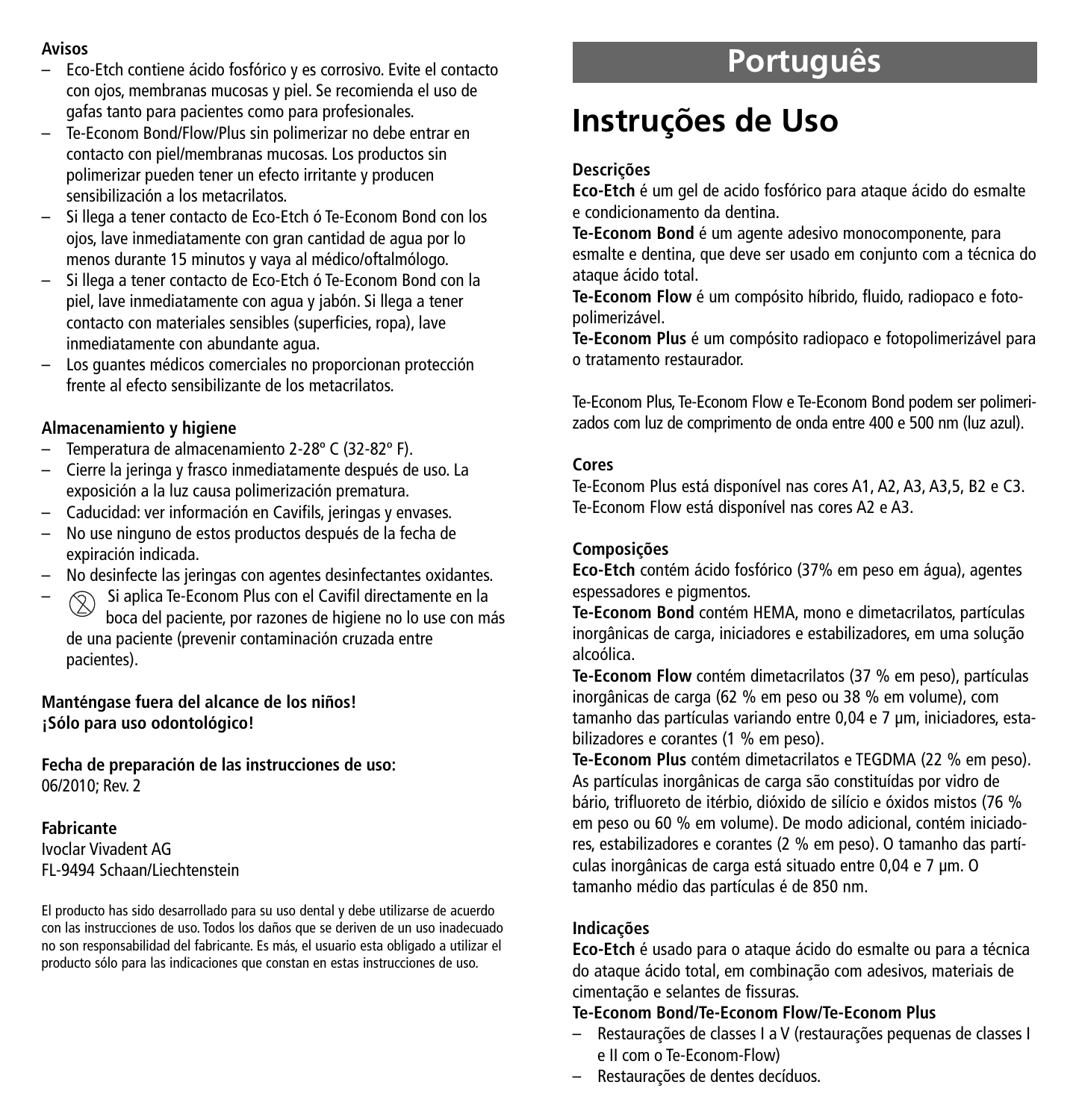## **Contra-indicação**

- Quando não é possível obter um campo operatório suficientemente seco ou quando a técnica estipulada não puder ser aplicada.
- Em caso de alergia comprovada a qualquer um dos ingredientes.
- Te-Econom Bond não deve ser usado em conjunto com compósitos autopolimerizáveis
- Capeamentos diretos da polpa com Te-Econom Bond/Flow/Plus.

## **Efeitos colaterais**

- Em casos raros, os ingredientes de Te-Econom Bond/Flow/Plus podem provocar reação de sensibilização. Nestes casos, os produtos não devem ser utilizados.
- Para evitar possível irritação da polpa, as áreas mais próximas da polpa devem ser recobertas com um adequado protetor dentinopulpar.

## **Interacções**

- Os "liners", baseados em ionômero de vidro, podem ser dissolvidos pelo Eco-Etch.
- As substâncias, que contêm eugenol e/ou óleo de cravo, inibem a polimerização dos materiais que são baseados em metacrilatos.
- Os contatos com colutórios catiônicos, reveladores de placa bacteriana e clorohexidina podem promover descolorações.

## **Aplicação**

1. Escolha da cor

Para facilitar o acesso à cavidade bucal, pode ser usado o dispositivo flexível OptraGate® que, de uma maneira confortável, mantém a boca do paciente aberta.

- 2. Estabelecer um isolamento adequado, de preferência com a ajuda do dique de borracha (o isolamento total pode ser conseguido, p. ex., com o dique de borracha OptraDam® Plus, que tem configuração anatômica).
- 3. Preparar a cavidade conforme as exigências da técnica adesiva.
- 4. Limpar a cavidade com spray de água.
- 5. Secar a cavidade com jato de ar.
- 6. Se necessário, aplicar o protetor pulpar (hidróxido de cálcio). Recobrir apenas as áreas próximas da polpa e, a seguir, aplicar um cimento resistente à pressão (p.ex., Vivaglass® Liner).
- 7. Posicionar a matriz (p.ex., OptraMatrix®, que é afilada de um modo seletivo) e a cunha interdental, quando for necessário.
- 8. Aplicar Eco-Etch sobre o esmalte e, a seguir, sobre a dentina. Permitir tempo de reação de 30 segundos sobre o esmalte e de 15 segundos sobre a dentina. Depois disto, lavar totalmente com spray de água e secar as superfícies dentais com jato de ar isento de óleo. Evitar a desidratação da dentina.
- 9. Aplicar uma quantidade generosa de Te-Econom Bond sobre esmalte e dentina, usando o fornecido pincel de aplicação. De modo delicado, pincelar o material sobre a dentina durante

10 seg. A seguir, com um suave jato de ar, evaporar totalmente o resíduo do solvente. Fotopolimerizar o adesivo conforme as recomendações para tempos de cura, situadas abaixo. Assegurar a completa cobertura das superfícies do preparo.

10. Aplicar Te-Econom Flow em camadas de 2 mm., no máximo, e fotopolimerizar de acordo com as recomendações abaixo. Aplicar Te-Econom Plus em camadas de 2 mm., no máximo, e adaptar/ contornar o material com um adequado instrumento (p.ex., OptraSculpt®). O instrumento OptraContact® pode ser utilizado para, de um modo seletivo, posicionar contactos proximais de alta qualidade. Polimerizar cada camada, de modo individual,conforme a tabela abaixo. Manter a janela de emissão de luz na posição mais próxima possível da superfície do material restaurador.

| Intensidade<br>de Luz                        | Material       | Programa<br>"Turbo" | Programa<br>High Power" | Programa<br>"Soft Start" | Programa<br>"Low Power" |
|----------------------------------------------|----------------|---------------------|-------------------------|--------------------------|-------------------------|
|                                              | Te-Econom Bond |                     | 10 seq.                 |                          |                         |
| LEDition<br>(600 mW/cm <sup>2</sup> )        | Te-Econom Flow |                     | 20 seg.                 |                          |                         |
|                                              | Te-Econom Plus |                     | 20 seq.                 |                          |                         |
|                                              | Te-Econom Bond |                     |                         |                          | 10 seq.                 |
| bluephase C8<br>(800 mW/cm <sup>2</sup> )    | Te-Econom Flow |                     | 15 seq.                 | 20 seq.                  |                         |
|                                              | Te-Fronom Plus |                     | 15 seq.                 | 20 seq.                  |                         |
|                                              | Te-Econom Bond |                     |                         |                          | 10 seq.                 |
| bluephase<br>(1.200 mW/cm <sup>2</sup> )     | Te-Econom Flow |                     | 10 seq.                 | 15 seq.                  |                         |
|                                              | Te-Fronom Plus |                     | 10 seq.                 | 15 seq.                  |                         |
| bluephase 20i<br>(2.000 mW/cm <sup>2</sup> ) | Te-Fronom Bond |                     |                         |                          | 10 seq.                 |
|                                              | Te-Econom Flow | 5 seg.              | 10 seq.                 | 15 seq.                  |                         |
|                                              | Te-Econom Plus | 5 seq.              | 10 seq.                 | 15 seq.                  |                         |

| <b>Material</b><br>Intensidade de Luz | Te-Econom Plus | Te-Econom Flow |
|---------------------------------------|----------------|----------------|
| $\geq 500$ mW/cm <sup>2</sup>         | 20 seg.        | 20 seq.        |
| $\geq 1.000$ mW/cm <sup>2</sup>       | 10 seg.        | 10 seg.        |

11. Acabar a restauração com adequadas pontas de acabamento ou diamantes finos. A seguir, checar a oclusão. Polir com polidores de silicone (p.ex., Optra Pol ® Next Generation).

## **Nota especial**

Se um compósito fresco for aplicado a um material que já foi polido, este material deve ser, em primeiro lugar, asperizado e umectado com Heliobond.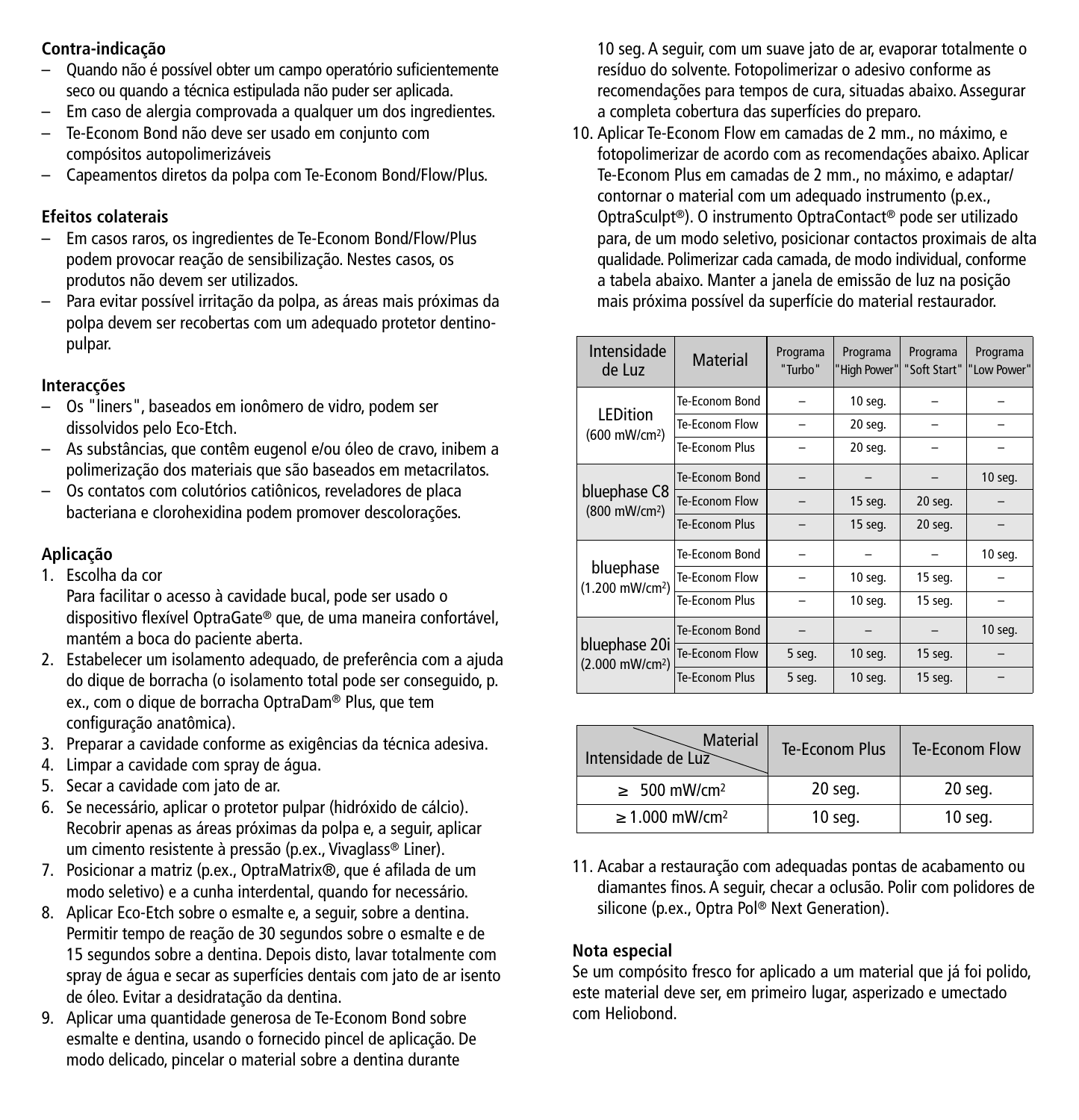## **Advertências**

- Eco-Etch contém ácido fosfórico e é corrosivo. Evitar o contato com os olhos, a mucosa e a pele. O uso de óculos de proteção é recomendado para os pacientes e profissionais.
- Te-Econom Bond/Flow/Plus, ainda não polimerizados, não devem entrar em contato com pele e mucosas. Em seu estado não polimerizado, estes materiais podem causar leve irritação e provocar reação de sensibilização aos metacrilatos.
- Quando Eco-Etch eTe-Econom Bond entrarem em contato com os olhos, lavar imediatamente com grande quantidade de água,durante pelo menos 15 minutos, e consultar o médico ou oftalmologista.
- Se Eco-Etch ou Te-Econom Bond entrarem em contato com a pele, lavar imediatamente com água e sabão. Em caso de contato com materiais sensíveis (superfícies, roupas), lavar imediatamente com bastante água.
- As luvas médicas comerciais não protegem contra o efeito de sensibilização dos metacrilatos.

#### **Armazenamento e Higiene**

- Temperatura de armazenamento: 2-28 °C (36-82°F).
- Fechar seringas e frascos imediatamente após o uso. A exposição à luz causa polimerização prematura.
- Prazo de validade: ver nota na respectiva forma de apresentação.
- Não usar qualquer um destes produtos após a data de validade indicada.
- As seringas não devem ser desinfetadas com o uso de desinfetantes oxidantes.
- $\Diamond$  Quando Te-Econom Plus for aplicado diretamente do Cavifil na boca do paciente, o Cavifil não deverá ser usado em mais de um paciente, por causa de razões higiênicas (prevenção de contaminação cruzada entre pacientes).

## **Manter fora do alcance das crianças! Somente para uso odontológico!**

**Elaboração do folheto informativo:** 06/2010; Rev. 2

#### **Fabricante**

Ivoclar Vivadent AG, FL-9494 Schaan/Liechtenstein

Este material foi fabricado somente para uso dental e deve ser manipulado de acordo com as Instruções de Uso. O fabricante não é responsável pelos danos causados por outros usos ou por manipulação incorrecta. Além disso, o utilizador é obrigado a comprovar, antes do uso e sob sua responsabilidade, se o material é compatível com a utilização desejada, principalmente quando esta utilização

# <u>Русский</u>

## **Инструкция**

#### **Описание**

**Eco-Etch** - это гель с фосфорной кислотой, используемый лля протравки эмали и подготовки дентина.

**Te-Econom Bond** – это однокомпонентный адгезив для эмали и лентина, используемый в сочетании с техникой тотального травления.

**Te-Econom Flow** – это жилкотекучий светоотвержлаемый ПАНТЕРНОКОНТ ПАСТНЫЙ ГИ**брилный композит** 

**Te-Econom Plus** – это светоотверждаемый рентгеноконтрастный композит лля терапии пломбирования.

Te-Econom Plus, Te-Econom Flow и Te-Econom Bond полимеризуются Светом с ллиной волны 400-500 нм.

#### **U**Beta

Te-Econom Plus выпускается в цветах A1, A2, A3, A3.5, B2, C3. Te-Econom Flow выпускается в цветах A2 и A3.

#### $C$ <sub>O</sub> $CTAR$

**Eco-Etch** содержит фосфорную кислоту (37% (по весу) в воде), загустители и пигменты.

**Te-Econom Bond** содержит НЕМА, ди- и монометакрилаты, органические наполнители, инициаторы и стабилизаторы в спиртовом растворе.

**Te-Econom Flow** содержит диметакрилат (37% по весу), неорганические наполнители (62% по весу или 38% по объему) с размером частиц от 0.04 до 7 мкм, инициаторы, стабилизаторы и пигменты (1% по весу).

**Te-Econom Plus** солержит лиметакрилат и TEGDMA (22% по весу). Наполнители состоят из бариевого стекла, трифторида иттербия, лиоксила кремния и смешанного оксила (76% по весу или 60% по объему). Дополнительно к этому содержатся инициаторы, стабилизаторы и пигменты (2% по весу). Размер частиц неорганического наполнителя – от 0.04 ло 7 мкм. Срелний размер частиц составляет примерно 850 нм.

#### Показания

**Eco-Etch** служит для использования при работе техникой травления эмали или тотального травления в сочетании с адгезивами, фиксирующими материалами и материалами для запечатывания фиссур.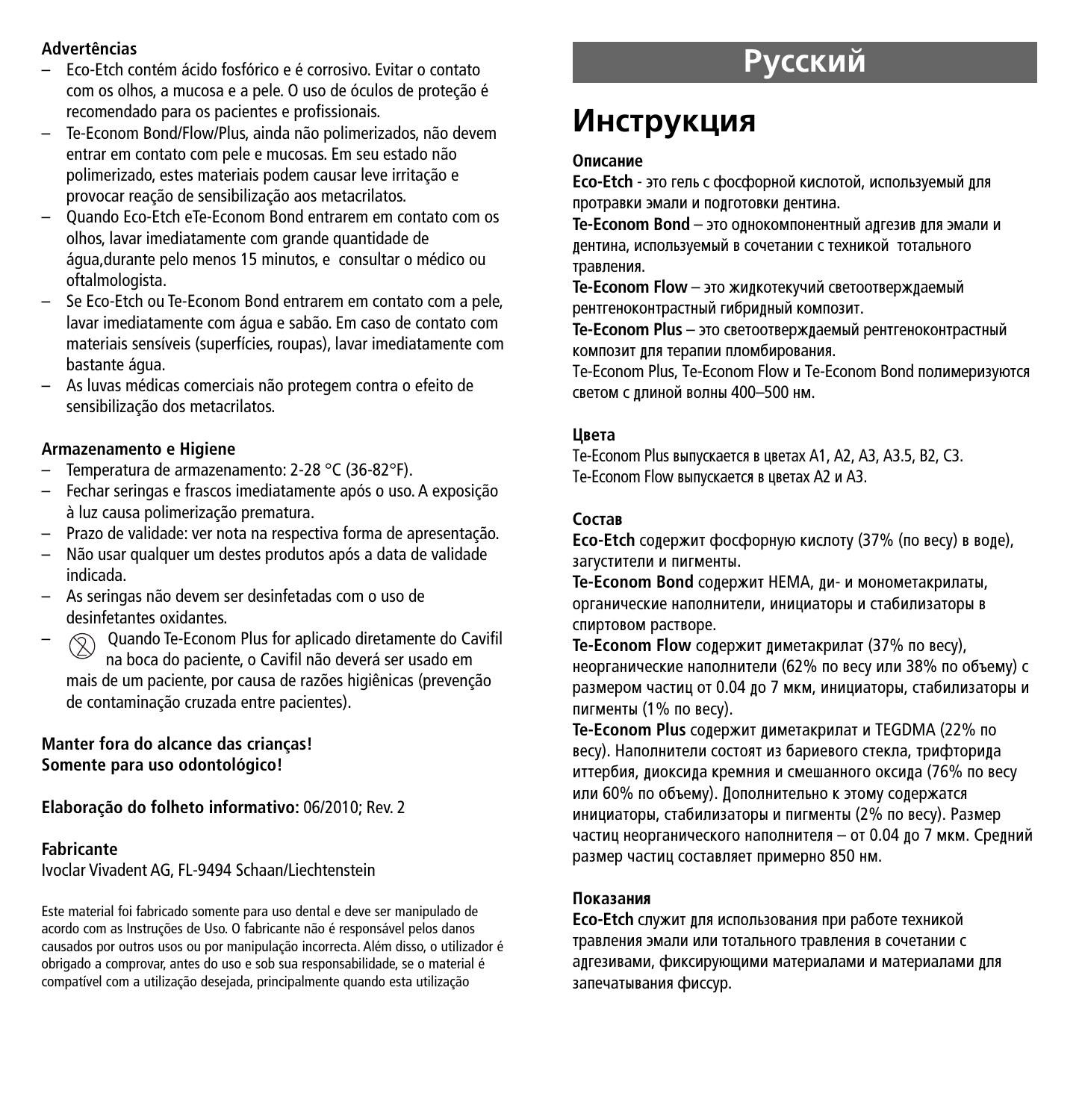#### **Te-Econom Bond/Te-Econom Flow/Te-Econom Plus**

- Пломбы классов от І до V (маленькие пломбы классов І и ІІ для Te-Econom Flow)
- Пломбирование молочных зубов

## Противопоказания

- Если невозможно обеспечить достаточную сухость или работу предписанным способом применения.
- Имеющаяся аллергия на компоненты продуктов.
- Te-Econom Bond не может быть использован в сочетании с САМООТВЕРОЖЛАЕМЫМИ КОМПОЗИТНЫМИ МАТЕРИАЛАМИ.
- Прямое перекрытие пульпы материалами Te-Econom Bond/Flow/Plus

## **Побочные лействия**

- Компоненты Te-Econom Bond/Flow/Plus могут в редких случаях вызвать чувствительность. В этих случаях от дальнейшего использования материалов слелует отказаться.
- Для того, чтобы исключить воспаление пульпы, близкие к пульпе области следует закрыть соответствующей защитой пульпы и дентина.

## Взаимодействие с другими препаратами

- Подкладочные материалы на стеклоиономерной основе протравливаются гелем Eco-Etch.
- Материалы, содержащие эвгенол/гвоздичное масло, замедляют полимеризацию материалов на метакрилатной основе.
- При контакте с катионными жидкостями для полоскания рта, а также жидкостями для определения налета и хлоргексидином, МОГУТ ПОЯВИТЬСЯ ПЯТНА.

## **Применение**

- 1. Определение цвета Для того, чтобы облегчить доступ к полости рта пациента, можно использовать гибкий и комфортный для пациента роторасширитель OptraGate®.
- 2. Достаточная сухость обеспечивается предпочтительно с помощью коффердама (полную сухость обеспечивает, например, OptraDam® Plus, имеющий анатомическую форму).
- 3. Препарирование полости производится в соответствии с правилами алгезивной техники.
- 4. Очистить полость водяным спреем.
- 5. Высушить воздухом.
- 6. Защитить пульпу (гидроксидом кальция), нанести точечно и только при необходимости (в областях, близких к пульпе), а затем перекрыть устойчивым к нагрузкам цементом (например, Vivaglass® Liner).
- 7. Поставить матрицу (например, частично истонченную матрицу OptraMatrix®) и, при необходимости, межзубные клинышки.
- 8. Нанести Eco-Etch сначала на эмаль, а потом на дентин, оставить действовать-на эмали 30 секунд, на дентине -15 Секунл. Затем тшательно промыть волой, полсушить поверхность струей воздуха, не содержащим примесей масла, при этом избегать полного высушивания дентина.
- 9. Te-Econom Bond нанести толстым слоем на эмаль и дентин с помощью прилагающегося аппликатора и втирать в поверхность в течение 10 секунд. После этого излишки растворителя раздуть слабой струей воздуха. Полимеризуйте адгезив светом в соответсвии с рекомендациями, приведенными в таблице ниже. Следить за тем, чтобы область препарирования была закрыта полностью.
- 10. Te-Econom Flow нанести толшиной слоя не более 2 мм и полимеризовать светом в соответствии с рекомендациями, приволимыми ниже.

Te-Econom Plus нанести толшиной слоя не более 2 мм, а затем материал адаптировать/моделировать с помощью соответствующего инструмента (например, OptraSculpt®). Для точного построения качественных аппроксимальных контактных пунктов можно использовать инструмент для контактных пунктов OptraContact®. Каждый слой полимеризовать в соответствии с приведенной таблицей.

| Мощность<br>света                             | матермал       | Turbo<br>Programm | <b>High Power</b><br>Programm | Soft Start<br>Programm | <b>Low Power</b><br>Programm |
|-----------------------------------------------|----------------|-------------------|-------------------------------|------------------------|------------------------------|
|                                               | Te-Econom Bond |                   | 10 с                          |                        |                              |
| I FDition<br>(600 мВт/см <sup>2</sup> )       | Te-Econom Flow |                   | 20 с                          |                        |                              |
|                                               | Te-Econom Plus |                   | 20 с                          |                        |                              |
| bluephase C8<br>(800 мВт/см <sup>2</sup> )    | Te-Econom Bond |                   |                               |                        | 10 <sub>c</sub>              |
|                                               | Te-Econom Flow |                   | 15 c                          | 20c                    |                              |
|                                               | Te-Econom Plus |                   | 15 c                          | 20c                    |                              |
|                                               | Te-Econom Bond |                   |                               |                        | 10 <sub>c</sub>              |
| bluephase<br>(1.200 мВт/см <sup>2</sup> )     | Te-Econom Flow |                   | 10 <sub>c</sub>               | 15c                    |                              |
|                                               | Te-Econom Plus |                   | 10 с                          | 15c                    |                              |
| bluephase 20i<br>(2.000 мВт/см <sup>2</sup> ) | Te-Econom Bond |                   |                               |                        | 10 <sub>c</sub>              |
|                                               | Te-Econom Flow | 5c                | 10 с                          | 15c                    |                              |
|                                               | Te-Econom Plus | 5c                | 10 с                          | 15c                    |                              |

| матермал<br>Мощность света                | Te-Fronom Plus | Te-Fronom Flow |
|-------------------------------------------|----------------|----------------|
| $\geq$ 500 MBT/cM <sup>2</sup>            | 20c            | 20c            |
| $\geq 1.000 \text{ m}$ BT/cM <sup>2</sup> | 10 c           | 10 $c$         |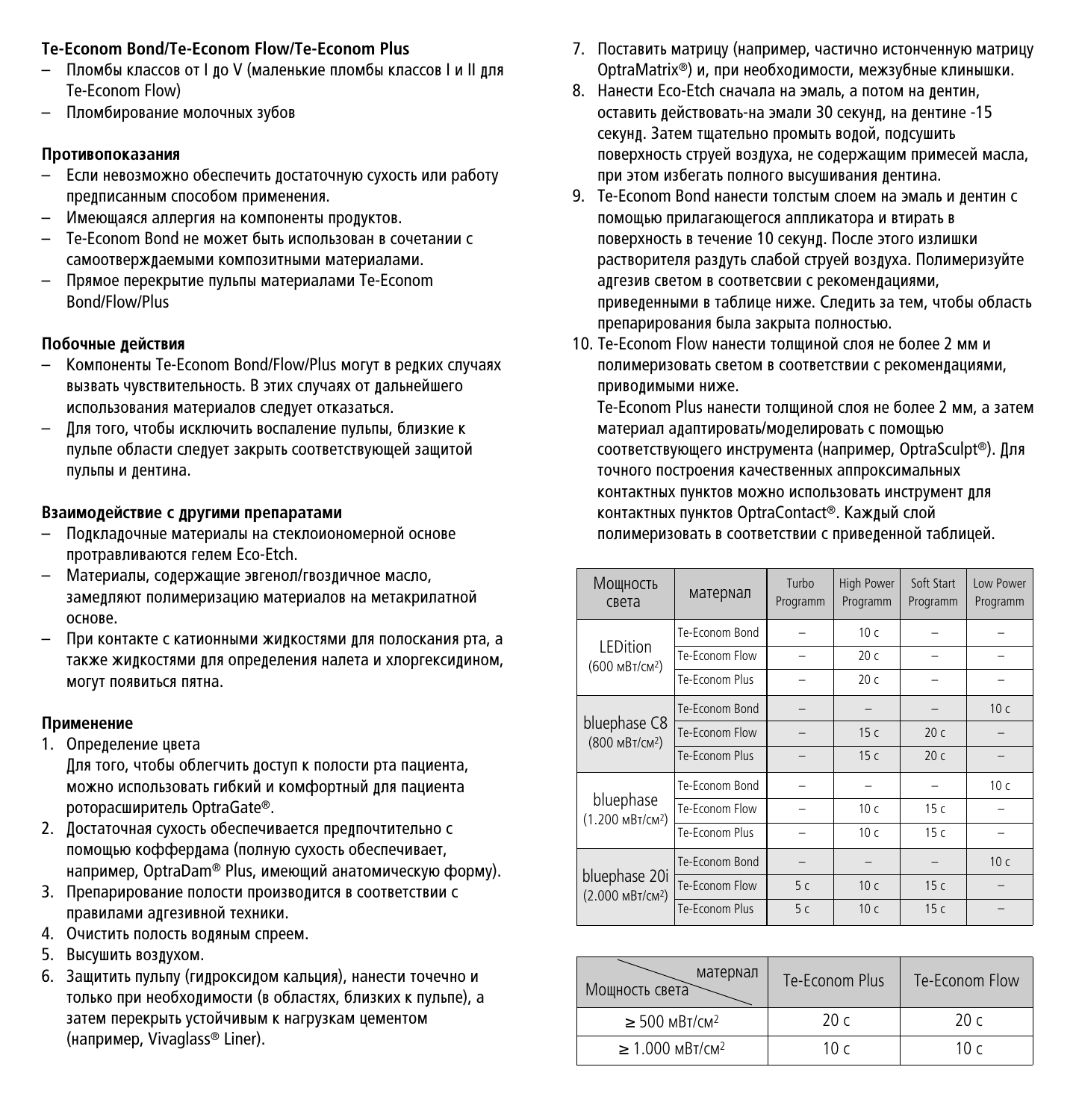11. Обработать реставрацию соответствующим финиром или тонкозернистым алмазом с послелующей проверкой окклюзии. Полировка производится с помощью силиконовых полиров (например, OptraPol® Next Generation).

#### Особое указание

Если свежую порцию композита необхолимо нанести на уже отполированный материал, то ему следует предварительно придать шероховатость и увлажнить его материалом Heliobond.

#### **Меры предосторожности**

- Eco-Etch содержит фосфорную кислоту и оказывает разлражающее лействие. Избегать его контакта с глазами. Спизистой обопочкой и кожей. Рекоменлуется использовать зашитные очки лля пациента и лечашего персонала.
- Избегать контакта несполимеризованного материала Те-Econom Bond/Flow/Plus с кожей/слизистой оболочкой. Эти пролукты в неотвержленном состоянии облавают пегким раздражающим действием и могут привести к чувствительности на метакрилаты.
- После контакта с глазами материалов Eco-Etch или Te-Econom Bond глаза сразу же промыть большим количеством волы в течение не менее 15 минут, а затем проконсультироваться с врачом/офтальмологом.
- После контакта кожи с материалами Eco-Etch или Te-Econom Bond кожу сразу же промыть водой с мылом. После контакта с чувствительными материалами (поверхностями, олежлой) быстро промыть большим количеством волы.
- Обычные медицинские перчатки не защищают от чувствительности на метакрилаты.

#### Указания по хранению и гигиене

- Температура хранения 2–28 °С
- Шприцы и бутылочки после использования сразу же закрывать. Проникновение света ведет к преждевременной полимеризации.
- Срок годности: см. на соответствующей упаковке.
- Не используйте эти пролукты после истечения срока голности
- Не проволить никакой лезинфекции шприцов оксилирующими дезинфекционными средствами.
- $\circledcirc$  Ecли Te-econom наносится из кавифила непосрелственно в попости рта пациента, кавифил не может применяться более чем лля олного пациента по гигиеническим соображениям (предотвращение перекрестной инфекции межлу пациентами)

#### $X$ ранить в местах, нелоступных лля летей!  $\overline{\textbf{h}}$ ля использования только в стоматологии!

#### $Co$ злание инструкции по применению: 06/2010; Rev. 2

#### **M**3FOTOBHTABL

Ivoclar Vivadent AG, FL-9494 Schaan / Liechtenstein

Пролукт был разработан лля применения в стоматологии и поллежит использованию TODKO R COOTRETCTRUM C UHCTDVKIIMEŇ DO DDUMEHENNO. ODOW3RODUTEDA HE HECET ОТВЕТСТВЕННОСТИ ЗА ПРИМЕНЕНИЕ В ИНЫХ ЦЕЛЯХ ИЛИ ИСПОЛЬЗОВАНИЕ. НЕ СООТВЕТСТВУЮЩЕЕ инструкции. Кроме того, потребитель обязан под свою ответственность проверить ООЛУКТ ПЕРЕЛ ЕГО ИСПОЛЬЗОВАНИЕМ НА СООТВЕТСТВИЕ И ВОЗМОЖНОСТЬ ПРИМЕНЕНИЯ ЛПЯ поставленных целей, если эти цели не указаны в инструкции по использованию.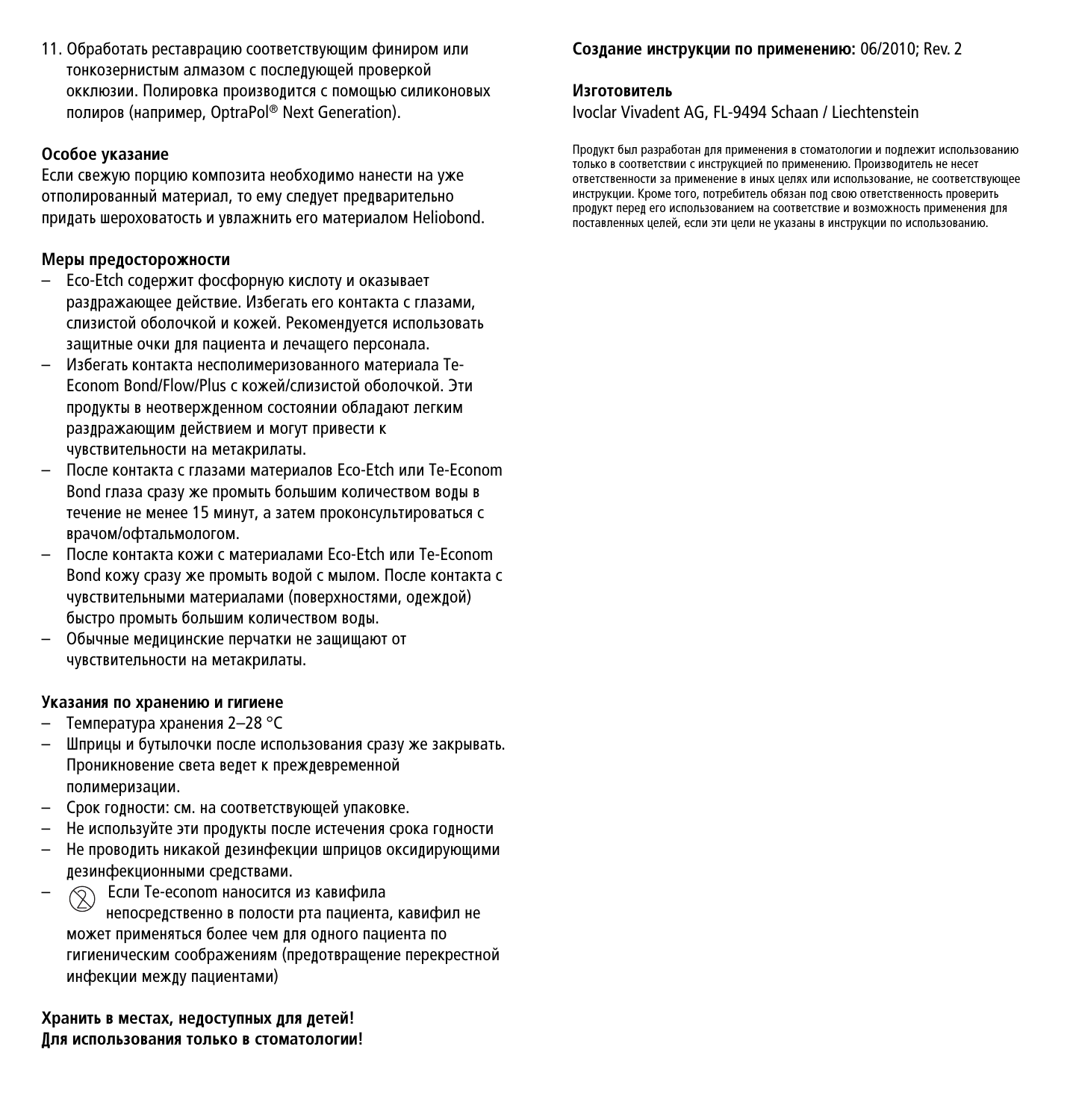# **Slovensko**

# **Navodilo za uporabo**

## **Opisi**

**Eco-Etch** je fosforni kislinski gel za jedkanje sklenine in pripravo dentina.

**Te-Econom Bond** je enokomponentna lepilna snov za lepljenje sklenine in dentina v povezavi s tehniko totalnega jedkanja.

**Te-Econom Flow** je tekoã, radiopaãni hibridni kompozit, ki se strjuje s svetlobo.

**Te-Econom Plus** je radiopaãni kompozit za restorativno zdravljenje, ki se striuje s svetlobo.

Te-Econom Plus, Te-Econom Flow in Te-Econom Bond se strjujejo s svetlobo pri valovni dolžini 400–500 nm (modra svetloba).

## **Nianse**

Te-Econom Plus je na voljo v niansah A1, A2, A3, A3.5, B2, C3 Te-Econom Flow je na voljo v niansah A2 in A3

## **Sestave**

**Eco-Etch** vsebuje fosforno kislino (37 % teže v vodi), zgoščevala in piamente.

**Te-Econom Bond** sestavlja HEMA, dimetakrilati in monometakrilati, anorganska polnila, iniciatorii in stabilizatorii v alkoholni raztopini. Te-Econom Flow sestavljajo dimetakrilati (37 % teže), anorganska polnila (62 % teže ali 38 % vol) z velikostjo delcev med 0,04 in 7 um, iniciatorii, stabilizatorii in pigmenti (1 % teže).

**Te-Econom Plus** sestavlja dimetakrilat in TEGDMA (22 ut. %). Polnila zajemajo barijevo steklo, iterbijev trifluorid, silicijev dioksid in me‰ani oksidi (76 ut. % ali 60 ut. %). Aditivi, iniciatorji, stabilizatorji in pigmenti so dodatne sestavine (2 ut. %). Velikost delcev anorganskih polnil je med 0,04 in 7 µm. Srednja velikost delcev je 850 nm.

## **Indikacije**

**Eco-Etch** se uporablja za jedkanje sklenine ali tehniko totalnega jedkanja v povezavi z lepili, snovmi za zamazanje in tesnili za razpoke.

## **Te-Econom Bond/Te-Econom Flow/Te-Econom Plus**

- Restavracija kavitet razreda I do V (majhne kavitete razreda I in II za Te-Econom Flow)
- Restavracija mleãnih zob

## **Kontraindikacije**

- Če ni možno vzpostaviti suhe delovne površine ali v primerih, kjer ni možno uporabiti predpisane tehnike nanosa.
- âe je znano, da je bolnik alergiãen na katero od sestavin.
- Lepila Te-Econom Bond se ne sme uporabiti v povezavi s samostrjevalnimi kompozitnimi materiali.
- Direktno prekirvanje pulpe s Te-Econom Bond/Flow/Plus

## **NeÏeleni uãinki**

- V redkih primerih lahko sestavine Te-Econom Bond/Flow/Plus povzroãijo sensibilizacijo. V takih primerih izdelka ne uporabljajte.
- Možnim draženjem pulpe se izognete tako, da območja okoli pulpe zaščitite z ustrezno zaščito za pulpo/dentin.

## **Interakcije**

- Eco-Etch raztaplja podloge na podlagi glasionomera.
- Snovi, ki vsebujejo olje evgenola/nageljevih Ïbic, zavirajo polimerizacijo snovi na podlagi smole.
- V kombinaciji s kationskimi ustnimi vodicami, snovmi za razkrivanje zobnih oblog in klorheksidina lahko pride do razbarvanja.

## **Uporaba**

1. Izberite nianso.

Za lažji dostop do območja zdravljenja lahko uporabite prilagodljiv, bolniku prijazen odpiralec ust OptraGate®.

- 2. Območie obdelave dobro izolirajte, najbolje z gumijastim presredkom (popolno izolacijo na primer zagotavlja anatomsko oblikovani OptraDam® Plus).
- 3. Kaviteto pripravite v skladu z zahtevami lepilne tehnike.
- 4. Kaviteto oãistite z vodnim curkom.
- 5. Kaviteto osu‰ite z zrakom.
- 6. Po potrebi nanesite zaščito za pulpo (kalcijev hidroksid); prekrijte samo obmoãje poleg pulpe, nato pa nanesite cement, odporen na pritisk (npr. podlogo Vivaglass®).
- 7. Po potrebi namestite matrico (npr. selektivno stanjšano OptraMatrix®) in medzobno zagozdo.
- 8. Na sklenino in nato na dentin nanesite Eco-Etch ter poãakajte 30 sekund za reakcijo sklenine in 15 sekund za dentin. Nato dobro sperite z vodnim curkom in osušite površino zoba s stisnjenim zrakom brez olja. Prepreãite dehidracijo dentina.
- 9. Na sklenino in dentin nanesite zadostno količino lepila Te-Econom Bond s priloženo ščetko za nanos. Material nežno vščetkajte v dentin 10 sekund. Nato s počasnim zračnim curkom odstranite preostale hlape topila. Lepilo trjujte s svetlobo z napravo za svetlobno strjevanje po spodaj navedenih priporoãilih za strjevanje. Prepričajte se, da je celotna preparirana površina pokrita.
- 10. V plasteh najveã 2 mm nanesite Te-Econom Flow in ga strjujte s svetlobo v skladu s spodaj navedenimi priporoãili za strjevanje. V plasteh najveã 2 mm nanesite Te-Econom Plus in prilagodite/oblikuite material z ustreznim inštrumentom (npr.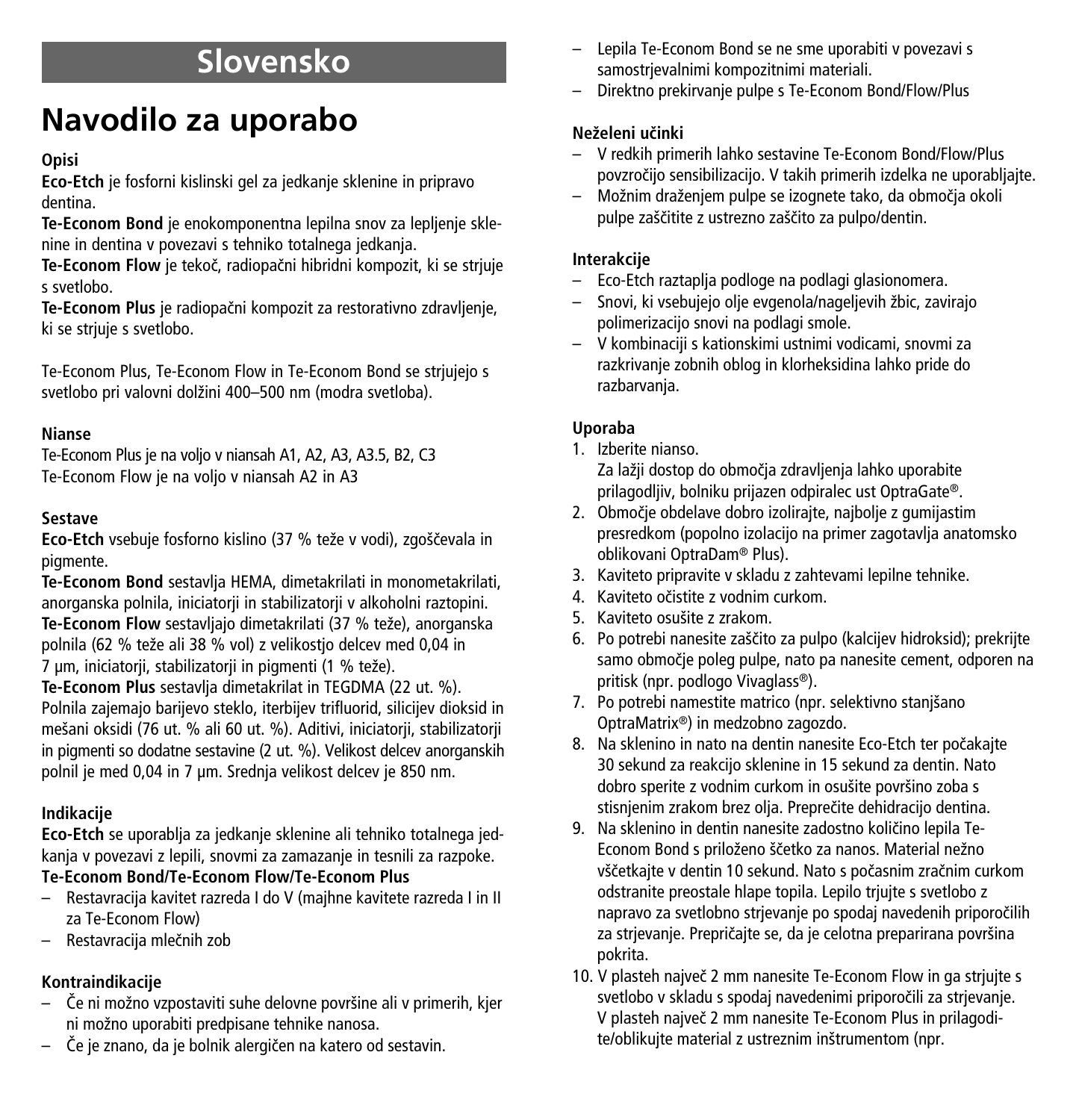OptraSculpt®). In‰trument OptraContact® lahko uporabite za selektivno namestitev proksimalnih stikov visoke kakovosti. Vsako plast polimerizirajte individualno v skladu s spodnjo tabelo.Okence, skozi katerega prihaja svetloba, držite ãim bliže površini restavracijskega materiala.

| Moč<br>luči                                  | <b>Material</b>       | Turbo<br>program | <b>High Power</b><br>program | Soft Start<br>program | <b>Low Power</b><br>program |
|----------------------------------------------|-----------------------|------------------|------------------------------|-----------------------|-----------------------------|
|                                              | Te-Econom Bond        |                  | 10 <sub>s</sub>              |                       |                             |
| LEDition<br>(600 mW/cm <sup>2</sup> )        | Te-Econom Flow        |                  | 20 <sub>s</sub>              |                       |                             |
|                                              | <b>Te-Econom Plus</b> |                  | 20 <sub>s</sub>              |                       |                             |
| bluephase C8<br>(800 mW/cm <sup>2</sup> )    | Te-Econom Bond        |                  |                              |                       | 10 <sub>s</sub>             |
|                                              | Te-Econom Flow        |                  | 15 <sub>s</sub>              | 20 <sub>s</sub>       |                             |
|                                              | <b>Te-Econom Plus</b> |                  | 15 <sub>s</sub>              | 20 <sub>s</sub>       |                             |
|                                              | Te-Econom Bond        |                  |                              |                       | 10 <sub>s</sub>             |
| bluephase<br>(1.200 mW/cm <sup>2</sup> )     | Te-Econom Flow        |                  | 10 <sub>s</sub>              | 15 <sub>s</sub>       |                             |
|                                              | Te-Econom Plus        |                  | 10 <sub>s</sub>              | 15 <sub>s</sub>       |                             |
| bluephase 20i<br>(2.000 mW/cm <sup>2</sup> ) | Te-Econom Bond        |                  |                              |                       | 10 <sub>s</sub>             |
|                                              | Te-Econom Flow        | 5s               | 10 <sub>s</sub>              | 15 <sub>s</sub>       |                             |
|                                              | Te-Econom Plus        | 5<               | 10 <sub>s</sub>              | 15 <sub>s</sub>       |                             |

| Material<br>Moč luči            | <b>Te-Econom Plus</b> | Te-Econom Flow  |
|---------------------------------|-----------------------|-----------------|
| $\geq$ 500 mW/cm <sup>2</sup>   | 20 <sub>s</sub>       | 20 <sub>s</sub> |
| $\geq 1.000$ mW/cm <sup>2</sup> | 10 <sub>s</sub>       | 10 $\leq$       |

11. Restavracijo konãajte z ustreznimi zakljuãnimi sredstvi ali finimi diamanti. Nato preverite okluzijo. Spolirajte s silikonskim polirnim sredstvom (npr. OptraPol ® Next Generation).

#### **Posebna opomba**

Poliran material, na katerega nanašate svež kompozit, ie treba najprej postrugati in navlažiti s Heliobondom.

## **Opozorilo**

- Eco-Etch vsebuje fosforno kislino in je koroziven. Prepreãite stik z očmi, sluznicami in kožo. Priporočljivo je, da zaščitna očala nosijo bolnik in zobozdravniki.
- Nepolimerizeiran Te-Econom Bond/Flow/Plus ne sme priti v stik s kožo/sluznico. Nepolimerizirani izdelki lahko dražijo in povzročijo senzibilizacijo na metakrilate.
- Oãi nemudoma po stiku z Eco-Etch ali Te-Econom Bond 15 minut spirajte s obilico vode, nato pa pojdite k zdravniku/oftalmologu.
- KoÏo po stiku z lepilom Eco-Etch ali Te-Econom Bond nemudoma sperite z milom in vodo. Občutlijve materiale (površine, oblačila) nemudoma oãistite z obilico vode.
- Komercialne medicinske rokavice ne nudijo dovolj za‰ãite proti senzibilizacijskim učinkom metakrilatov.

#### **Shranjevanje in higiena**

- Temperature shranjevanja 2–28 °C (36–82 °F)
- Nemudoma po uporabi brizgo in steklenico zaprite. Izpostavljenost svetlobi povzroči prezgodnjo polimerizacijo.
- Rok uporabnosti: glejte natis na dobavljenem pakiranju.
- Ne uporabljajte izdelkov po izteku roka uporabnosti.
- Brizg ne razkužujte z oksidirajočimi razkužili.
- $\circledcirc$  Če se Te-Econom Plus nanaša neposredno iz Cavifil v ustih bolnika, izdelka Cavifil ne uporabliajte za več kot enega bolnika zaradi higienskih razlogov (prepreãevanje križne kontaminacije med bolniki).

## **Shranjujte nedosegljivo otrokom! Izkljuãno za zobozdravstveno uporabo!**

**Datum priprave informacije:** 06/2010; Rev. 2

#### **Izdelovalec**

Ivoclar Vivadent AG FL-9494 Schaan/Liechtenstein

Material je bil razvit izkljuãno za uporabo v zobozdravstvu. Obdelujte ga natanãno po navodilih za uporabo. Za škodo, ki nastane zaradi neupoštevanja navodil ali predpisanih tehnik nanosa, ne prevzemamo odgovornosti. Uporabnik je odgovoren za testiranje primernosti materiala za uporabo, ki ni jasno doloãena v navodilih za uporabo. Opis in podatki ne predstavljajo garancije za lastnosti izdelka.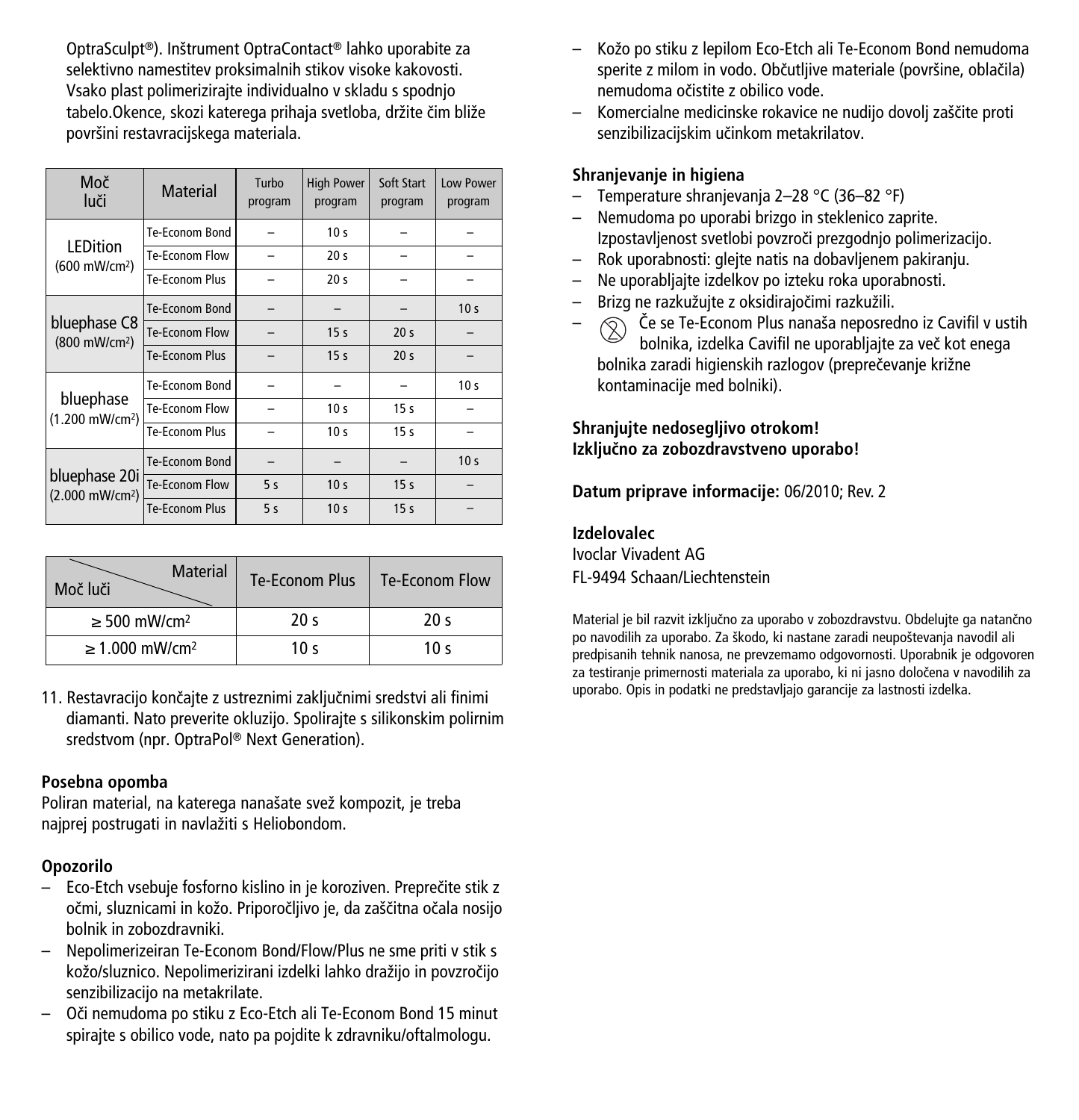## **Hrvatski**

# **Uput za uporabu**

## **Opisi**

**Eco-Etch** je gel fosforne kiseline za jetkanje cakline i kondicioniranje dentina.

**Te-Econom Bond** je jednokomponentno sredstvo za adheziju cakline i dentina u kombinaciji sa Total-Etch tehnikom.

**Te-Econom Flow** je tekuçi svjetlosnopolimerizirajuçi i radio-kontrastni hibridni kompozit.

**Te-Econom Plus** je svjetlosnopolimerizirajuçi radiokontrastni kompozit za terapiju ispuna.

Te-Econom Plus, Te-Econom Flow i Te-Econom Bond stvrdnjavaju pomoçu svjetlosti valne duljine u oblasti od 400-500 nm (plavo svjetlo).

## **Boje**

Te-Econom Plus se može dobiti u bojama A1, A2, A3, A3.5, B2, C3. Te-Econom Flow se može dobiti u bojama A2 i A3.

## **Sustav**

**Eco-Etch** sadrži fosfornu kiselinu (37 mas% u vodi), sredstvo za zgušćivanje i pigmente.

**Te-Econom Bond** sadrži HEMA, dimetakrilate i mono-metakrilate, anorganska sredstva za punjenje, inicijatore i stabilizatore u rastvoru alkohola.

**Te-Econom Flow** sadrži dimetakrilate (37 mas%), an-organska sredstva za punjenje (62 mas% ili 38 vol%) sa veličinom čestica između 0.04 i 7 µm, inicijatore, stabilizatore i pigmente (1 mas%).

Te-Econom Plus sadrži dimetakrilate i TEGDMA (22 mas%). Punila se sastoje od barij stakla, iterbij trifluorida, silicijumdioksida i miešavine oksida (76 mas% ili 60 vol%). Dodatno sadrže inicijatore, stabilizatore i pigmente (2 mas%). Veličina čestica anorganskih punila iznosi između 0.04 i 7 um. Srednja veličina čestica je oko 850 nm.

## **Indikacije**

Eco-Etch služi za primjenu tehnike jetkanja cakline ili Total-Etch tehnike u kombinaciji sa adhezivima, kitastim materijalima i materijalima za pečaćenie fisura.

## **Te-Econom Bond/Te-Econom Flow/Te-Econom Plus**

- Ispuni I do V razreda (mali ispuni I i II razreda za Te-Econom Flow)
- Ispuni mlijeãnih zuba

## **Kontraindikacije**

- Ukoliko nije moguça dovoljna izolacija ili propisana tehnika primjene.
- Kod dokazane alergije na sustavne dijelove proizvoda.
- Te-Econom Bond se ne smije koristiti u kombinaciji sa autopolimerizirajućim kompozitom.
- Direktno zatvaranje pulpe sa Te-Econom Bond/Flow/ Plus-om

## **Nuspojave**

- Sustavni dijelovi Te-Econom Bond/Flow/Plus-a mogu u rijetkim slučajevima dovesti do senzibiliziranja. U tim slučajevima treba odustati od daljnje primjene.
- Povr‰ine u blizini pulpe za‰tititi prikladnom za‰titom za pulpu/dentin, radi iskljuãenja iritacija pulpe.

## **Interakcije**

- Eco-Etch jetka materijale za podlaganje na bazi glasionomera.
- Materijali koji sadrÏe eugenol/ ulje karanfila inhibiraju očvršćivanje materijala na bazi metakrilata.
- U kontaktu sa kationskim tekuçinama za ispiranje usne ‰upljine, kao i sredstvima za detekciju plaka i klorheksidinom, može doći do obojenja.

## **Primjena**

- 1. Određivanie boje Za olakšani pristup u usnu šupljinu može se koristiti fleksibilni i za
- pacijenta ugodni otvaraã za usta OptraGate®. 2. Dovoljno sušenje, prednost se daje koferdamu (kompletno
- sušenje omogućuje npr. anatomski oblikovani OptraDam® Plus).
- 3. Preparacija kaviteta prema pravilima adhezivne tehnike.
- 4. Čišćenje kaviteta sa vodenim sprejem.
- 5. Sušenje sa vazdušnim strujanjem.
- 6. Zaštita pulpe (kalcij hidroksid) samo po potrebi (u blizini pulpe) i dodatno nanijeti u slojevima cement koji je otporan na pritisak (npr. Vivaglass® Liner).
- 7. Matriks (npr. djelomično stanjeni OptraMatrix®) i u danom sluãaju ugraditi interdentalni klin.
- 8. Nanesite Eco-Etch najprije na enamel, a zatim na dentin i priãekajte 30 sekundi da odreagira na enamelu i 15 sekundi na dentinu. Zaključno temeljito ispirati vodenim sprejem i površinu zuba osušiti sa stlačenim zrakom bez primjese ulja, pri čemu treba izbjeći sušenje dentina.
- 9. Nanijeti debeli sloj Te-Econom Bond-a sa priloženim aplikatorom na caklinu i dentin i potom umasirati 10 sekundi. Poslije toga višak otapala otkloniti laganom zračnom strujom. Adheziv obradite svjetlom, u skladu sa niže navedenim uputama o vremenu stvrdnjavanja. Paziti na potpuno zapeãaçenje prepariranih površina.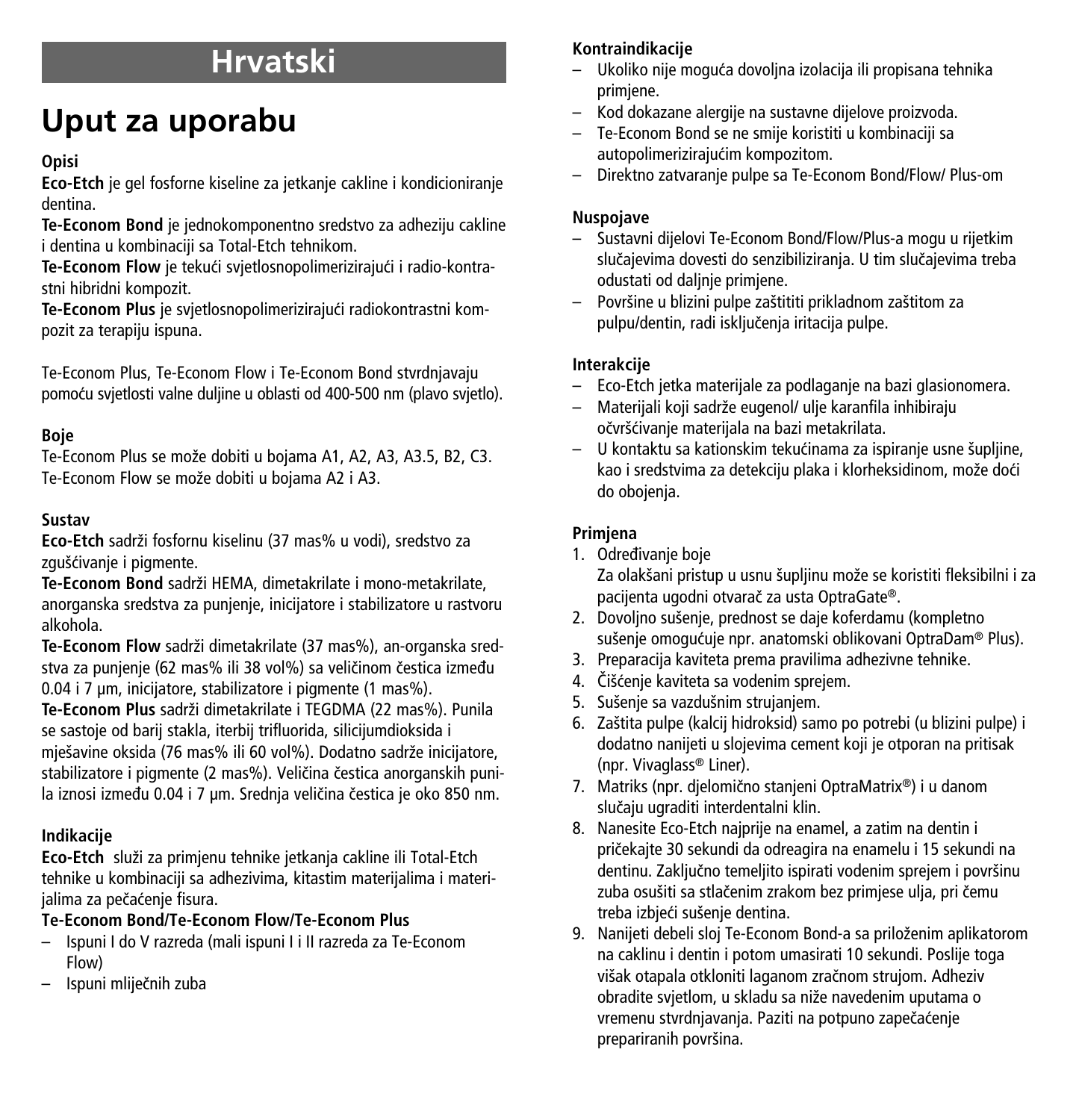10. Te-Econom Flow nanijeti u sloju maksimalno do 2 mm debljine i stvrdnuti pod utjecajem svjetla prema dolje navedenim preporukama za osvjetljenje.

Te-Econom Plus nanijeti u sloju maksimalno do 2 mm debljine i materijal adaptirati/oblikovati sa prikladnim instrumentom (npr. OptraSculpt®). Za planiranu nadogradnju optimalnih aproksimalnih kontakata može se koristiti instrument OptraContact®. Svaki sloj polimerizirati prema navedenoj tabeli. Držite prozorãiç iz kojeg izlazi svjetlost, što bliže površini restoracijskog materijala.

| Jačina<br>svjetlosti                         | Materijal             | Turbo<br>program | Program<br><b>High Power</b> | Program<br>Soft Start | Program<br>Low Power |
|----------------------------------------------|-----------------------|------------------|------------------------------|-----------------------|----------------------|
| <b>LEDition</b>                              | Te-Econom Bond        |                  | 10 <sub>s</sub>              |                       |                      |
| (600 mW/cm <sup>2</sup> )                    | Te-Econom Flow        |                  | 20 <sub>s</sub>              |                       |                      |
|                                              | Te-Econom Plus        |                  | 20 <sub>s</sub>              |                       |                      |
|                                              | Te-Econom Bond        |                  |                              |                       | 10 <sub>s</sub>      |
| bluephase C8<br>(800 mW/cm <sup>2</sup> )    | Te-Econom Flow        |                  | 15 <sub>s</sub>              | 20 <sub>s</sub>       |                      |
|                                              | <b>Te-Econom Plus</b> |                  | 15 <sub>s</sub>              | 20 <sub>s</sub>       |                      |
|                                              | Te-Econom Bond        |                  |                              |                       | 10 <sub>s</sub>      |
| bluephase<br>(1.200 mW/cm <sup>2</sup> )     | Te-Econom Flow        |                  | 10 <sub>s</sub>              | 15 <sub>s</sub>       |                      |
|                                              | Te-Econom Plus        |                  | 10 <sub>s</sub>              | 15 <sub>s</sub>       |                      |
| bluephase 20i<br>(2.000 mW/cm <sup>2</sup> ) | Te-Econom Bond        |                  |                              |                       | 10 <sub>s</sub>      |
|                                              | Te-Econom Flow        | 5s               | 10 <sub>s</sub>              | 15 <sub>s</sub>       |                      |
|                                              | Te-Econom Plus        | 5s               | 10 <sub>s</sub>              | 15 <sub>s</sub>       |                      |

| Materijal<br>Jačina svjetlosti  | <b>Te-Econom Plus</b> | Te-Econom Flow  |
|---------------------------------|-----------------------|-----------------|
| $\geq$ 500 mW/cm <sup>2</sup>   | 20 <sub>s</sub>       | 20 <sub>s</sub> |
| $\geq 1.000$ mW/cm <sup>2</sup> | 10 <sub>s</sub>       | 10 <sub>s</sub> |

11. Izrada restoracije pomoçu prikladnih finirajuçih instrumenata ili sitnozrnastih dijamanata i konačnom okluzivnom kontrolom. Poliranje pomoçu silikonskih finirajuçih instrumenata (npr. OptraPol ® Next Generation).

## **Poseban uput**

Ukoliko se na već polirani materijal nanosi svježi kompozit, ovaj se mora naipriie nahrapavati i prekriti Heliobond-om.

## **Upozorenje**

Eco-Etch sadrži fosfornu kiselinu i zbog toga jetka. Izbjeći dodir sa očima, sluzokožom i kožom. Pacijentu i terapeutu se preporučaju zaštitne naočale.

- Izbjeçi kontakt nestvrdnutog Te-Econom Bond/Flow/ Plus-a sa kožom/sluzokožom. U nestvrdnutom stanju proizvodi mogu djelovati blago nadražujuće i vode do senzibiliziranja na metakrilate.
- Ukoliko doe do kontakta Eco-Etch ili Te-Econom Bond-a sa očima, odmah ispirati vodom, najmanje 15 minuta i potražiti saviet liječnika/očnog liječnika.
- Ukoliko doe do kontakta Eco-Etch ili Te-Econom Bond-a sa kožom, odmah ispirati vodom i sapunom. Ukoliko dođe do kontakta sa osjetljivim materijalima (površine, odjeća) brzo ispirati vodom.
- Uobiãajene medicinske rukavice ne ‰tite od senzi-biliziranja na metakrilate.

## **Uput za skladi‰tenje i higijenski uput**

- Temperatura za skladi‰tenje 2–28 °C
- Injekcije i boãice poslije uporabe odmah zatvoriti. Kontakt sa svietlošću dovodi do prijevremene polimerizacije.
- Datum isteka: pogledajte napomenu na pripadajuçem obrascu za dostavu.
- Nemojte koristiti niti jedan od ovih proizvoda nakon isteka navedenog datuma valjanosti koji je na njemu naveden.
- Nemojte dezinficirati brizgaljke sa oksidacijskim sredstvima za dezinfekciju.
- $\circled{2}$  Ako se Te-Econom Plus nanosi iz Cavifil-a direktno u usta pacijenta, Cavifil se tada iz higijenskih razloga ne smije koristiti na drugim pacijentima (preventiva unakrsne kontaminacije pacijenata)

**Skrbiti van doma‰aja djece! Samo za stomatolo‰ku uporabu!**

**Uput za uporabu sastavljen:** 06/2010; Rev. 2

#### **ProizvoaË** Ivoclar Vivadent AG FL-9494 Schaan/Liechtenstein

Proizvod je namjenjen za stomatološku uporabu i mora se rabiti prema uputu za uporabu. Za štetu, koja bi nastala korištenjem na neodgovarajući način ili neprikladnom primjenom, proizvođač ne snosi nikakvu odgovornost. Pored toga, korisnik je obavezan samostalno provjeriti proizvod prije njegove uporabe, njegovu prikladnost i mogućnost primjene u predviđene svrhe, utoliko prije, ukoliko ove svrhe nisu navedene u uputu za uporabu.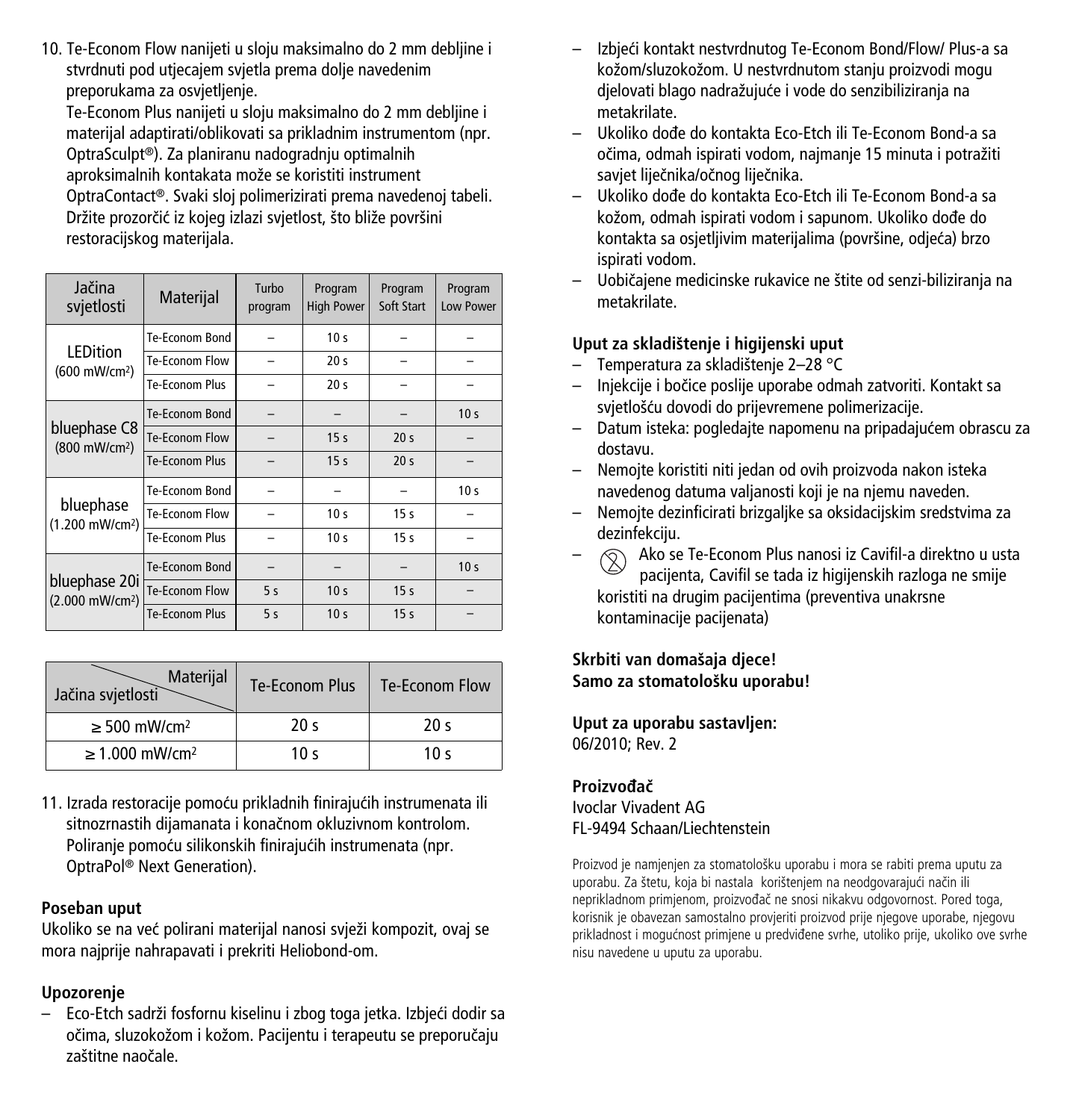# **âesky**

# **Návod** k použití

## **Popis**

**Eco-Etch** je gel kyseliny fosforeãné pro leptání skloviny a úpravu dentinu.

Te-Econom Bond je jednosložkový lepicí přípravek pro lepení skloviny a dentinu ve spojení s technikou celkového leptání.

Te-Econom Flow je tekutý, světlem vytvrzovaný, hybridní kompozit neprostupný pro záření.

**Te-Econom Flow** je světlem vytvrzovaný kompozit neprostupný pro záření, určený k výplňové terapii.

Te-Econom Plus, Te-Econom Flow a Te-Econom Bond se vytvrzují světlem v rozsahu vlnových délek 400-500 nm (modré světlo).

## **Odstíny**

Te-Econom Plus je dostupný v odstínech A1, A2, A3, A3.5, B2, C3 Te-Econom Flow je dostupný v odstínech A2 a A3

## **SloÏení**

**Eco-Etch** obsahuje kyselinu fosforeãnou (37 % hmotnostních ve vodě), zahušťovadla a pigmenty.

**Te-Econom Bond** se skládá z HEMA, di- a monomethakrylátÛ, neorganick˘ch plniv, iniciátorÛ a stabilizátorÛ v alkoholovém roztoku. **Te-Econom Flow** se obsahuje dimethakryláty (37 % hmotnostních), anorganická plniva (62 % hmotnostních nebo 38 % objemových) s velikostí částic od 0.04 do 7 um, iniciátory, stabilizátory a pigmenty (1 % hmotnostní).

**Te-Econom Plus** obsahuje dimethakrylát a TEGDMA (22 % hmotnostních). Plniva tvoří baryové sklo, trifluorid vtterbitý, dioxid křemičitý a směs oxidů (76 % hmotnostních nebo 60 % objemových). Aditiva, iniciátory, stabilizátory a pigmenty jsou dodatečnými složkami (2 % hmotnostní). Velikost částic v anorganických plnivech se pohybuje v rozmezí 0,04 až 7 µm. Průměrná velikost částice je 850 nm.

## **Indikace:**

Eco-Etch se používá k leptání skloviny nebo v technice totálního leptání společně s lepidly, tmelicími materiály a hmotami pro utěsnění trhlin.

## **Te-Econom Bond/Te-Econom Flow/Te-Econom Plus**

- Výplně dutin třídy I až V (malé dutiny třídy I a II pro Te-Econom Flow)
- V˘plnû dûtsk˘ch zubÛ

## **Kontraindikace**

- Jestliže nelze vytvořit suché pracovní pole nebo použít stanovenou techniku aplikace.
- Pokud je o pacientovi známo, Ïe je alergick˘ na jakoukoliv ze sloÏek.
- Te-Econom Bond se nesmí používat společně s kompozitními samotvrdnoucími materiály.
- Pfiímé pfiekrytí zubní dfienû Te-Econom Bond/Flow/Plus.

## **NeÏádoucí úãinky**

- Ve vzácných případech mohou složky Te-Econom Bond/Flow/Plus způsobovat senzitizaci. Přípravky by se v takových případech neměly používat.
- Aby se zabránilo možnému podráždění zubní dřeně, je zapotřebí chránit plochy v její blízkosti vhodným chráničem zubní dřeně/dentinu.

## **Interakce**

- Eco-Etch může rozpouštět vložky ze skelných ionomerů.
- Látky obsahující eugenol/hfiebíãkovou silici inhibují polymerizaci pryskyřičnatých materiálů.
- V kombinaci s kationtov˘mi ústními vodami, pfiípravky odhalujícími zubní plak a chlorhexidinem může docházet k odbarvení.

## **PouÏití**

1. Vyberte odstín.

K usnadnění přístupu na místo léčby lze použít pružný otvírač úst OptraGate®, který pacient dobře snáší.

- 2. Zajistěte dostatečnou izolaci, nejlépe gumovou blánou (úplnou izolaci zajistíte napfiíklad anatomicky tvarovanou OptraDam® Plus).
- 3. Připravte dutinu podle požadavků adhezívní technicky.
- 4. Vyčistěte dutinu vodní sprchou.
- 5. Dutinu vysušte vzduchem.
- 6. Naneste chránič dřeně (hydroxid vápenatý), bude-li to nutné: zakryjte pouze plochy v blízkosti dřeně a následně naneste cement odolný vůči tlaku (např. Vivaglass® Liner)
- 7. Umístěte matrici (například selektivně ztenčenou OptraMatrix®) a mezizubní klínek, bude-li to nutné.
- 8. Naneste Eco-Etch na sklovinu, poté na dentin a nechte reagovat po dobu 30 sekund na sklovině a 15 sekund na dentinu. Následně důkladně opláchněte vodní sprchou a osušte povrchy zubů stlačeným vzduchem neobsahujícím olej. Zabraňte dehydrataci dentinu.
- 9. Naneste velké množství Te-Econom Band na sklovinu a dentin pomocí přiloženého nanášecího kartáčku. Nanášejte kartáčkem materiál jemně na dentin po dobu 10 sekund. Poté nechte odpařit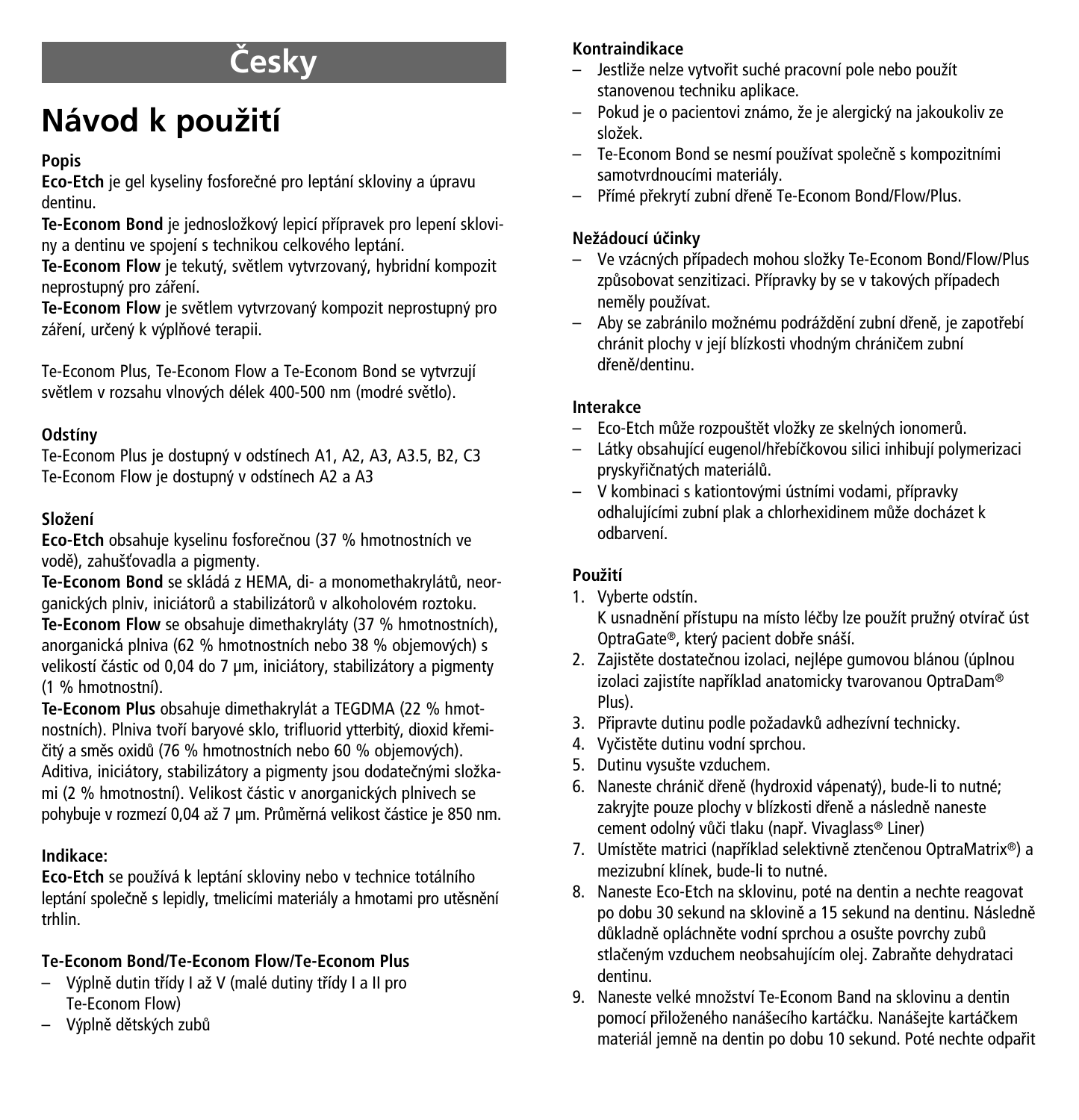jakékoliv zbývající rozpouštědlo pomalým proudem vzduchu. Vytvrzuite lepidlo světlem podle dále uvedených doporučení pro dobu vytvrzování. Postarejte se o úplné zakrytí povrchu výplně.

10. Te-Econom Flow nanášejte v maximálně 2mm vrstvách a vytvrzuite světlem podle doporučených vytvrzovacích postupů uvedených níže.

Naneste Te-Econom Plus v maximálně 2mm vrstvách a přizpůsobte/vytvarujte materiál vhodným nástrojem (např. OptraSculpt®). Nástroj OptraContact® lze používat pro selektivní umístění vysoce kvalitních proximálních kontaktů. Každou vrstvu polymerizujte individuálně podle následující tabulky. Štěrbinu vyzařující světlo držte co nejblíže u povrchu materiálu výplně.

| Intenzita<br>světla                          | Materiál              | Turbo<br>program | Program<br><b>High Power</b> | Program<br>Soft Start | Program<br>Low Power |
|----------------------------------------------|-----------------------|------------------|------------------------------|-----------------------|----------------------|
|                                              | Te-Econom Bond        |                  | 10 <sub>s</sub>              |                       |                      |
| <b>LEDition</b><br>(600 mW/cm <sup>2</sup> ) | Te-Econom Flow        |                  | 20 <sub>s</sub>              |                       |                      |
|                                              | <b>Te-Econom Plus</b> |                  | 20 <sub>s</sub>              |                       |                      |
|                                              | Te-Econom Bond        |                  |                              |                       | 10 <sub>s</sub>      |
| bluephase C8<br>(800 mW/cm <sup>2</sup> )    | Te-Econom Flow        |                  | 15 <sub>s</sub>              | 20 <sub>s</sub>       |                      |
|                                              | Te-Fronom Plus        |                  | 15 <sub>s</sub>              | 20 <sub>s</sub>       |                      |
|                                              | Te-Econom Bond        |                  |                              |                       | 10 <sub>s</sub>      |
| bluephase<br>(1.200 mW/cm <sup>2</sup> )     | Te-Econom Flow        |                  | 10 <sub>s</sub>              | 15 <sub>s</sub>       |                      |
|                                              | Te-Fronom Plus        |                  | 10 <sub>s</sub>              | 15 <sub>s</sub>       |                      |
| bluephase 20i<br>(2.000 mW/cm <sup>2</sup> ) | Te-Econom Bond        |                  |                              |                       | 10 <sub>s</sub>      |
|                                              | Te-Econom Flow        | 5s               | 10 <sub>s</sub>              | 15 <sub>s</sub>       |                      |
|                                              | Te-Econom Plus        | 5s               | 10 <sub>s</sub>              | 15 <sub>s</sub>       |                      |

| Materiál<br>Intenzita světla    | Te-Econom Plus  | Te-Econom Flow  |
|---------------------------------|-----------------|-----------------|
| $\geq$ 500 mW/cm <sup>2</sup>   | 20 <sub>s</sub> | 20 <sup>5</sup> |
| $\geq 1.000$ mW/cm <sup>2</sup> | 10 $\leq$       | 10 $\leq$       |

11. Proveďte povrchovou úpravu výplně vhodnými lešticími nástroji nebo jemnými diamanty. Poté zkontrolujte okluzi. Vyleštěte silikonovými leštiči (např. OptraPol® Next Generation).

## **Zvlá‰tní upozornûní**

Jestliže na vyleštěný materiál nanášíte čerstvý kompozit, musí se nejprve zdrsnit a navlhãit Heliobondem.

## **V˘straha**

- Eco-Etch obsahuje kyselinu fosforeãnou a je korozívní. ZabraÀte vniknutí do očí, styku se sliznicemi a kůži. Jak pro pacienty, tak pro obsluhu se doporuãuje nosit ochranné br˘le.
- Nepolymerizovan˘ Te-Econom Bond/Flow/Plus by nemûl pfiijít do styku s kůží/sliznicemi. Nepolymerizované přípravky mohou mít dráždivý účinek a vést k senzitizaci na methakryláty.
- Po vniknutí Eco-Etch nebo Te-Econom Bond do oãí je neprodlenû vyplachujte velkým množstvím vody, a to nejméně 15 minut, a vyhledeite lékaře/oftalmologa.
- Po styku kÛÏe s Eco-Etch nebo Te-Econom Bond zasaÏené místo neprodleně opláchněte mýdlem a vodou. Po styku s citlivými materiály (povrchy, oděv) okamžitě očistěte postižené místo velkým množstvím vody.
- BûÏnû dodávané zdravotnické rukavice neposkytují ochranu proti senzitizačnímu účinku methakrylátů.

## **Uchovávání a hygiena**

- Uchovávejte při teplotě 2 až 28 °C (36–82 °F).
- Ihned po pouÏití uzavfiete injekãní stfiíkaãku a láhev. Vystavení účinkům působení světla způsobuje předčasnou polymerizaci.
- Datum pouÏitelnosti: viz poznámka na pfiíšlušném dodacím listû.
- Žádn˘ z tûchto v˘robkÛ nepoužívejte po uplynutí vyznaãené doby použitelnosti.
- Injekãní stfiíkaãky nedezinfikujte oxidujícími dezinfekãními prostředky.
- $\circledcirc$  Pokud se Te-Econom Plus nanáší přímo z přípravku Cavifil do úst pacienta, z hygienick˘ch dÛvodÛ se Cavifil nesmí používat u více než jednoho pacienta (prevence zkfiížené kontaminace mezi pacienty).

**Uchovávejte mimo dosah dûtí! Pouze pro pouÏití v zubním lékafiství!**

**Datum pfiípravy informace:** 06/2010; Rev. 2

## **V˘robce**

Ivoclar Vivadent AG FL-9494 Schaan / Lichtenšteinsko

Tento materiál byl vyvinut výlučně pro použití v zubním lékařství. Zpracování je nutné provádět přísně podle návodu k použití. Za škody vzniklé nedodržováním pokynů nebo stanovených oblastí použití nelze přiimout žádnou odpovědnost. Uživatel odpovídá za testování materiálů z hlediska jeho vhodnosti a použití k jakémukoliv účelu, který není výslovně uveden v pokynech. Popisy a údaje nepředstavují žádnou záruku vlastností.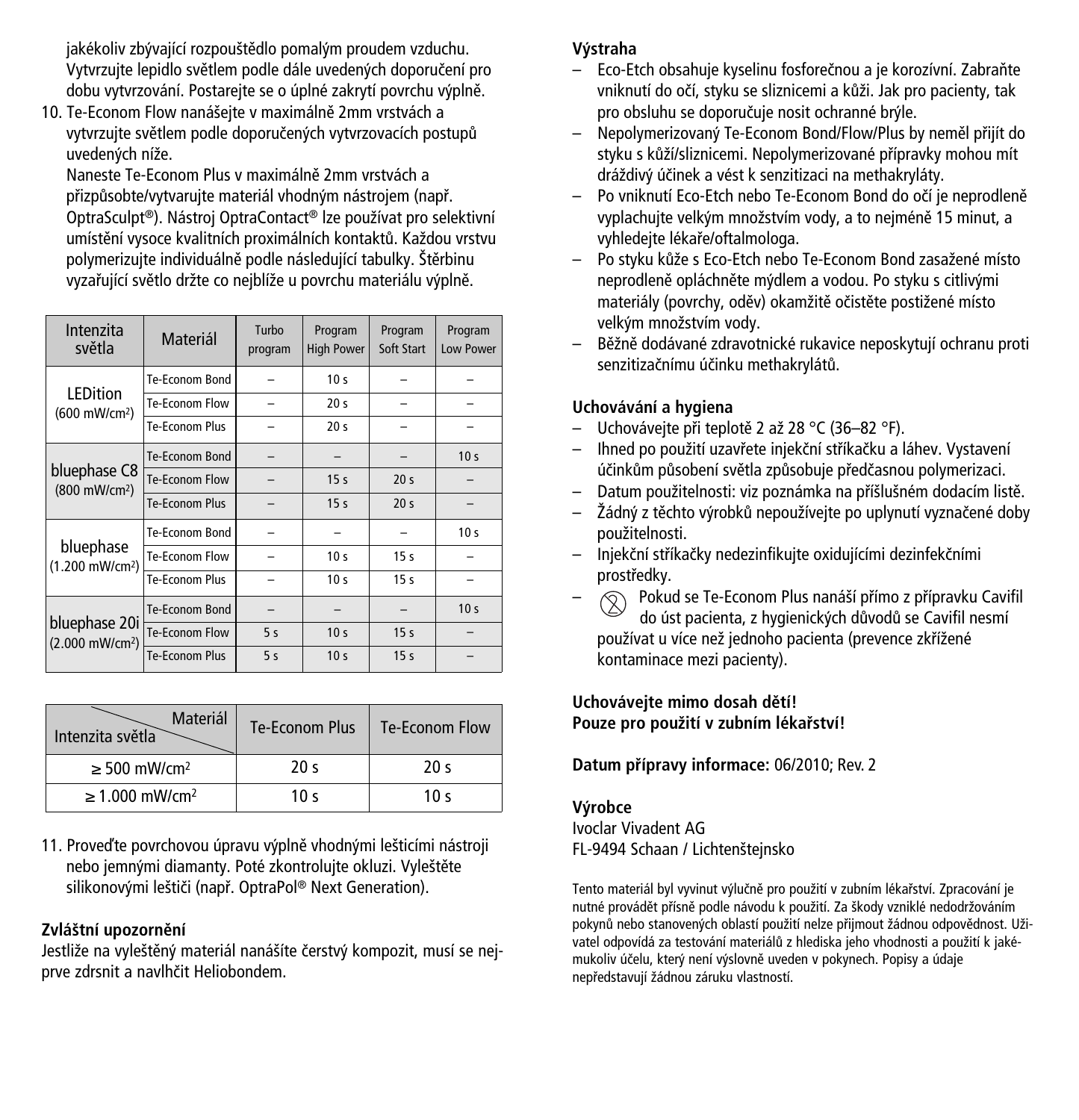## **Slovensky**

# **Návod** na použitie

## **Popis**

**Eco-Etch** je gél obsahujúci kyselinu fosforeãnú na leptanie skloviny a prípravu zuboviny.

**Te-Econom Bond** je jednozložkový lepiaci tmel na lepenie skloviny a zuboviny pri použití techniky úplného leptania "total-etch".

Te-Econom Flow je tekutý, svetlom vytvrdzovaný hybridný kompozit nepriepustný pre röntgenové žiarenie.

**Te-Econom Plus** je svetlom vytvrdzovan˘ kompozit nepriepustn˘ pre röntgenové žiarenie určený na rekonštrukčnú liečbu.

Te-Econom Plus, Te-Econom Flow a Te-Econom Bond sa vytvrdzujú svetlom s vlnovými dĺžkami v rozsahu 400 až 500 nm (modré svetlo).

## **Odtiene**

Te-Econom Plus je k dispozícii v odtieňoch A1, A2, A3, A3,5, B2 a C3. Te-Econom Flow je k dispozícii v odtieÀoch A2 a A3.

## **ZloÏenie**

**Eco-Etch** obsahuje kyselinu fosforeãnú (37 % hmot. vo vode), zahusťovače a pigmenty.

**Te-Econom Bond** obsahuje HEMA, di- a monometakryláty, anorganické plnivá, iniciátory a stabilizátory v alkoholovom roztoku. **Te-Econom Flow** obsahuje dimetakryláty (37 % hmot.), anorganické plnivá (62 % hmot. alebo 38 % obj.) s veľkosťou častíc 0,04 až 7 µm, iniciátory, stabilizátory a pigmenty (1 % hmot.).

**Te-Econom Plus** obsahuje dimetakrylát a TEGDMA (22 % hmot.). Plnivá zahŕňajú bárnaté sklo, yterbiumtrifluorid, oxid kremičitý a zmes oxidov (76 % hmot. alebo 60 % obj.). ëalej obsahuje prísady, iniciátory, stabilizátory a pigmenty (2 % hmot.). Veľkosť častíc anorganických plnív je 0,04 až 7 µm. Priemerná veľkosť častíc je 850 nm.

## **Indikácie**

Eco-Etch sa používa pri leptaní skloviny alebo celkovom leptaní spolu s adhéznymi látkami, tmeliacimi materiálmi a tmelmi na peãatenie fisúr.

## **Te-Econom Bond/Te-Econom Flow/Te-Econom Plus**

- Rekonštrukcia dutín triedy I až V (malé dutiny triedy I a II pre Te-Econom Flow)
- Rekon‰trukcia mlieãnych zubov

## **Kontraindikácie**

Ak sa nedá vytvoriť suché miesto ošetrenia alebo ak sa nedá použiť predpísaná technika aplikácie.

- Ak je pacient alergický na ktorúkoľvek zo zložiek.
- Te-Econom Bond sa nesmie používať spolu so samovytvrdzovacími kompozitnými materiálmi.
- Priame dreÀové v˘plne pouÏitím materiálu Te-Econom Bond/Flow/Plus.

## **Vedºaj‰ie úãinky**

- V zriedkavých prípadoch môžu zložky materiálu Te-Econom Bond/Flow/Plus viesť k senzibilizácii. Tieto materiály sa v takýchto prípadoch nemajú používať.
- Z dôvodu zabránenia možnému podráždeniu zubnej drene treba oblasti v blízkosti zubnej drene chrániť vhodným chráničom drene/zuboviny.

## **Interakcie**

- Eco-Etch môÏe rozpú‰ÈaÈ vloÏky na báze skloionomérnych cementov.
- Látky obsahujúce eugenol/klinãekovú silicu inhibujú polymerizáciu materiálov na báze živice.
- V kombinácii s katiónov˘mi ústnymi vodami, prípravkami na zabraňovanie tvorbe plaku a chlorhexidínom môže dôjsť k zmene sfarbenia.

## **Aplikácia**

1. Vyberte odtieÀ.

Na uľahčenie prístupu k miestu ošetrenia je možné použiť otvárač úst OptraGate®, ktorý je pružný a pohodlný pre pacienta.

- 2. Vytvorte dostatočnú izoláciu, najlepšie pomocou gumenej priehradky (úplná izolácia sa zaručí napríklad anatomicky tvarovan˘m prípravkom OptraDam® Plus).
- 3. Pripravte dutinu podľa požiadaviek adhéznej techniky.
- 4. Vyãistite dutinu prúdom rozstrekovanej vody.
- 5. Vysušte dutinu vzduchom.
- 6. V prípade potreby naneste chránič drene (hydroxid vápenatý); zakryte iba oblasti v blízkosti drene a následne naneste cement odolný voči tlaku (napríklad vložku Vivaglass®).
- 7. Nasaď te matricu (napríklad selektívne stenčenú matricu OptraMatrix®) a v prípade potreby interdentálny klin.
- 8. Naneste Eco-Etch na sklovinu a potom na zubovinu a nechajte pôsobiť počas reakčnej doby 30 sekúnd v prípade skloviny a 15 sekúnd v prípade zuboviny. Potom vykonajte dôkladné opláchnutie prúdom rozstrekovanej vody a vysušte povrchy v ústach stlačeným vzduchom bez obsahu oleja. Dbajte na to, aby nedo‰lo k dehydratácii zuboviny.
- 9. Naneste dostatočné množstvo materiálu Te-Econom Bond na sklovinu a zubovinu použitím priloženej aplikačnej kefky. Materiál 10 sekúnd jemne vtierajte kefkou do zuboviny. Potom nechajte vypariť všetky zvyšky rozpúšťadla pomalým prúdom vzduchu.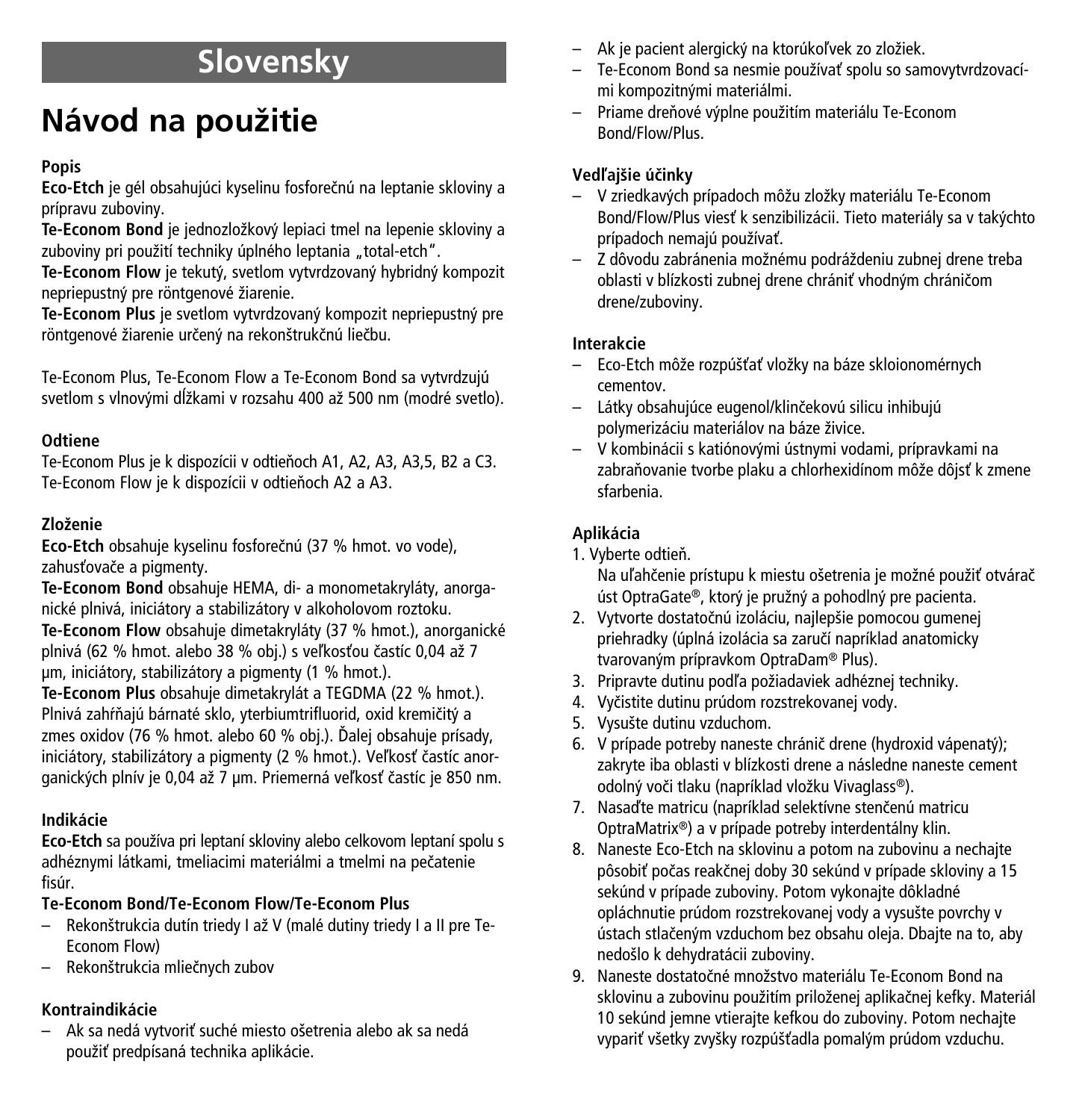Adhéznu látku nechajte vytvrdzovať po dobu odporúčanú nižšie. Zabezpečte úplné pokrytie prípravného povrchu.

10. Naneste Te-Econom Flow vo vrstvách s hrúbkou max. 2 mm a nechajte vytvrdnúť svetlom podľa odporúčaní pre vytvrdzovanie uvedených nižšie

Naneste Te-Econom Plus vo vrstvách s hrúbkou max. 2 mm a upravte/vytvarujte materiál pomocou vhodného nástroja (napríklad OptraSculpt®). Na selektívne umiestnenie vysokokvalitných proximálnych kontaktov môžete použiť nástroj OptraContact®. Polymerizujte každú vrstvu individuálne podľa tabuľky uvedenej nižšie. Pridržujte ústie svetlovodu čo najbližšie pri povrchu obnovovacieho materiálu.

| Intenzita<br>svetla                          | Materiál              | Program<br>Turbo | Program<br><b>High Power</b> | Program<br>Soft Start | Program<br>Low Power |
|----------------------------------------------|-----------------------|------------------|------------------------------|-----------------------|----------------------|
| <b>LEDition</b>                              | Te-Econom Bond        |                  | 10 <sub>s</sub>              |                       |                      |
| (600 mW/cm <sup>2</sup> )                    | Te-Econom Flow        |                  | 20 <sub>s</sub>              |                       |                      |
|                                              | Te-Econom Plus        |                  | 20 <sub>s</sub>              |                       |                      |
| bluephase C8<br>(800 mW/cm <sup>2</sup> )    | Te-Econom Bond        |                  |                              |                       | 10 <sub>s</sub>      |
|                                              | Te-Econom Flow        |                  | 15 <sub>s</sub>              | 20 <sub>s</sub>       |                      |
|                                              | <b>Te-Econom Plus</b> |                  | 15 <sub>s</sub>              | 20 <sub>s</sub>       |                      |
| bluephase<br>(1.200 mW/cm <sup>2</sup> )     | Te-Econom Bond        |                  |                              |                       | 10 <sub>s</sub>      |
|                                              | Te-Econom Flow        |                  | 10 <sub>s</sub>              | 15 <sub>s</sub>       |                      |
|                                              | Te-Econom Plus        |                  | 10 <sub>s</sub>              | 15 <sub>s</sub>       |                      |
| bluephase 20i<br>(2.000 mW/cm <sup>2</sup> ) | Te-Econom Bond        |                  |                              |                       | 10 <sub>s</sub>      |
|                                              | Te-Econom Flow        | 5s               | 10 <sub>s</sub>              | 15 <sub>s</sub>       |                      |
|                                              | Te-Econom Plus        | 5s               | 10 <sub>s</sub>              | 15 <sub>s</sub>       |                      |

| Materiál<br>Intenzita svetla    | Te-Econom Plus  | Te-Econom Flow  |
|---------------------------------|-----------------|-----------------|
| $\geq$ 500 mW/cm <sup>2</sup>   | 20 <sup>5</sup> | 20 <sup>5</sup> |
| $\geq 1.000$ mW/cm <sup>2</sup> | 10 $\leq$       | 10 $\leq$       |

11. Dokončite rekonštrukciu s vhodnými finišérmi alebo jemnými diamantmi. Následne skontrolujte oklúziu. Vyleštite silikónovými le‰tidlami (napríklad OptraPol ® Next Generation).

## **Osobitná poznámka**

Ak sa čerstvý kompozit aplikuje na vyleštený materiál, musí sa najprv zdrsniť a zvlhčiť prípravkom Heliobond.

## **Upozornenie**

- Eco-Etch obsahuje kyselinu fosforečnú a je žieravý. Zabráňte kontaktu s očami, sliznicami a pokožkou. Pre pacientov aj lekárov sa odporúãajú ochranné okuliare.
- Nepolymerizovan˘ Te-Econom Bond/Flow/Plus nesmie prísÈ do kontaktu s pokožkou/sliznicami. Nepolymerizované produkty môžu mať dráždivý účinok a spôsobiť senzibilizáciu na metakryláty.
- Po kontakte materiálu Eco-Etch alebo Te-Econom Bond s oãami ich okamžite vyplachuite veľkým množstvom vody aspoň 15 minút a vyhľadajte ošetrenie u všeobecného alebo očného lekára.
- Po kontakte pokoÏky s materiálom Eco-Etch alebo Te-Econom Bond ju okamžite opláchnite s mydlom a vodou. Po kontakte s citlivými materiálmi (povrchy, odev) okamžite vyčistite veľkým množstvom vodv.
- BeÏné lekárske rukavice neposkytujú ochranu proti senzibilizaãnému úãinku metakrylátov.

## **Uchovávanie a hygiena**

- Uchovávajte pri teplote 2 28 °C.
- Po použití okamžite zatvorte injekčnú striekačku a fľašu. Vystavenie svetlu spôsobuje predãasnú polymerizáciu.
- Dátum expirácie: pozrite si poznámku na príslušnom distribuãnom obale.
- Žiaden z t˘chto v˘robkov nepoužívajte po uvedenom dátume expirácie.
- Na dezinfekciu injekãn˘ch striekaãiek nepoužívajte oxidujúce dezinfekãné prostriedky.
- $\Diamond$  Ak sa Te-Econom Plus aplikuje pomocou injektora Cavifil priamo v pacientových ústach, tento injektor sa z hygienických dôvodov nesmie použiť na viac ako na jednom pacientovi (aby sa zabránilo krížovej kontaminácii pacientov).

**Uchovávajte mimo dosahu detí. Iba na pouÏitie v stomatológii.**

## **Dátum prípravy informácií o pouÏití:** 06/2010; Rev. 2

## **V˘robca**

Ivoclar Vivadent AG FL-9494 Schaan / Lichtenštajnsko

Tento materiál bol vyvinutý výhradne na použítie v stomatológii. Spracovanie sa musí vykonávať striktne podľa návodu na použitie. Výrobca nepreberá žiadnu zodpovednosť za škody spôsobené nedodržaním návodu na použitie alebo predpísanej oblasti aplikácie. Používateľ je zodpovedný za testovanie materiálu ohľadom jeho vhodnosti a použitia na akýkoľvek účel, ktorý nie je výslovne uvedený v návode na použitie. Popis a údaje nepredstavujú žiadnu záruku vlastností.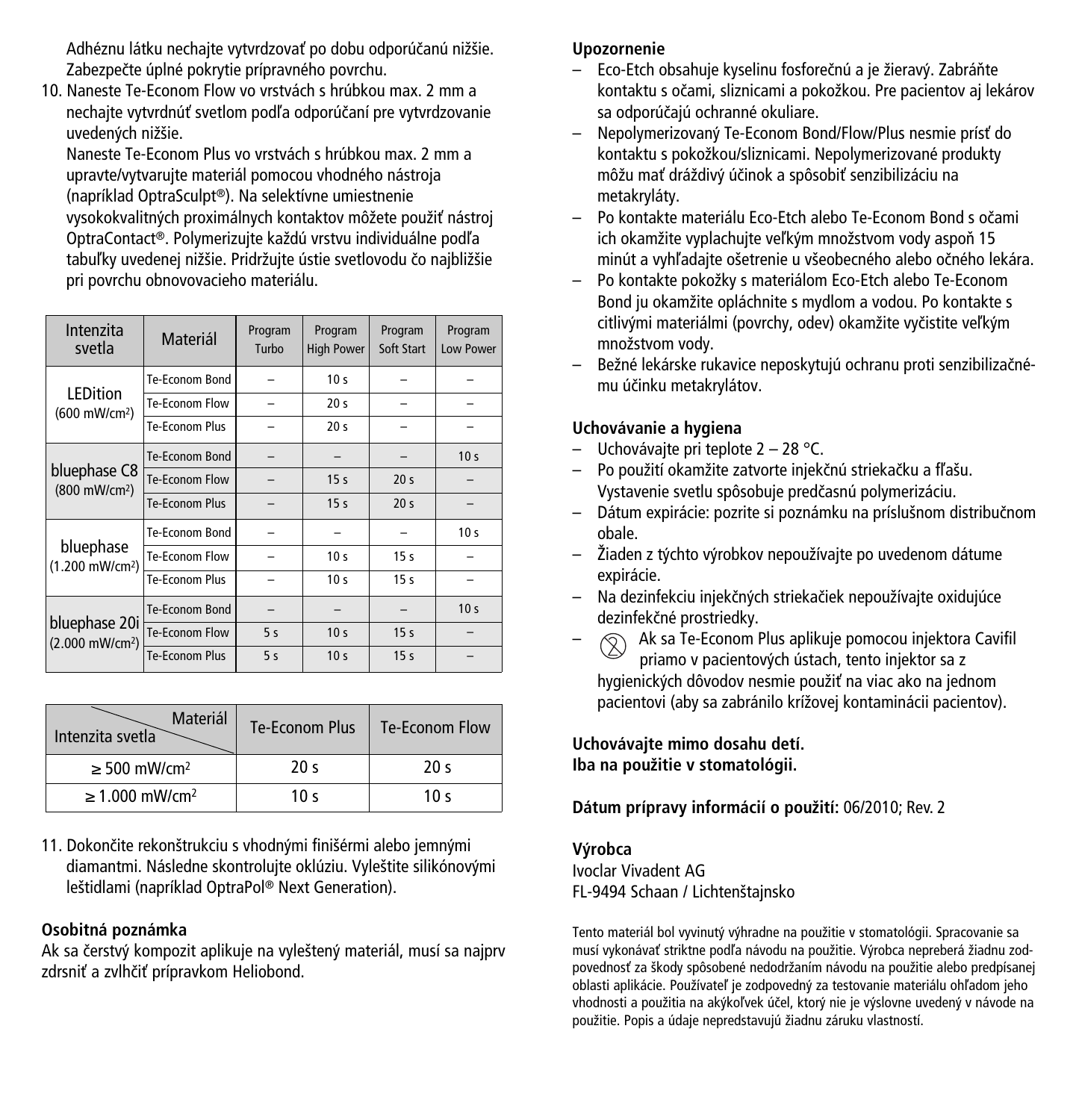# **Magyarul**

# **Használati utasítások**

## **Leírások**

Az **Eco-Etch** egy foszforsavat tartalmazó gél, amely a zománc savazására és a dentin savas kondicionálására használható.

A **Te-Econom Bond** egy egykomponensű kötőanyag, amely a teljes savazás technikájával együtt a zománc és a dentin kötéséhez használható.

A **Te-Econom Flow** egy folyékony, fényre kötő, sugárzást át nem eresztő, hibrid kompozit.

A Te-Econom Plus egy fényre kötő, sugárzást át nem eresztő kompozit, amely restauráló kezelésekhez használható.

A Te-Econom Plus, a Te-Econom Flow és a Te-Econom Bond a fényre való kötéshez 400-500 nm közötti hullámhossztartományba eső lámpát igényel (kék fény).

## **Fogszínek**

A Te-Econom Plus A1, A2, A3, A3.5, B2 és C3 színben áll rendelkezésre. A Te-Econom Flow A2 és A3 színben kapható.

## **Anyagösszetétel**

Az **Eco-Etch** összetétele: foszforsav (37 súlyszázalékos vizes oldat), sűrítő és pigmentanyag.

A **Te-Econom Bond** összetétele: 2-hidroxietil-metakrilát (HEMA), diés mono-metakrilát, szervetlen töltőanyag, inikiator és stabilizátor alkoholos oldatban.

A **Te-Econom Flow** összetétele: dimetakrilát (37 súlyszá-zalék), 0,04 - 7 µm szemcseméretű szervetlen töltőanyag (62 súlyszázalék vagy 38 térfogatszázalék), inikiator, stabilizátor és pigmentanyag (1 súlyszázalék).

A **Te-Econom Plus** összetétele: dimetakrilát és tetra-etilén-glikoldimetakrilát (TEGDMA) (22 súlyszázalék). A töltőanyag összetétele: báriumüveg, itterbium-trifluorid, szilikon-dioxid és vegyes oxid (76 súlyszázalék vagy 60 térfogatszázalék). Az adalékanyag, az inikiator, a stabilizátor és a pigmentanyag kiegészítő összetevőnek számít (2 súlyszázalék). A szervetlen töltőanyag szemcsemérete 0,04 és 7 µm közé esik. A szemcseméret középértéke 850 nm.

## **Felhasználási terület**

**Eco-Etch:** A zománc savazásakor vagy a teljes savazási technika alkalmazásakor használható ragasztóval, tömítőanyaggal vagy barázdazáró anyaggal ötvözve.

## **Te-Econom Bond/Te-Econom Flow/Te-Econom Plus**

- I-V. osztályba sorolt kavitások restaurálása (az I. és II. osztályba sorolt kisméretű kavitások a Te-Econom Flow készítménynél)
- Tejfogak (dentes decidui) helyreállítása

## **Használata nem javasolt:**

- $-$  Ha a beavatkozási terület nem nválmentesíthető, vagy az előírt alkalmazási technika nem kivitelezhető.
- Ha a beteg az összetevŒk bármelyikére érzékeny.
- A Te-Econom Bond nem alkalmazható együtt fényre kötŒ kompozit anyagokkal.
- Direkt pulpasapkázás Te-Econom Bond/Flow/Plus termékkel.

## **Mellékhatások**

- Ritka esetekben a Te-Econom Bond/Flow/Plus összetevŒi szenzitizálást válthatnak ki. Ilyen esetekben nem szabad alkalmazni a termékeket.
- Az esetleges pulpairritáció elkerülése érdekében a pulpához közel eső területeket megfelelő pulpa-/dentinvédelemmel kell ellátni.

## **Anyagkölcsönhatások**

- Az üveg-ionomer alapú alábélelŒanyagok oldódhatnak az Eco-Etch gélben.
- Az eugenolt, szegfıszegolajat tartalmazó anyagok gátolják a mıgyanta alapú anyagok polimerizációját.
- A kationt tartalmazó szájöblítŒk, a lepedékeltávolítók és a klórhexidin elszíneződést válthatnak ki.

## **Alkalmazási mód**

1. Válassza ki a színt. A kezelési területhez való könnyített hozzáférés érdekében

használja a rugalmas és betegbarát OptraGate® szájterpeszt.

- 2. Alakítson ki megfelelő izolációt, lehetőleg egy kofferdam nyálrekesz segítségével (teljes izolációt biztosít például az anatómiai formájú OptraDam® Plus rekesz).
- 3. Készítse elő a kavitást az adhezív töméstechnika előírásainak megfelelően.
- 4. Tisztítsa meg a kavitást vízsugárral.
- 5. Tegye légszárazzá a kavitást.
- 6. Igény szerint alkalmazzon pulpavédelmet (kalcium-hidroxid); csak a pulpához közel eső területeket fedje be, majd ezt követően helyezzen el a felületen nyomásnak ellenálló cementet (pl. Vivaglass® Liner).
- 7. Igény szerint helyezzen el egy matricát (pl. a szelektíven elvékonyított OptraMatrix®) és egy interdentális éket.
- 8. Vigye fel az Eco-Etch gélt a zománcfelületre, majd ezután a dentinre, és várjon, amíg a gél a zománcon 30 másodperc alatt, a dentinen pedig 15 másodperc alatt kifejti a hatását. Ezt követően öblítse át alaposan a területet vízsugárral, és szárítsa meg a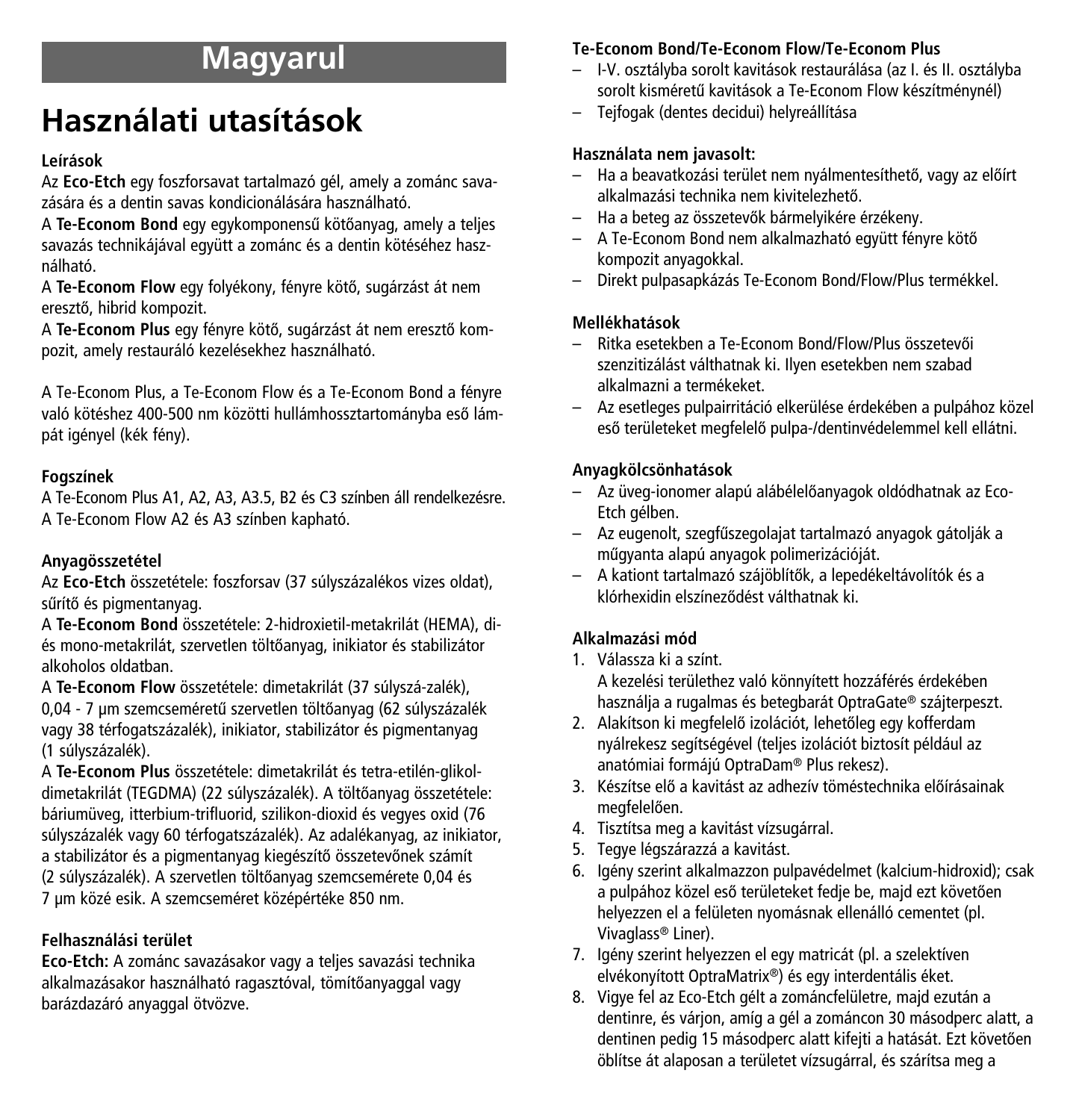fogfelszínt olajmentes sűrített levegővel. Kerülje a dentin túlzott kiszárítását.

- 9. Vigyen fel bőséges mennyiségű Te-Econom Bond kötőszert a zománc- és dentinfelületekre a termékhez kapott applikációs toll segítségével. Itassa át gyengéd tollmozgatással a dentinfelszínt mintegy tíz másodpercen át. Ezt követően gyenge levegőárammal párologtassa el a felesleges oldószert. A töméskötő lámpával világítsa meg a ragasztóval bevont felületeket az alábbi utasítások szerint. Győződjön meg arról, hogy a teljes előkészített felszín be lett vonva.
- 10. Helyezze be a Te-Econom Flow kompozitot maximum 2 milliméteres rétegekben a kavitásba, és világítsa meg a rétegeket töméskötő lámpával az alábbi megvilágítási javaslatoknak megfelelően. Helyezze be a Te-Econom Plus kompozitot maximum 2 milliméteres rétegekben a kavitásba, és oszlassa el egyenletesen, illetve kontúrozza az anyagot egy megfelelő eszközzel (pl. OptraSculpt®). Az OptraContact® eszköz segítségével az approximális érintkezések helyét lehet szelektíven meghatározni. Polírozzon ki minden réteget egyenként az alábbi táblázatnak megfelelően. Tartsa a fényemissziós ablakot a lehető legközelebb a restaurációs anyaghoz.

| Fényitenzitás                                | Anyag                 | Turbo<br>program | <b>High Power</b><br>program | Soft Start<br>program | Low Power<br>program |
|----------------------------------------------|-----------------------|------------------|------------------------------|-----------------------|----------------------|
| <b>LEDition</b>                              | Te-Econom Bond        |                  | 10 mp                        |                       |                      |
| (600 mW/cm <sup>2</sup> )                    | Te-Fronom Flow        |                  | 20 mp                        |                       |                      |
|                                              | Te-Econom Plus        |                  | 20 mp                        |                       |                      |
| bluephase C8<br>(800 mW/cm <sup>2</sup> )    | Te-Econom Bond        |                  |                              |                       | 10 <sub>mp</sub>     |
|                                              | Te-Econom Flow        |                  | 15 <sub>mp</sub>             | $20$ mp               |                      |
|                                              | Te-Fronom Plus        |                  | 15 <sub>mp</sub>             | $20$ mp               |                      |
|                                              | Te-Econom Bond        |                  |                              |                       | 10 <sub>mp</sub>     |
| bluephase<br>(1.200 mW/cm <sup>2</sup> )     | Te-Econom Flow        |                  | 10 mp                        | 15 mp                 |                      |
|                                              | Te-Fronom Plus        |                  | 10 <sub>mp</sub>             | 15 mp                 |                      |
| bluephase 20i<br>(2.000 mW/cm <sup>2</sup> ) | Te-Econom Bond        |                  |                              |                       | 10 <sub>mp</sub>     |
|                                              | Te-Econom Flow        | 5 mp             | 10 mp                        | $15$ mp               |                      |
|                                              | <b>Te-Econom Plus</b> | 5 mp             | 10 <sub>mp</sub>             | 15 <sub>mp</sub>      |                      |

| Anyag<br>Fényitenzitás          | <b>Te-Econom Plus</b> | Te-Econom Flow   |
|---------------------------------|-----------------------|------------------|
| $\geq$ 500 mW/cm <sup>2</sup>   | 20 <sub>mp</sub>      | 20 <sub>mp</sub> |
| $\geq 1.000$ mW/cm <sup>2</sup> | 10 <sub>mp</sub>      | 10 <sub>mp</sub> |

11. A restaurálás végén dolgozza ki a felületet a megfelelő finírozóeszközkkel vagy precíziós gyémántokkal. Ezt követően ellenőrizze a fogsor záródását. A polírozáshoz szilikon-polírozókat használjon (pl. OptraPol ® Next Generation).

## **Speciális megjegyzés**

Amennyiben friss kompozitot visz fel a polírozott anyag felületére, először érdessé kell tennie a felületet, és be kell nedvesítenie Heliobond ragasztóanyaggal.

#### **Figyelmeztetés**

- Az Eco-Etch gél foszforsavat tartalmaz, és maró hatású. Kerülje a szemmel, nyálkahártvával és bőrrel való érintkezést. A beteg és az orvos számára egyaránt védőszemüveg viselése javasolt.
- A nem polimerizált Te-Econom Bond/Flow/Plus nem érintkezhet a bőrrel és a nyálkahártyával. A nem polimerizált termékek irritáló hatásúak lehetnek, és metakrilátokkal szembeni szenzitizáláshoz vezethetnek.
- Ha az Eco-Etch vagy a Te-Econom Bond a szemével érintkezik, azonnal öblítse ki bő vízzel legalább 15 percen át, és forduljon szakorvoshoz.
- Amennyiben az Eco-Etch vagy a Te-Econom Bond a bőrével érintkezik, azonnal mossa le a felületet vízzel és szappannal. Ha a készítmények érzékeny anyagokkal (felületekkel, ruházattal) érintkeznek, azonnal tisztítsa meg őket bő mennyiségű vízzel.
- A kereskedelmi forgalomban kapható orvosi kesztyık nem nyújtanak védelmet a metakrilátokkal szembeni szenzitizálás ellen.

## **Tárolás és higiénia**

- A terméket 2–28 °C hőmérsékleten tárolia.
- Használat után azonnal zárja vissza a fecskendŒt és az üveget. A fénynek kitett anyag idő előtt polimerizálódni kezd.
- Lejárati dátum: lásd a vonatkozó szállítási ırlapon.
- Egyik terméket se használja a feltüntetett lejárati időpont után.
- Ne fertŒtlenítse a fecskendŒket oxidáló fertŒtlenítŒszerekkel.
- Ha a Te-Econom Plust a Cavifilből közvetlenül a beteg szájába juttatja, higiéniai okokból kifolyólag tilos a Cavifilt egynél több beteg kezelésére alkalmazni (a betegek közötti keresztbefertőződés megakadályozására).

## **Tartsa gyermekektŒl távol!**

**Az anyag kizárólag fogászati felhasználásra készült.**

**A leírás elkészítésének dátuma:** 06/2010; Rev. 2

## **Gyártó:**

Ivoclar Vivadent AG, FL-9494 Schaan / Liechtenstein

A termék fogászati használatra készült és a használati utasításnak megfelelően alkalmazandó. A gyártó nem felel azokért a károkért, amelyek más területen történő alkalmazás vagy nem szakszerű feldolgozás miatt keletkeztek. Ezen túlmenően az alkalmazó a használat előtt saját felelősségére köteles ellenőrizni, hogy a termék a kívánt célra alkalmas, ill. felhasználható-e (különösképpen azokban az esetekben, amelyek a jelen használati utasításban nem kerültek említésre).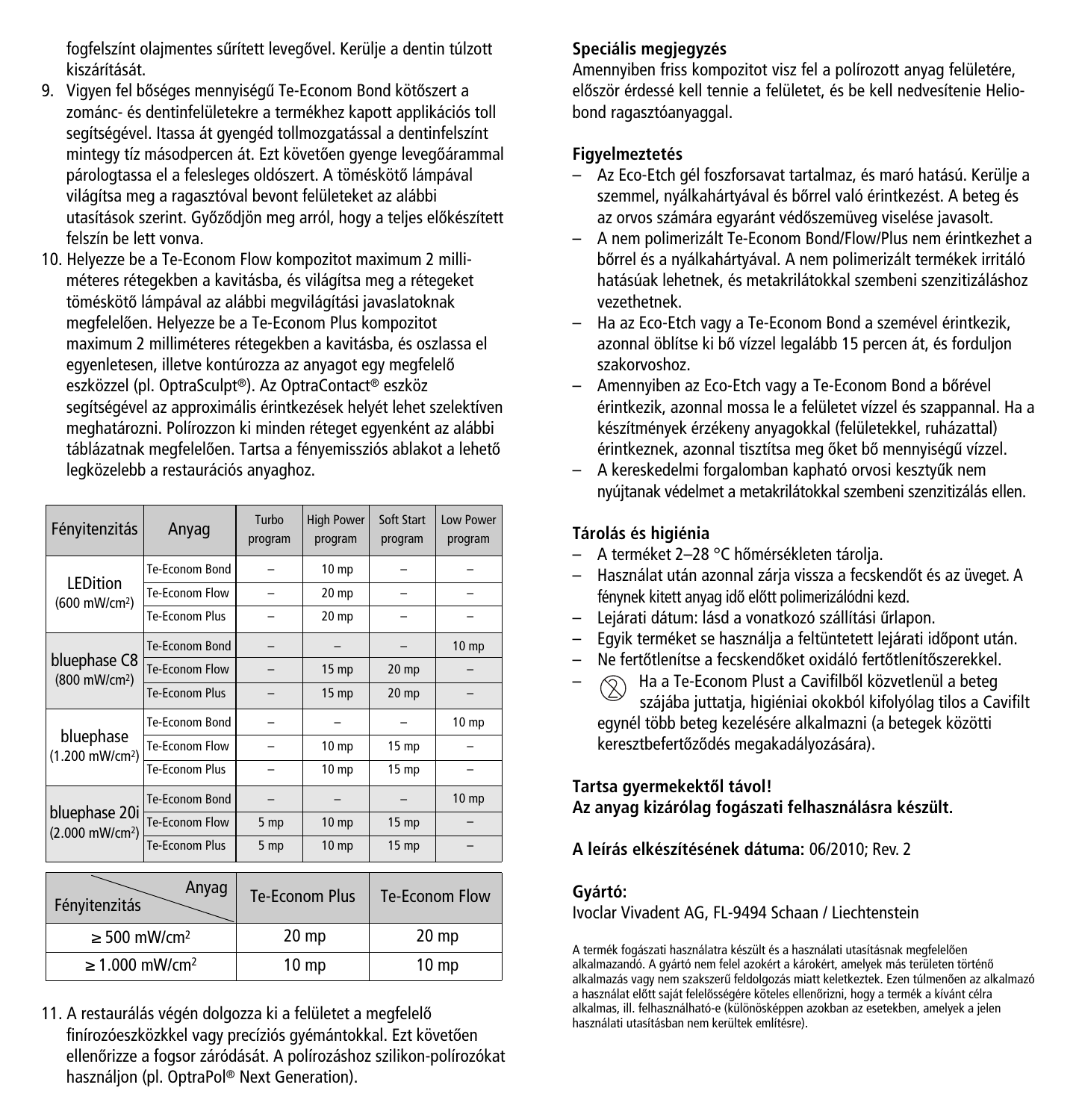# **Polski**

# **Instrukcja stosowania**

## **Opis materiału**

Eco-Etch jest kwasem fosforowym w postaci żelu, przeznaczonym do wytrawiania szkliwa i zębiny.

**Te-Econom Bond** to jednoskładnikowy system łàczàcy do szkliwa i zębiny, przeznaczony do pracy techniką całkowitego wytrawiania. Te-Econom Flow jest płynnym, światłoutwardzalnym, hybrydowym materiałem złożonym, nieprzepuszczalnym dla promieni rentgenowskich.

Te-Econom Plus jest światłoutwardzalnym materiałem złożonym, o tradycyjnej konsystencji, przeznaczonym do wypełniania ubytków w zębach przednich i bocznych.

Te-Econom Plus, Te-Econom Flow i Te-Econom Bond polimeryzujà pod wpływem światła o długości fali 400-500 nm (niebieskie światło lampy polimeryzacyjnej).

## **Kolory**

Te-Econom Plus jest dostępny w kolorach A1, A2, A3, A3.5, B2, C3. Te-Econom Flow jest dostepny w kolorach A2 i A3.

## **Sk∏ad**

**Eco-Etch** zawiera kwas fosforowy (37% wag. w wodzie), środki zageszczające oraz barwniki

**Te-Econom Bond** zawiera HEMA, di- i monometakrylany, wypełniacze nieorganiczne, inicjatory i stabilizatory w roztworze alkoholu.

**Te-Econom Flow** zawiera dimetakrylany (37% wag.), wypełniacze nieorganiczne (62% wag. lub 38% obj.), o wymiarach cząsteczek od 0,04 do 7 µm, inicjatory, stabilizatory i barwniki (1% wag.). Te-Econom Plus zawiera dimetakrylany i TEGDMA (22% wag.). Wypełniacz nieorganiczny zawiera szkło barowe, trójfluorek iterbu, dwutlenek krzemu i mieszaninę innych tlenków (76% wag. lub 60% obj.). Dodatkowe składniki, to inicjatory, stabilizatory oraz barwniki (2% wag.). Wymiary cząsteczek wypełniacza zawierają się w przedziale od 0,04 do 7 µm. Średnia wielkość cząsteczki wynosi 850 nm.

## **Wskazania**

**Eco-Etch** jest przeznaczony do wytrawiania szkliwa i zębiny, w celu zastosowania materiału łączącego lub laku.

## **Te-Econom Bond/Te-Econom Flow/Te-Econom Plus** sà przeznaczone do

- wypełniania ubytków klasy I-V (małych ubytków klasy I i II dla Te-Econom Flow ),
- wypełniania ubytków w z´bach mlecznych

## **Przeciwwskazania**

- Brak możliwości odizowania od śliny pola operacyjnego
- Stwierdzona alergia na składniki materiału
- Materiału Te-Econom Bond nie wolno stosowaç w połàczeniu z chemoutwardzalnymi materiałami kompozytowymi
- BezpoÊrednie przykrycie miazgi materiałem Te-Econom Bond/Flow/Plus

## **Działania niepo˝àdane**

- Składniki materiałów Te-Econom Bond/ Flow/ Plus mogà w rzadkich przypadkach prowadzić do reakcji nadwrażliwości. Nale˝y wtedy zrezygnowaç z zastosowania materiału.
- W celu ochrony miazgi nale˝y zastosowaç odpowiedni materiał podkładowy.

## **Interakcje**

- Szklano-jonomerowe materiały podkładowe mogà ulec nadtrawieniu przez materiał Eco-Etch.
- Materiały zawierajàce eugenol mogà utrudniaç polimeryzacj´ materiałów kompozytowych.
- Wskutek działania kationowych płynów do płukania jamy ustnej, środków do wybarwiania płytki nazębnej i chlorheksydyny, mogą pojawić się przebarwienia.

## Sposób postępowania

- 1. Dobór koloru W celu ułatwienia dostępu do jamy ustnej można zastosować elastyczny i przyjazny dla pacjenta rozwieracz OptraGate®.
- 2. Odizolowanie pola zabiegowego (zalecane stosowanie koferdamu, np. anatomicznie ukształtowanego OptraDam® Plus).
- 3. Opracowanie ubytku
- 4. Wypłukanie ubytku wodà
- 5. Osuszenie powietrzem z dmuchawki
- 6. W razie potrzeby zastosowanie podkładu (na bazie wodorotlenku wapnia), na miejsca w pobliżu miazgi. Następnie należy zastosowaç wytrzymały mechanicznie cement podkładowy (np.Vivaglass® Liner).
- 7. Założenie formówki, (np. selektywnie cieńsza OptraMatrix®) oraz ewentualnie klina międzyzębowego.
- 8. Materiał Eco-Etch należy najpierw nałożyć na szkliwo, a nastepnie na zebine i pozostawić na szkliwie do 30 sekund, a na zebinie 15 sekund. Nastepnie dokładnie wypłukać i osuszyć ubytek. Unikać przesuszenia zębiny.
- 9. Przy pomocy dołàczonego do opakowania aplikatora obficie nałożyć materiał Te-Econom Bond na szkliwo i zębinę i wcierać przez 10 sekund, po czym usunąć nadmiar materiału delikatnym strumieniem powietrza. Polimeryzować z uwzględnieniem zaleceń podanych poniżej. Należy zwrócić uwagę na całkowite przykrycie powierzchni ubytku materiałem łączącym.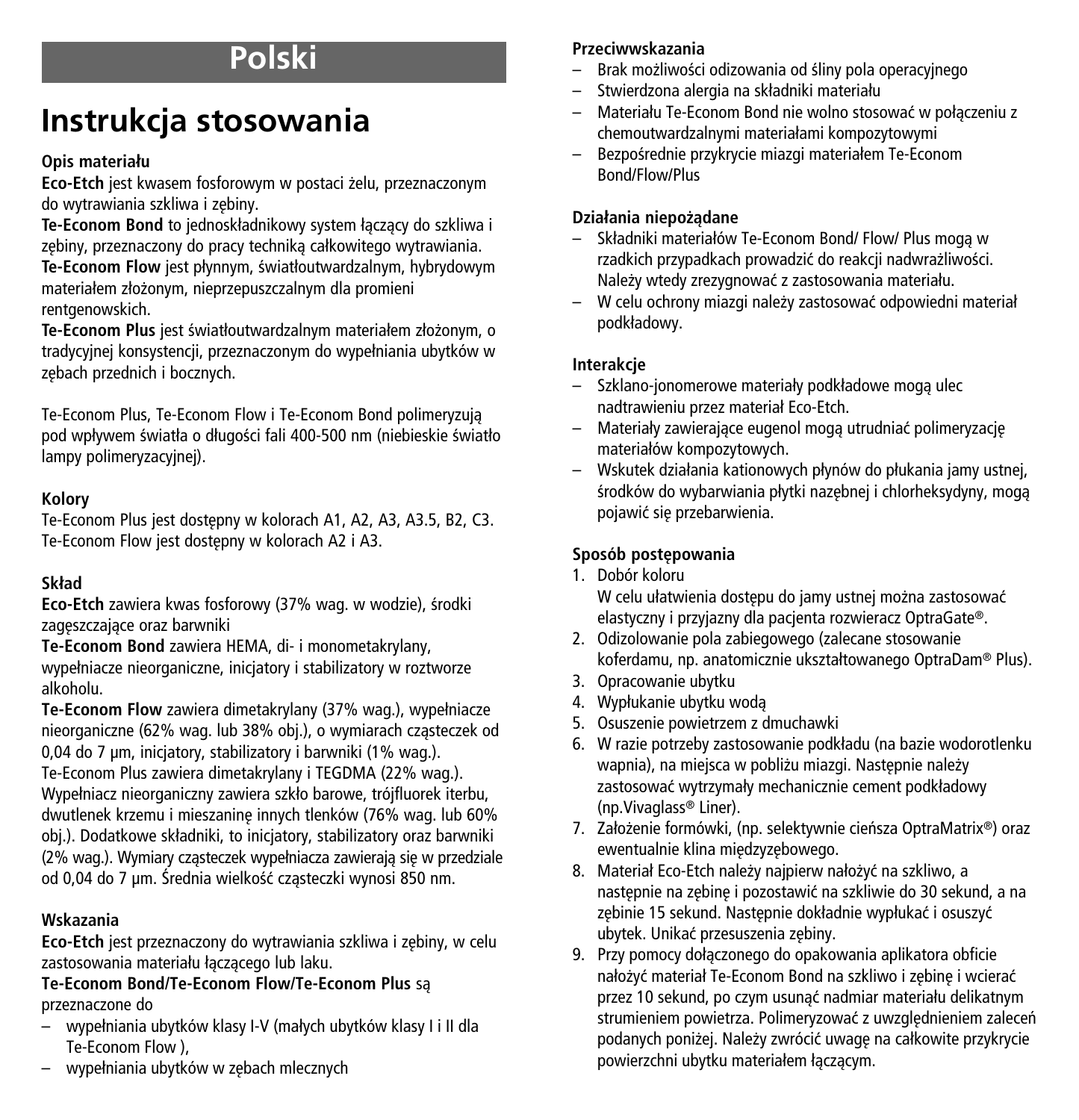10. Materiał Te-Econom Flow należy nakładać w warstwach o maksymalnej grubości 2 mm i polimeryzować zgodnie z tabela poniżej. Materiał Te-Econom Plus należy nakładać w warstwach o maksymalnej grubości 2 mm, a nastepnie modelować/ zaadaptować do ścian ubytku przy pomocy odpowiedniego narzedzia (np. OptraSculpt®).

W celu wymodelowania prawidłowej powierzchni stycznej zaleca sie zastosowanie narzedzi OptraContact®. Każda warstwe materiału należy polimeryzować zgodnie z tabela poniżej. Końcówke światłowodu należy trzymać jak najbliżej ubytku.

| Intensywność<br>światła                      | <b>Material</b> | Program<br>Turbo | Program<br><b>High Power</b> | Program<br>Soft Start | Program<br><b>Low Power</b> |
|----------------------------------------------|-----------------|------------------|------------------------------|-----------------------|-----------------------------|
| <b>LEDition</b>                              | Te-Econom Bond  |                  | 10 <sub>s</sub>              |                       |                             |
| (600 mW/cm <sup>2</sup> )                    | Te-Econom Flow  |                  | 20 <sub>s</sub>              |                       |                             |
|                                              | Te-Fronom Plus  |                  | 20 <sub>s</sub>              |                       |                             |
| bluephase C8<br>(800 mW/cm <sup>2</sup> )    | Te-Econom Bond  |                  |                              |                       | 10 <sub>s</sub>             |
|                                              | Te-Econom Flow  |                  | 15 <sub>s</sub>              | 20 <sub>s</sub>       |                             |
|                                              | Te-Fronom Plus  |                  | 15 <sub>s</sub>              | 20 <sub>s</sub>       |                             |
|                                              | Te-Econom Bond  |                  |                              |                       | 10 <sub>s</sub>             |
| bluephase<br>(1.200 mW/cm <sup>2</sup> )     | Te-Econom Flow  |                  | 10 <sub>s</sub>              | 15 <sub>s</sub>       |                             |
|                                              | Te-Fronom Plus  |                  | 10 <sub>s</sub>              | 15 <sub>s</sub>       |                             |
| bluephase 20i<br>(2.000 mW/cm <sup>2</sup> ) | Te-Econom Bond  |                  |                              |                       | 10 <sub>s</sub>             |
|                                              | Te-Econom Flow  | 5s               | 10 <sub>s</sub>              | 15 <sub>s</sub>       |                             |
|                                              | Te-Econom Plus  | 5s               | 10 <sub>s</sub>              | 15 <sub>s</sub>       |                             |

| <b>Material</b><br>Intensywność światła | Te-Econom Plus  | Te-Econom Flow  |
|-----------------------------------------|-----------------|-----------------|
| $\geq$ 500 mW/cm <sup>2</sup>           | 20 <sub>s</sub> | 20 <sub>s</sub> |
| $\geq 1.000$ mW/cm <sup>2</sup>         | 10 $\leq$       | 10 $\leq$       |

11. Opracowanie wypełnienia przy pomocy drobnoziarnistych wierteł diamentowych i wypolerowanie gumkami (np.OptraPol ® Next Generation). Kontrola zwarcia.

#### **Wskazówka**

W przypadku nakładania nowej warstwy materiału na już wypolerowane wypełnienie, należy jego powierzchnie schropowacić i nałożyć materiał łaczacy Heliobond.

## **Ostrze˝enie**

Materiał Eco-Etch zawiera kwas fosforowy i ma właściwości żrące. Unikać kontaktu z oczami, błoną śluzową i skórą. Zalecane jest zakładanie okularów ochronnych przez pacjenta i lekarza.

- Unikaç kontaktu nie spolimeryzowanego materiału Te-Econom Bond/Flow/Plus ze skóra i błona śluzowa. Nie spolimeryzowany materiał może prowadzić do reakcji nadwrażliwości na metakrylany.
- W przypadku kontaktu materiału Eco-Etch lub Te-Econom Bond z oczami, należy je natychmiast przepłukać dużą ilością wody, przez co najmniej 15 minut i skonsultować się z lekarzem lub okulistà.
- W przypadku kontaktu materiału Eco-Etch lub Te-Econom Bond ze skóra, należy ja natychmiast umyć woda i mydłem. W przypadku kontaktu z odzieżą lub innym wrażliwym materiałem, należy go natychmiast spłukać dużą ilością wody.
- Rekawiczki medyczne nie zapewniają ochrony przed uczulającym działaniem metakrylanów.

#### **Warunki przechowywania**

- Temperatura przechowywania: 2-28° C
- Buteleczki i strzykawki nale˝y zamykaç natychmiast po u˝yciu. Ekspozycja na światło powoduje przedwczesna polimeryzacje materiału.
- Data wa˝noÊci: umieszczona jest na buteleczkach i opakowaniu.
- Nie stosowaç ˝adnego z materiałów po upływie okresu wa˝noÊci
- $\circledcirc$  Nie stosować do dezynfekcji strzykawek środ ków o działaniu utleniajàcym. W przypadku stosowania materiału Te-Econom Plus w opakowaniu cavifil, należy je przeznaczyć tylko dla jednego pacjenta, ze względu na konieczność wyeliminowania ryzyka infekcji krzyżowej

## **Materiał nale˝y przechowywaç w miejscu niedost´pnym dla dzieci!**

**Materiał przeznaczony tylko do u˝ytku w stomatologii !**

**Data opracowania informacji:** 06/2010; Rev. 2

#### **Producent**

Ivoclar Vivadent AG FL-9494 Schaan / Liechtenstein

#### **Przedstawiciel w Polsce**

Ivoclar-Vivadent Polska Sp. z o.o. Al. Jana Paw∏a II 78 00-175 Warszawa

Materiał został przeznaczony wyłàcznie do stosowania w stomatologii. Przy jego stosowaniu należy ściśle przestrzegać instrukcji użycia. Nie ponosi się odpowiedzialności za szkody powstałe na skutek nieprzestrzegania instrukcji lub stosowania niezgodnie z podanymi w instrukcji wskazaniami. Użytkownik odpowiada za testowanie produktu dla swoich własnych celów i za jego u˝ycie w każdym innym przypadku nie wyszczególnionym w instrukcji. Opis produktu i jego skład nie stanowią gwarancji i nie są wiążące.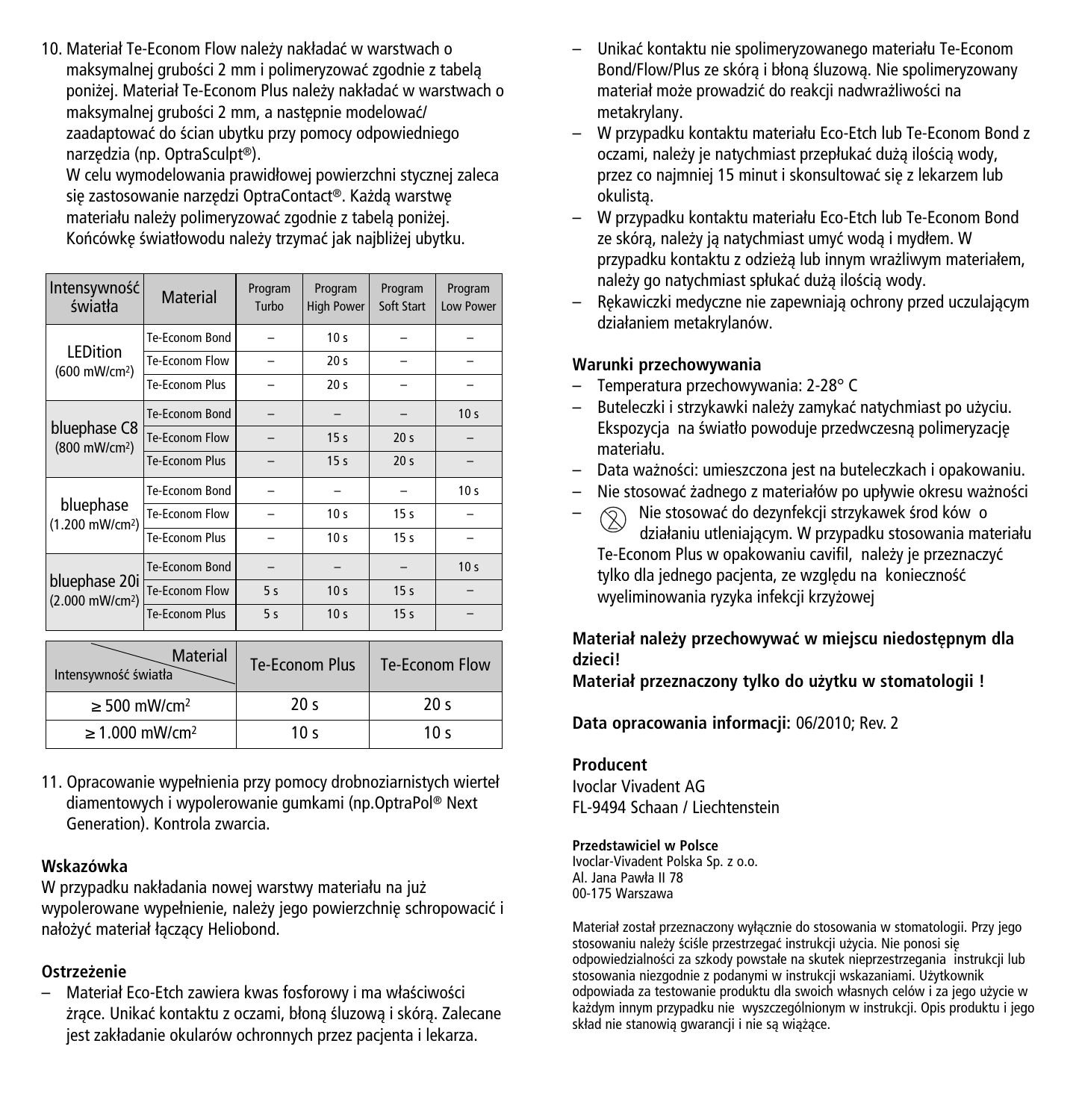## **С**рпски

# **Упутство за употребу**

#### **éÔËÒË**

**Eco-Etch** је гел фосфорне киселине за нагризање глеђи и кондиционирање дентина.

**Te-Econom Bond** је једнокомпонентно средство за адхезију глеђи и дентина у комбинацији са Total-Etch техником.

**Te-Econom Flow је светлоснополимеризирајући и рентген КОНТОАСТНИ ХИбОИЛНИ КОМПОЗИТ.** 

**Te-Econom Plus** је светлоснополимеризирајући и рентген контрастни композит за терапију рестаурација.

Te-Econom Plus, Te-Econom Flow и Te-Econom Bond стврдњавају помоћу светлости таласне дужине у области од 400-500 nm (плаво светло).

## **Бо**је

**Te-Econom Plus** се може добити у бојама А1, А2, А3, А3.5, В2, С3. **Te-Econom Flow** се може добити у бојама A2 и A3.

## $C$ acta**s**

**Eco-Etch** садржи фосфорну киселину (37 mas% у води), средство за згушћивање и пигменте.

**Te-Econom Bond** садржи HEMA, диметакрилате и

монометакрилате, анорганска средства за пуњење, иницијаторе и стабилизаторе у раствору алкохола.

**Te-Econom Flow** садржи диметакрилате (37 mas%), анорганска срелства за пуњење (62 mas% или 38 vol%) са величином честица између 0.04 и 7 µm, иницијаторе, стабилизаторе и пигменте (1 mas%).

**Te-Econom Plus** саложи лиметакрилате и TEGDMA (22 mas%). Средства за пуњење се састоје од баријумског стакла, итербијум трифлуорида, силицијум диоксида и мешавине оксида (76 mas% или 60 vol%). Додатно садрже иницијаторе, стабилизаторе и пигменте (2 mas%). Величина честица анорганских срелстава за пуњење износи између 0.04 и 7 µm. Средња величина честица је  $O(6R50)$  nm.

## **Индикације**

**Eco-Etch** служи за примену технике нагризања глеђи или Total-Etch технике у комбинацији са адхезивима, учвршћивачима и материјалима за затварање фисура.

## **Te-Econom Bond/Te-Econom Flow/Te-Econom Plus**

- Рестаурације I до V разреда (мале рестаурације I и II разреда sa Te-Econom Flow)
- Рестаурација мпечних зуба

## Контраиндикације

- Ако није могућа довољна изолација или прописана техника примене.
- Код доказане алергије на саставне делове производа
- $-$  Te-Econom Bond се не сме користити у комбинацији са аутополимеризирајућим композитима.
- Директно затварање пулпе са Te-Econom Bond/Flow/Plus-ом.

## **Споредна дејства**

- Саставни лелови Te-Econom Bond/Flow/Plus-а могу у ретким случајевима довести до сензибилизације. У тим случајевима треба одустати од даље примене.
- Површине у близини пулпе треба заштитити приклалном заштитом за пулпу/дентин, ради искључења иритација пулпе.

#### **Интеракције**

- Eco-Etch нагриза материјале за подлагање на бази гласиономера.
- Материјали који садрже еугенол/уље каранфила инхибирају очвршћивање материјала на бази метакрилата.
- У контакту са катионским текућинама за испирање усне дупље, као и срелствима за летекцију плака и хлорхексилином, могу наступити обојења.

## **Примена**

1. Одређивање боје

За олакшани приступ у усну дупљу може се користити флексибилни и за пацијента уголни отварач за уста OptraGate®.

- 2. Довољно сушење, предност се даје кофердаму (комплетно сушење омогућује нпр. анатомски обликовани OptraDam® Plus).
- 3. Препарације кавитета према правилима адхезивне технике.
- 4. Чишћење кавитета са воленим спрејем.
- 5. Сушење са ваздушним струјањем.
- 6. Заштита пулпе (калцијум хидроксид) само по потреби (у близини пулпе) и додатно нанети у слојевима цемент који је отпоран на притисак (нпр. Vivaglass® Liner).
- 7. Матрикс (нпр. деломично стањени OptraMatrix®) и у датом случају уградити интердентални клин.
- 8. Eco-Etch нанети најпре на глеђ, потом на дентин и пустити да делује 30 секунди на глеђ и 15 секунди на дентин. Закључно темељито испирати воденим спрејем и површину зуба осушити са ваздушном струјом под притиском без примесе уља, при чему треба избећи сушење дентина.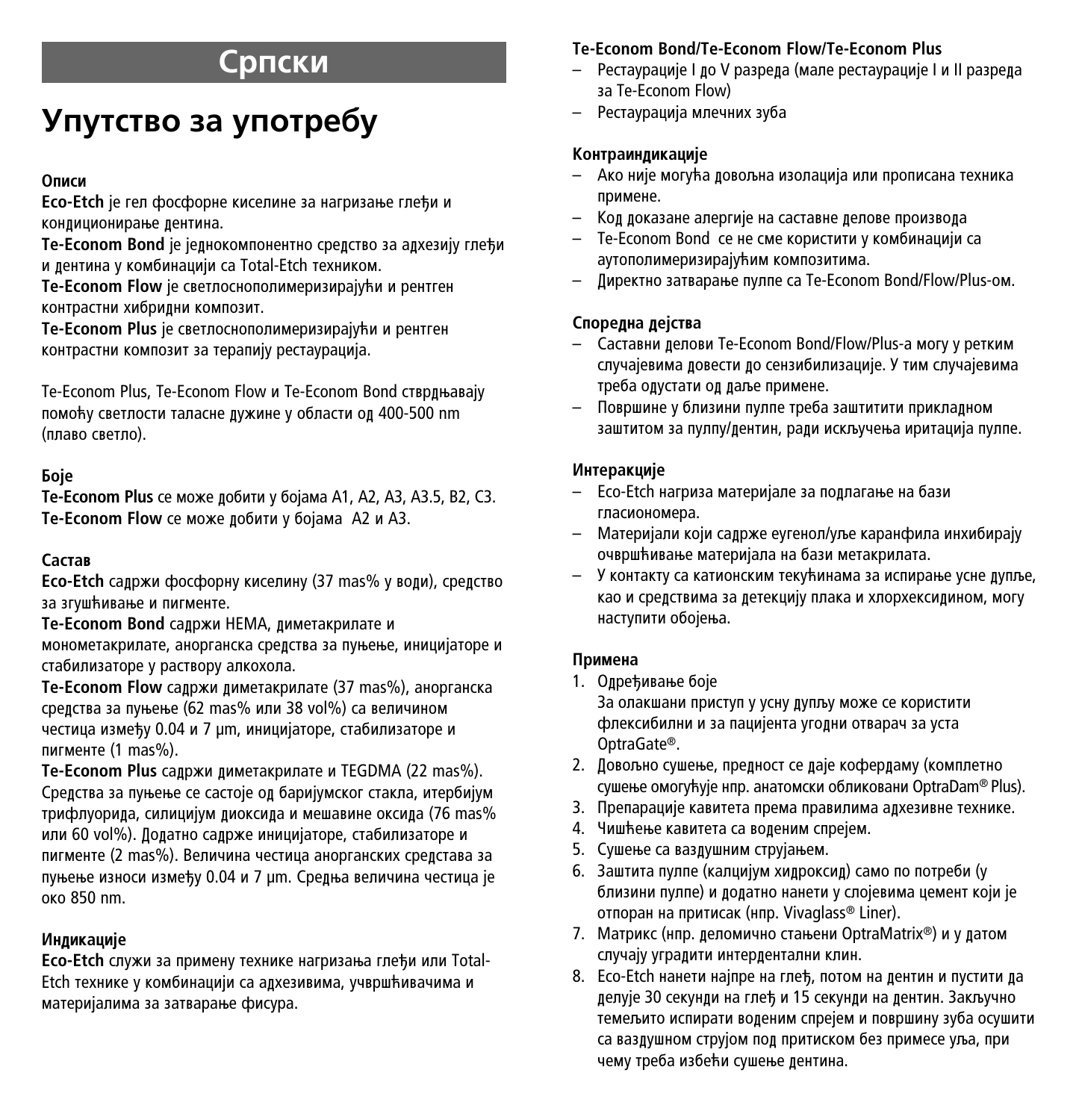- 9. Нанети лебели слој Те-Econom Bond-а са приложеним апликатором на глеђ и дентин и потом умасирати 10 секунди. После тога вишак растварача отклонити лаганом ваздушном струіом. Алхезив светпосно полимеризовати према лопе навеленим препорукама за полимеризацију. Пазити на потпуно затварање препарираних површина.
- 10. Te-Econom Flow нанети у лебљини слоја ол максимално 2 mm и стврднути под утицајем светла према доле наведеним препорукама за осветлење. Te-Econom Plus нанети у дебљини слоја ол максимално 2 mm и материјал алаптирати/ обликовати са прикладним инструментом (нпр. OptraSculpt®). За планирану надоградњу оптималних апроксималних **КОНТАКАТА МОЖЕ СЕ КОРИСТИТИ ИНСТРУМЕНТ OptraContact®.** Сваки слој полимеризирати према наведеној табели. Прозорчић за емисију светла лржати што е могуће ближе површини ресторативног материјала.

| Интензмтет<br>светла                         | Матермјал      | Turbo<br>програм | програм<br><b>High Power</b> | програм<br>Soft Start | програм<br>Low Power |
|----------------------------------------------|----------------|------------------|------------------------------|-----------------------|----------------------|
| LEDition                                     | Te-Econom Bond |                  | 10 <sub>s</sub>              |                       |                      |
| (600 mW/cm <sup>2</sup> )                    | Te-Econom Flow |                  | 20 <sub>s</sub>              |                       |                      |
|                                              | Te-Fronom Plus |                  | 20 <sub>s</sub>              |                       |                      |
| bluephase C8<br>(800 mW/cm <sup>2</sup> )    | Te-Econom Bond |                  |                              |                       | 10 <sub>s</sub>      |
|                                              | Te-Econom Flow |                  | 15 <sub>s</sub>              | 20 <sub>s</sub>       |                      |
|                                              | Te-Fronom Plus |                  | 15 <sub>s</sub>              | 20 <sub>s</sub>       |                      |
|                                              | Te-Econom Bond |                  |                              |                       | 10 <sub>s</sub>      |
| bluephase<br>(1.200 mW/cm <sup>2</sup> )     | Te-Econom Flow |                  | 10 <sub>s</sub>              | 15 <sub>s</sub>       |                      |
|                                              | Te-Fronom Plus |                  | 10 <sub>s</sub>              | 15 <sub>s</sub>       |                      |
| bluephase 20i<br>(2.000 mW/cm <sup>2</sup> ) | Te-Econom Bond |                  |                              |                       | 10 <sub>s</sub>      |
|                                              | Te-Econom Flow | 5<               | 10 <sub>s</sub>              | 15 <sub>s</sub>       |                      |
|                                              | Te-Econom Plus | 5s               | 10 <sub>s</sub>              | 15 <sub>s</sub>       |                      |

| Матермјал<br>Интензмтет светла- | Te-Fronom Plus  | Te-Econom Flow |
|---------------------------------|-----------------|----------------|
| $\geq$ 500 mW/cm <sup>2</sup>   | 20 <sub>s</sub> | 20<            |
| $\geq 1.000$ mW/cm <sup>2</sup> | 10 $\leq$       | 10 $\leq$      |

11. Израла рестаурације помоћу приклалних брусних ИНСТРУМЕНАТА ИЛИ СИТНОЗРНАСТИХ ЛИЇАМАНАТА И ЗАВРШНОМ оклузивном контролом. Полирање помоћу силиконских брусних инструмената (нпр. OptraPol® Next Generation).

#### Посебно упутство

Уколико се на већ полирани материјал наноси свежи композит, оваі се мора наіпре грубо обралити и прекрити Heliobond-ом.

#### **Упозорење**

- Eco-Etch садржи фосфорну киселину и због тога делује нагризајуће. Избећи додир са очима, слузокожом и кожом. Пацијенту и тералеуту се препоручују заштитне наочаре.
- Избећи контакт нестврлнутог Te-Econom Bond/Flow/Plus-а са кожом/слузокожом. У нестврднутом стању производи могу леловати благо налражvivhe и воле ло сензибилизације на метакрипате.
- Уколико дође до контакта Eco-Etch или Te-Econom Bond-а са очима, олмах испирати волом, наімање 15 минута и потражити савет лекара/очног лекара.
- Уколико дође до контакта Eco-Etch или Te-Econom Bond-а са кожом, олмах испирати волом и сапуном. Уколико лође ло контакта са осетљивим материјалима (површине, одећа) брзо испирати волом.
- Уобичајене мелицинске рукавице не штите ол сензибилизације на метакрилате.

#### Упутство за складиштење и хигијенско упутство

- Температура за склалиштење 2-28 °С
- Инјекције и бочице после употребе одмах затворити. Контакт са светлошћу доводи до превремене полимеризације.
- Рок трајања: види упутство на одговарајућој доставници.
- Не користити било ког ол ових произвола по истеку рока трајања.
- Не дезинфицирати шприцове са оксидирајућим лезинфектантима.
- $\circledS$  Уколико наносите Te-Econom Plus инјектором Cavifil директно у уста пацијенту, из хигијенских разлога не користити инјектор за више ол јелног пацијента (превенција үкрштене контаминације са једног на другог пацијента).

#### **Чувати ван ломашаіа леце!** Само за стоматолошку употребу!

**Упутство за употребу састављено: 06/2010; Рев. 2** 

Произвоћач Ivoclar Vivadent AG FL-9494 Schaan / Liechtenstein

Производ је намењен за стоматолошку употребу и мора се користити према vnyтству за употребу. За штету, која би настала кориштењем на неолговарајући начин или неприкладном применом, произвођач не сноси никакву олговорност. Порел тога, корисник је обавезан самостално проверити произвол пре његове употребе, његову прикладност и могућност примене у предвиђене сврхе, утолико пре, уколико ове сврхе нису наведене у упутству за употребу.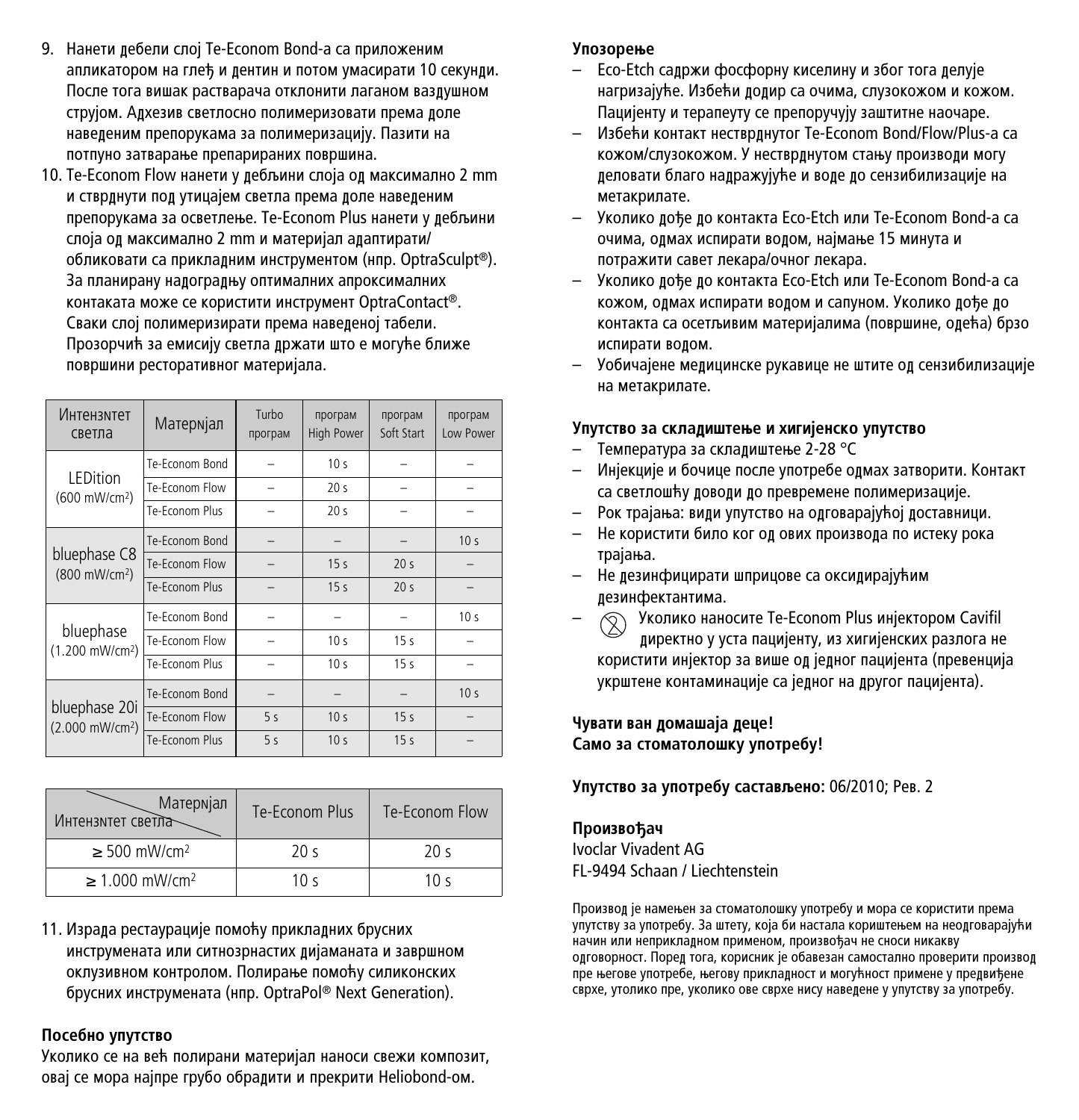## **Македонски**

# **Упатство за употреба**

#### O<sub>nuc</sub>

**Eco-Etch** е гел на фосфорната киселина за нагризување на глеѓта и конлиционирање на лентинот.

Те-Econom Bond е еднокомпонентен агенс за бондирање на глеѓта и лентинот во комбинација со техника на тотално нагризување (Total-Etch technique).

**Te-Econom Flow** е течен светлоснополимеризирачки хибрилен композит којшто не пропушта рентгенски зраци.

**Te-Econom Plus** е светлоснополимеризирачки композит за ресторативен третман со полнење.

Te-Econom Plus, Te-Econom Flow и Te-Econom Bond

полимеризираат со светло на бранова должина од 400-500 nm (сино светпо).

#### **Бои**

Te-Econom Plus е достапен во следните бои: A1, A2, A3, A3.5, B2, C3. Te-Econom Flow е достапен во следните бои: A2 и A3.

#### $C$ <sub>O</sub>CT<sub>aR</sub>

**Eco-Etch** се состои од фосфорна киселина (37 % wt во вода), згуснувачи и пигменти.

**Te-Econom Bond** се состои од хидроксиетил метакрилат (HEMA), ди- и монометакрилати, неоргански полначи, иницијатори и стабилизатори во алкохолен раствор.

**Te-Econom Flow** се состои од диметакрилати (37 % wt), неоргански полначи (62 % wt или 38 % vol) со величина на честичка помеѓу 0,04 и 7um, иницијатори, стабилизатори и пигменти (1 % wt).

**Te-Econom Plus** се состои од диметакрилат и триетиленгликол диметакрилат (TEGDMA) (22 wt%). Полначите содржат бариумово стакло, итербиум трифлуорид, силиконски диоксид и мешан оксид (76 wt% или 60 vol%). Во составот дополнително влегуваат адитиви, иницијатори, стабилизатори и пигменти (2 wt%). Големината на честичките во неорганските полначи е помеѓу 0,04 и 7 µm. Средната големина на честичките е 850 nm.

#### **Инликации**

**Eco-Etch** се гористи за нагризување на глеѓта или во техниката на тотално нагризување (total-etch technique) во комбинација со адхезиви, материјали за запечатување и материјали за цементирање на фисури

#### **Te-Econom Bond/Te-Econom Flow/Te-Econom Plus**

- Ресторативен третман со полнење на кавитети од класа I до V (мали кавитети од класа I и II за Te-Econom Flow)
- Полнења на млечни заби

#### Контраинликации

- Ако не може да се одреди суво работно поле или ако не може да се примени одредената техника на апликација.
- Ако се знае дека пациентот е алергичен на некоја од COCTOİKUTE
- Te-Econom Bond не смее да се користи во комбинација со самостврднувачки композитни материјали.
- Директно прекривање на пулпата со Te-Econom Bond/Flow/Plus

#### Несакани ефекти

- Во ретки случаи, состојките од Te-Econom Bond/Flow/Plus може ла ловелат по хиперсензитивна или алергиска реакција. Во тој случај, производите не смеат да се користат.
- За да се избегне можна иритација на пулпата, површините блиски до пулпата треба да се заштитат со соодветен пулпен/дентински протектор.

#### **Интеракции**

- Подлогите врз база на глас-јономери може да бидат нагризани од Eco-Etch.
- Супстанци коишто содржат еугенол/масло од каранфилче ја инхибираат полимеризацијата на материјали врз база на метакрилат.
- Може ла се јави менување на бојата во комбинација со катјонски води за уста, ревелатори на плак и хлорхексидин.

#### Апликаци**іа**

1. Одберете боја

За полесен пристап до местото на третманот може да се користи и еластичен, а за пациентите пријатен отворач на уста OptraGate®.

- 2. Обезбелете ловолно изолација, најлобро со гумена брана кофердам (за да се обезбеди целосна изолација може да се користи на пример анатомски обликуваната OptraDam® Plus).
- 3. Подгответе го кавитетот според правилата на адхезивната техника.
- 4. Исчистете го кавитетот со воден спреј.
- 5. Исушете го кавитетот со воздушен млаз.
- 6. Доколку е потребно, нанесете протектор за пулпата (калциум хидроксид); покријте ги само оние места што се блиску до пулпата, а потоа нанесете цемент отпорен на притисок (нпр. Vivaglass® подлога)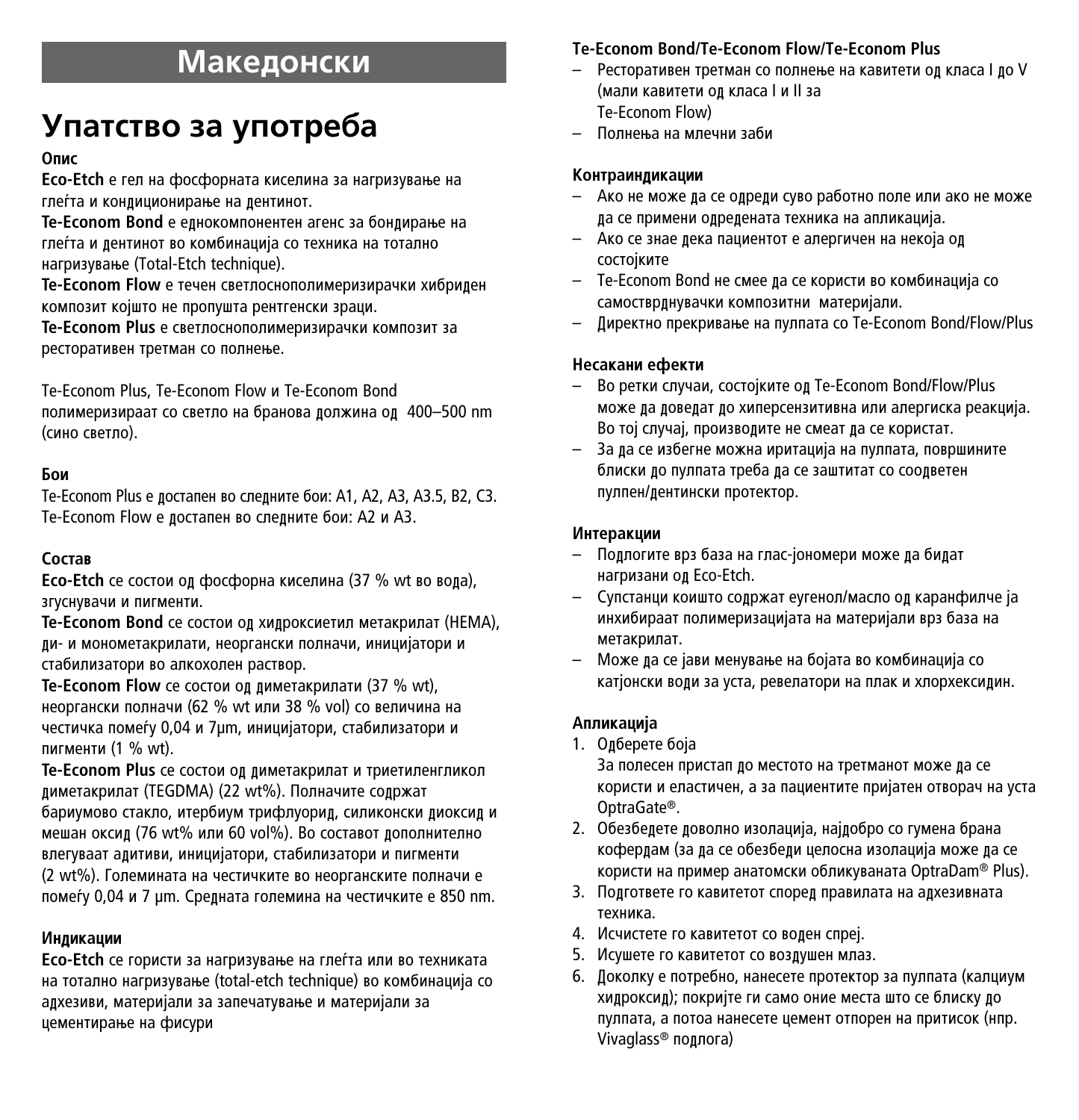- 7. Ставете матрица (нпр. делумно истенчена OptraMatrix®) и интерлентално колче локолку е тоа потребно.
- 8. Нанесете Eco-Etch На глеѓта, а потоа на дентинот и оставете го ла лепува 30 секунли на глеѓта и 15 секунли на лентинот. Потоа исплакнете темелно со волен спреі и исушете ги забните површини со компримиран воздух без маснотии. Внимавајте ла не го лехилрирате лентинот.
- 9. Нанесете пообилно количество на Те-Econom Bond врз глеѓта и дентинот, користејќи ја четкичката за апликација приложена во пакувањето. Со четкичката втријте го нежно материјалот во дентинот во траење од 10 секунди. Потоа исушете го со бавен воздушен млаз целиот преостанат растворлив материјал. Полимеризирајте го со светло адхезивот според препорачаното време за полимеризација подолу. Внимавајте да обезбедите иелосно покривање на површината за препарација.
- 10. Нанесете Те-Econom Flow во споеви од максимална лебелина од 2mm и полимеризирајте со светло почитувајќи ги препораките за светлосна полимеризација лалени пололу во табелата.

Нанесете Te-Econom Flow во слоеви од максимум 2 mm и адаптирајте/контурирајте го материјалот со соодветен инструмент (нпр. OptraSculpt®). Инструментот OptraContact® може ла се примени за селективно позиционирање на висококвалитетни проксимални контакти. Полимеризирајте го секої слої посебно спорел пололу лалената табела. Лржете го прозорчето за емисија на светло што е можно поблиску до површината на ресторативниот материјал.

| Интензмтет<br>на светло                      | Матермјал      | Turbo<br>програм | програм<br><b>High Power</b> | програм<br>Soft Start | програм<br>I ow Power |
|----------------------------------------------|----------------|------------------|------------------------------|-----------------------|-----------------------|
|                                              | Te-Econom Bond |                  | 10 <sub>s</sub>              |                       |                       |
| I FDition<br>(600 mW/cm <sup>2</sup> )       | Te-Econom Flow |                  | 20 <sub>s</sub>              |                       |                       |
|                                              | Te-Econom Plus |                  | 20 <sub>s</sub>              |                       |                       |
| bluephase C8<br>(800 mW/cm <sup>2</sup> )    | Te-Econom Bond |                  |                              |                       | 10 <sub>s</sub>       |
|                                              | Te-Econom Flow |                  | 15 <sub>s</sub>              | 20 <sub>s</sub>       | -                     |
|                                              | Te-Econom Plus |                  | 15 <sub>s</sub>              | 20 <sub>s</sub>       |                       |
| bluephase<br>(1.200 mW/cm <sup>2</sup> )     | Te-Econom Bond |                  |                              |                       | 10 <sub>s</sub>       |
|                                              | Te-Econom Flow |                  | 10 <sub>s</sub>              | 15s                   |                       |
|                                              | Te-Econom Plus |                  | 10 <sub>s</sub>              | 15s                   |                       |
| bluephase 20i<br>(2.000 mW/cm <sup>2</sup> ) | Te-Econom Bond |                  |                              |                       | 10 <sub>s</sub>       |
|                                              | Te-Econom Flow | 5s               | 10 <sub>s</sub>              | 15 <sub>s</sub>       |                       |
|                                              | Te-Econom Plus | 5s               | 10 <sub>s</sub>              | 15 <sub>s</sub>       |                       |

| Матермјал<br>Интензмтет<br>на светпо | Te-Fronom Plus | Te-Econom Flow |  |
|--------------------------------------|----------------|----------------|--|
| $\geq$ 500 mW/cm <sup>2</sup>        | 20<            | ء 20           |  |
| $\geq 1.000$ mW/cm <sup>2</sup>      | 10 $\leq$      | 10 $\leq$      |  |

11. Завршете го попнењето со соолветни инструменти за финиш обработка или со фини лијаманти. Потоа проверете ја оклузијата. Полирајте со силиконски полирачи (нпр. OptraPol® Next Generation).

#### **Посебна напомена**

Ако се нанесува свеж композит на полиран материјал, тогаш тој ќе мора да се огруби и навлажни со Heliobond.

#### Прелупрелување

- Есо-Etch содржи фосфорна киселина и е корозивен. Да се избегнува контакт со очите, слузокожата и кожата. Се препорачуваат заштитни очила и за пациентите и за операторите.
- Неполимеризиран Те-Econom Bond/Flow/Plus не треба ла лојле во контакт со кожата/спузокожата. Непопимеризираните производи може да имаат иритирачки ефект и да предизвикаат хиперсензитивна или алергиска реакција на метакрипати.
- Ако дојде до контакт на Eco-Etch или Te-Econom Bond co ОЧИТЕ, ВЕЛНАШ ЛА СЕ ИЗМИЇАТ СО Обилни КОЛИЧЕСТВА ВОЛА ВО траење од најмалку 15 минути и да се изврши посета на лекар/офталмолог.
- Ако дојде до контакт на Есо-Etch или Te-Econom Bond co кожата, веднаш да се измие со сапун и вода. Ако дојде до контакт со чувствителни материјали (површини, облека), велнаш ла се измијат со обилни количества вола.
- Комерцијалните медицински ракавици не пружаат заштита од хиперсензитивниот ефект од метакрилатите.

#### $C$ клалирање и хигиена

- Температура на складирање 2–28 °С (36–82 °F).
- Затворете го шприцот и шишето велнаш по употребата. Изложувањето на светлина предизвикува прерана полимеризација.
- Рок на траење: видете го упатството на соодветната доставница.
- $-$  Па не се користи било кој ол овие произволи по истекување на рокот на траење.
- Шприцовите да не се дезинфицираат со оксидирачки дезинфектанти.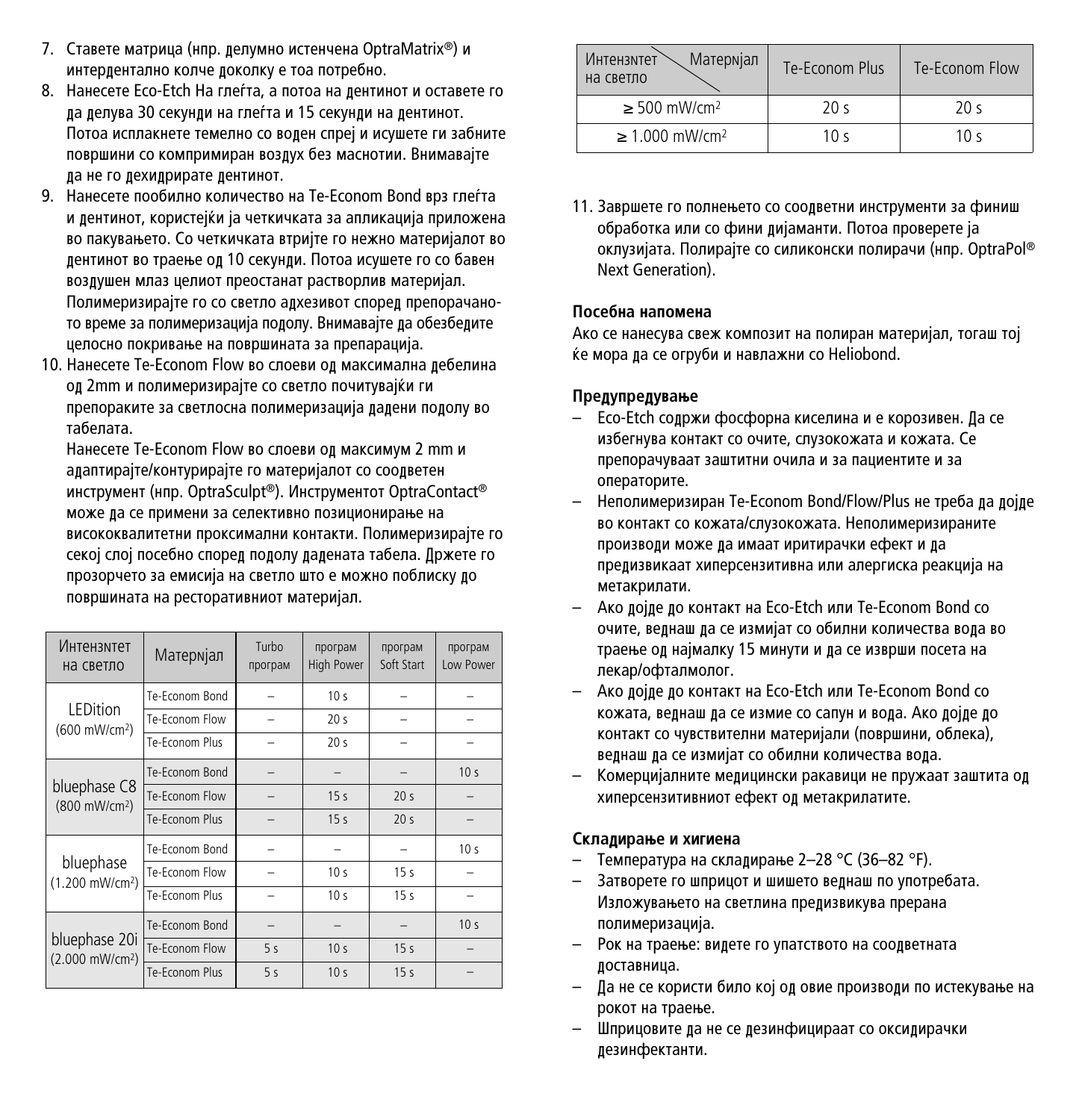Доколку Te-Econom Plus се нанесе од инјекторот Cavifil лиректно во устата на пациентот, тогаш ол хигиенски причини инјекторот не смее да се користи за повеќе од еден пациент (превенција на вкрстена контаминација ол елен на nnyr пашиент).

 $\[\blacksquare$  **Да се чува вон дофат на деца!** Само за стоматолошка употреба!

 $\blacksquare$  датум на изготвување на информацијата: 06/2010 г.; рев. 2

#### Производител

Ivoclar Vivadent AG FL-9494 Шаан/Пихтенштаін (Schaan/Liechtenstein)

Овој материјал е подготвен за исклучива употреба во стоматологијата. Процесирањето треба ла се изврши со строго почитување на Упатството за употреба. Не може ла се прифати олговорност за штети настанати порали непочитување на Упатството или наведената област на примена. Корисникот е олговорен за тестирање на материјалот и неговата поголност и било која примена што не е експлицитно навелена во Упатството. Описот и полатоците не претставуваат гаранција за својствата.

## **Български**

## **Указания за употреба**

#### Описания

**Eco-Etch** прелставлява гел на фосфорната киселина за ецване на емайл и конлициониране на лентин.

**Te-Econom Bond** прелставлява елнокомпонентен свързваш агент за емайл и лентин за припожение при техниката Total-Etch. **Te-Econom Flow прелставлява течен, фотополимеризираш.** рентгенопозитивен хибрилен композитен материал. .<br>**Te-Econom Plus** представлява фотополимеризиращ, рентгенопозитивен композит за реставрации.

Te-Econom Plus, Te-Econom Flow и Te-Econom Bond се втвърляват Със светлина с лължина на вълната в лиалазона 400–500 nm (син спектър).

#### **UBeTOBE**

Te-Econom Plus се предлага в цветовете A1, A2, A3, A3.5, B2, C3. Te-Econom Flow се преллага в цветовете A2 и A3.

#### $C$ ъстав

**Eco-Etch** сълържа фосфорна киселина (37 тегловни % във вода), втвърлител и оцветители.

Те-Econom Bond съдържа НЕМА, ди- и монометакрилат, неорганични пъпнитепи, инициатори и стабипизатори в апкохпен DA3TBOD.

**Te-Econom Flow съдържа диметакрилат (37 тегловни %),** неорганични пълнители (62 тегловни % или 38 обемни %) с големина на частиците между 0,04 и 7 µm, инициатори, стабилизатори и оцветители (1 тегловни %).

Те-Econom Plus съдържа диметакрилат и TEGDMA (22 тегловни %). За пълнители се използват бариево стъкло, итербиум трифпуорил, сипициев оксил и смесен оксил (76 тегловни % или 60 обемни %). Лопълнително в състава влизат инициатори. стабилизатори и пигменти (2 тегловни %). Големината на частиците на неорганичните пълнители е межлу 0.04 и 7 um. Средната големина на частиците е 850 nm.

#### Показания

**Eco-Etch** се използва при техниките енване на емайл или Total-Etch в комбинация с адхезиви, свързващи материали и материали за запечатване на фисури.

#### **Te-Econom Bond/Te-Econom Flow/Te-Econom Plus**

- Реставриране на кавитети от клас I по V (малки кавитети от клас I и II за Te-Econom Flow)
- Пломбиране на млечни зъби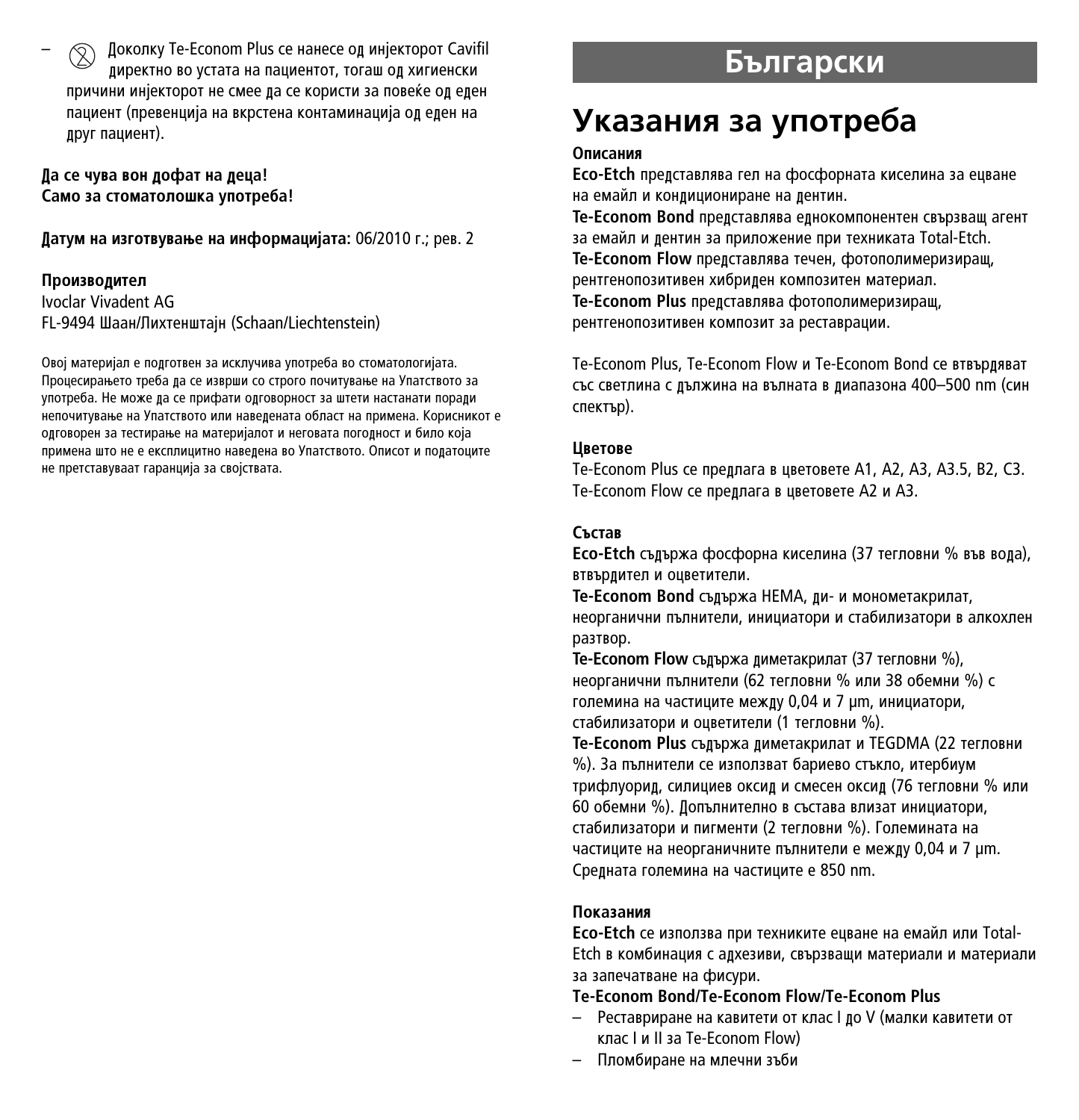#### Противопоказания

- При невъзможност за осигуряване на сухо работно поле, или когато е невъзможно прилагането на заплануваната техника.
- При напичие на апергия към някоя от съставките.
- Те-Econom Bond не трябва ла се прилага в комбинация със самовтвърдяващи композитни материали.
- Директно затваряне на пулпа с Te-Econom Bond/Flow/Plus

#### Нежелани лекарствени реакции

- Съставките на Те-Econom Bond/Flow/Plus могат в релки случаи да доведат до сенсибилизиране. В такива случаи тези продукти не трябва да се прилагат повече.
- За да се избегне раздразване на пулпата, областите в близост до нея трябва да се обработят с подходящ предпазител за пулпа/лентин.

#### Взаимодействия

- Полложки от глас-йономери могат ла се разтворят от Eco-Etch.
- Съставки, съдържащи евгенол/карамфилово масло, инхибират полимеризацията на базирани на метакрилат материали.
- При контакт с катийонни води за устна хигиена, с разтворители за зъбна плака и хлорхексидин е възможно да настъпят промени в цвета.

#### **Начин на приложение**

1. Избор на цвета

За по-лесен достъп до устната кухина на пациента може да се използва гъвкавият и щадящ пациента усторазтворител OptraGate®.

- 2. Осигурете достатъчна сухота в работното поле, за предпочитане с кофердам (позволява пълна изолация, напр. с анатомично-оформения OptraDam® Plus).
- 3. Полгответе кавитета в съответствие с изискванията за алхезивната техника.
- 4. Почистете кавитета с водна струя.
- 5. Подсушете с въздушна струя.
- 6. Поставете предпазител за пулпа в няколко точки и само при нужда (близо до нея) и покрийте с устойчив на натиск цимент (напр. Vivaglass® Liner).
- 7. Поставете матрица (напр. частично изтънена OptraMatrix®) и интердентален клин ако е необходимо.
- 8. Нанесете Eco-Etch първо върху емайла, после върху дентина и го оставете да подейства 30 секунди върху емайла и 15 секунди върху дентина. След това изплакнете добре с водна струя и подсушете повърхностите на зъба с незамърсен с масло въздух под налягане, като при това трябва да се избягва изсушаване на лентина.
- 9. Нанесете Те-Econom Bond на лебел слой върху емайла и дентина с приложената четчица и го размажете в продължение на 10 секунди. След това продухайте излишното

количество разтворител с лека въздушна струя. Фотополимеризирайте адхезива съгласно препоръчителните времена за полимеризиране, представени по-долу. Важно е повърхностите ла се покрият изцяпо.

10. Нанесете Te-Econom Flow послойно с максимална лебелина на слоя от 2 mm и фотополимеризирайте в съответствие със слелвашите препоръки. Нанесете Те-Econom Plus послойно с максимална дебелина на слоя от 2 mm и адаптирайте/ моделирайте материала с подходящ инструмент (напр. OptraSculpt®). Можете да използвате инструмента OptraContact® за изграждане на висококачествени апроксимационни контакти. Фотополимеризирайте всеки слой в съответствие със следната таблица. Дръжте емитиращия светлина прозорец възможно най-близко до повърхността на реставрационния материал.

| Интензмтет<br>на светлината                    | Матермал       | Програма<br>Turbo | Програма<br><b>High Power</b> | Програма<br>Soft Start | Програма<br>Low Power |
|------------------------------------------------|----------------|-------------------|-------------------------------|------------------------|-----------------------|
|                                                | Te-Econom Bond |                   | 10 <sub>s</sub>               |                        |                       |
| I FDition<br>(600 mW/cm <sup>2</sup> )         | Te-Econom Flow |                   | 20s                           | ۳                      |                       |
|                                                | Te-Econom Plus |                   | 20s                           |                        |                       |
|                                                | Te-Econom Bond |                   |                               |                        | 10 <sub>s</sub>       |
| bluephase C8<br>(800 mW/cm <sup>2</sup> )      | Te-Econom Flow |                   | 15 <sub>s</sub>               | 20 <sub>s</sub>        |                       |
|                                                | Te-Econom Plus |                   | 15 <sub>s</sub>               | 20 <sub>s</sub>        |                       |
|                                                | Te-Econom Bond |                   |                               |                        | 10 <sub>s</sub>       |
| bluephase<br>(1.200 mW/cm <sup>2</sup> )       | Te-Econom Flow |                   | 10 <sub>s</sub>               | 15<                    |                       |
|                                                | Te-Econom Plus |                   | 10 <sub>s</sub>               | 15<                    |                       |
|                                                | Te-Econom Bond |                   |                               |                        | 10 <sub>s</sub>       |
| bluephase 20i<br>(2.000 mW/cm <sup>2</sup> )   | Te-Econom Flow | 5<                | 10 <sub>s</sub>               | 15<                    |                       |
|                                                | Te-Econom Plus | 5<                | 10 <sub>s</sub>               | 15 <sub>s</sub>        |                       |
|                                                |                |                   |                               |                        |                       |
| <b>Матермал</b><br>Интензмтет на<br>светлмната |                | Te-Fronom Plus    |                               | Te-Econom Flow         |                       |
| $\geq$ 500 mW/cm <sup>2</sup>                  |                | 20 <sub>s</sub>   |                               | 20 <sub>s</sub>        |                       |
| $\geq 1.000$ mW/cm <sup>2</sup>                |                | 10 <sub>s</sub>   |                               | 10 <sub>s</sub>        |                       |

11. Завършете реставрацията с подходящи полиращи или фини диамантени инструменти. След това проверете оклузията. Полирайте със силиконови дискове (напр. OptraPol® Next Generation).

#### Специален съвет

Ако трябва да се приложи пресен композит върху вече полиран материал, първо е необходимо той да бъде надраскан и грундиран с Heliobond.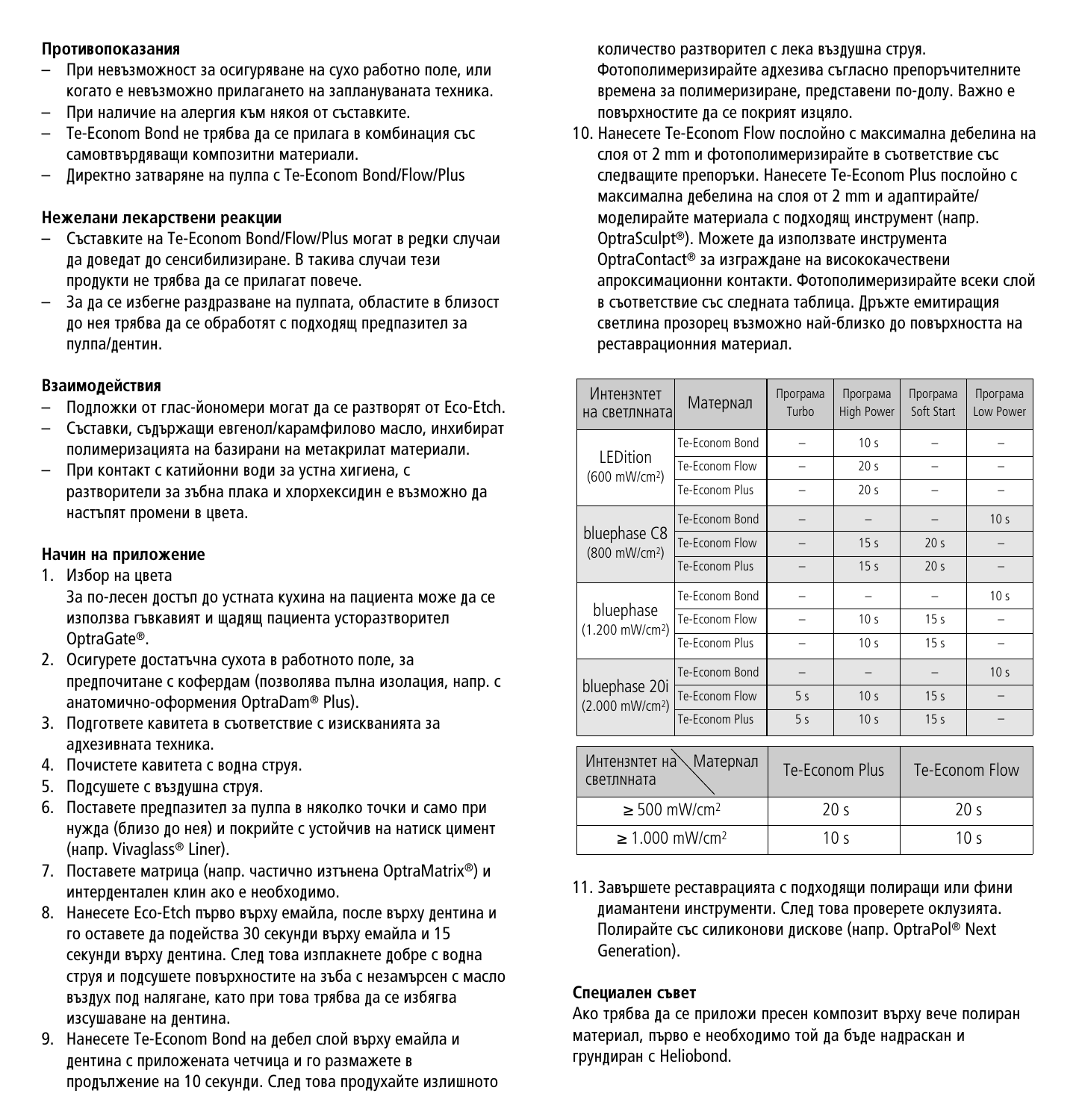#### **Прелупрежление**

- Eco-Etch съдържа фосфорна киселина и има корозивно лействие. Избягвайте контакт с очите, пигавиците или кожата. Препоръчва се използването на преллазни очила, както за najiwehta, taka waa sabonekang
- Да се избягва контакт на още невтвърдените Те-Econom Bond/Flow/Plus с кожата/лигавиците. Когато не са се втвърдили тези продукти могат да имат дразнещо действие и да доведат до сенсибилизиране към метакрилат.
- AKO Eco-Etch или Te-Econom Bond попаднат в контакт с очите е небходимо веднага обилно изплакване с вода за поне 15 минути и преглел от офталмолог.
- AKO Eco-Etch или Te-Econom Bond полалнат в контакт с кожата е небходимо веднага измиване с вода и сапун. При контакт с чувствителни материали (повърхности, прехи) е необхолимо велнага почистване с обилно количество вола.
- Обикновените медицински ръкавици, които се продават в мрежата не прелпазват от сенсибилизиране към метакрилат.

#### Условия на съхранение и хигиенни изисквания

- Да се съхранява при температура 2–28 °С
- Затваряйте спринцовката и бутилката веднага след употреба. Излагането на светлина води до преждевременно полимеризиране.
- Срок на годност: вижте отбелязаното върху съответния формуляр за доставка.
- Не използвайте никой от продуктите след посочената дата на изтичане на срока на голност.
- Не дезинфекцирайте спринцовките с окисляващи лезинфектанти.
- Aко Te-Econom Plus се прилага от Cavifil директно в устата на пациента, Cavifil не трябва да се използва за повече от елин пациент по хигиенни причини (избягване на кръстосано инфектиране между пациентите).

## $\int$  **Да се съхранява на място недостъпно за деца!** Само за зъболекарска употреба!

 $\blacksquare$ ата на съставяне на инструкцията за употреба: 06/2010; Редакция. 2

## Произволител

Ivoclar Vivadent AG FL-9494 Schaan / Пихтеншайн

Този продукт е създаден за приложение само в стоматологията и трябва да се използва в съответствие с указанията за употреба. Производителят не носи отговорност за щети, възникали от прилагане не по предназначение или неспазване на указанията за употреба. Потребителят носи отговорност да провери дали материалът е подходящ и приложим за желаните цели, особено ако тези цели не са описани в указанията за vnorpe6a.

# **Shqip**

# **Udhëzim për përdorim**

#### **Përshkrime**

**Eco-Etch** është një gel prej acidi fosforik për demineralizimin e smaltit dhe për demineralizimin e dentinës.

**Te-Econom Bond** është një ngjitës (lidhës) njëkomponentësh për smaltin dhe për dentinën në kombinim me teknikën Total-Etch.

**Te-Econom Flow** është një kompozit hibridi me aftësi rrjedhëse, që ngurtësohet me ndikimin e rrezeve ultraviolete dhe e cila është rëntgenopake.

**Te-Econom Plus** është një kompozit rëntgenopak, që ngurtësohet me ndikimin e rrezeve ultraviolete, për terapinë e mbushjes.

Te-Econom Plus, Te-Econom Flow dhe Te-Econom Bond ngurtësohen me anë të rrezeve ultraviolete të gjatësisë së valeve ndërmjet 400 – 500 nm (drita blu).

#### **Ngjyrat**

Te-Econom Plus gjendet në treg në ngyrat A1, A2, A3, A3.5, B2, C3. Te-Econom Flow giendet në treg në ngyrat A2 und A3.

## **Përbërjet**

**Eco-Etch** përmban acid fosfori (37 % të peshës në ujë), material bymues dhe pigmente.

**Te-Econom Bond** përmban HEMA, dimethakrilate dhe monomethakrilate, lëndë për mbushje anorganike, iniciatorë dhe stabilizatorë në solucion prej alkooli.

Te-Econom Flow përmban dimethakrilate (37 % të peshës), lëndë anorganike për mbushje (62 % të peshës ose 38 % Vol.) me një madhësi grimcash ndërmjet 0.04 dhe 7 µm, iniciatorë, stabilizatorë dhe pigmente (1 pesha %).

**Te-Econom Plus** përmban dimethakrilate dhe TEGDMA (22% të peshës). Lëndët për mbushje janë në përbërje prej xham bariumi, ytterbiumtrifluoridi, dioksid siliciumi dhe prej oksidi të përzier (76 % të peshës ose 60 % Vol.). Përveç kësaj, në këtë përbërje janë edhe iniciatorë, stabilizatorë dhe pigmente (2% të peshës). Madhësia e grimcave të lëndëve anorganike për mbushje është ndërmjet 0.04 und 7 µm. Madhësia e mesme e grimcave është tek 850 nm.

## **Indikacionet**

**Eco-Etch** shërben për aplikimin e teknikës së demineralizimit të smaltit apo të teknikës Total-Etch në kombinim me adhesivë, me materialet fiksuese dhe me vulosësit e fisurave.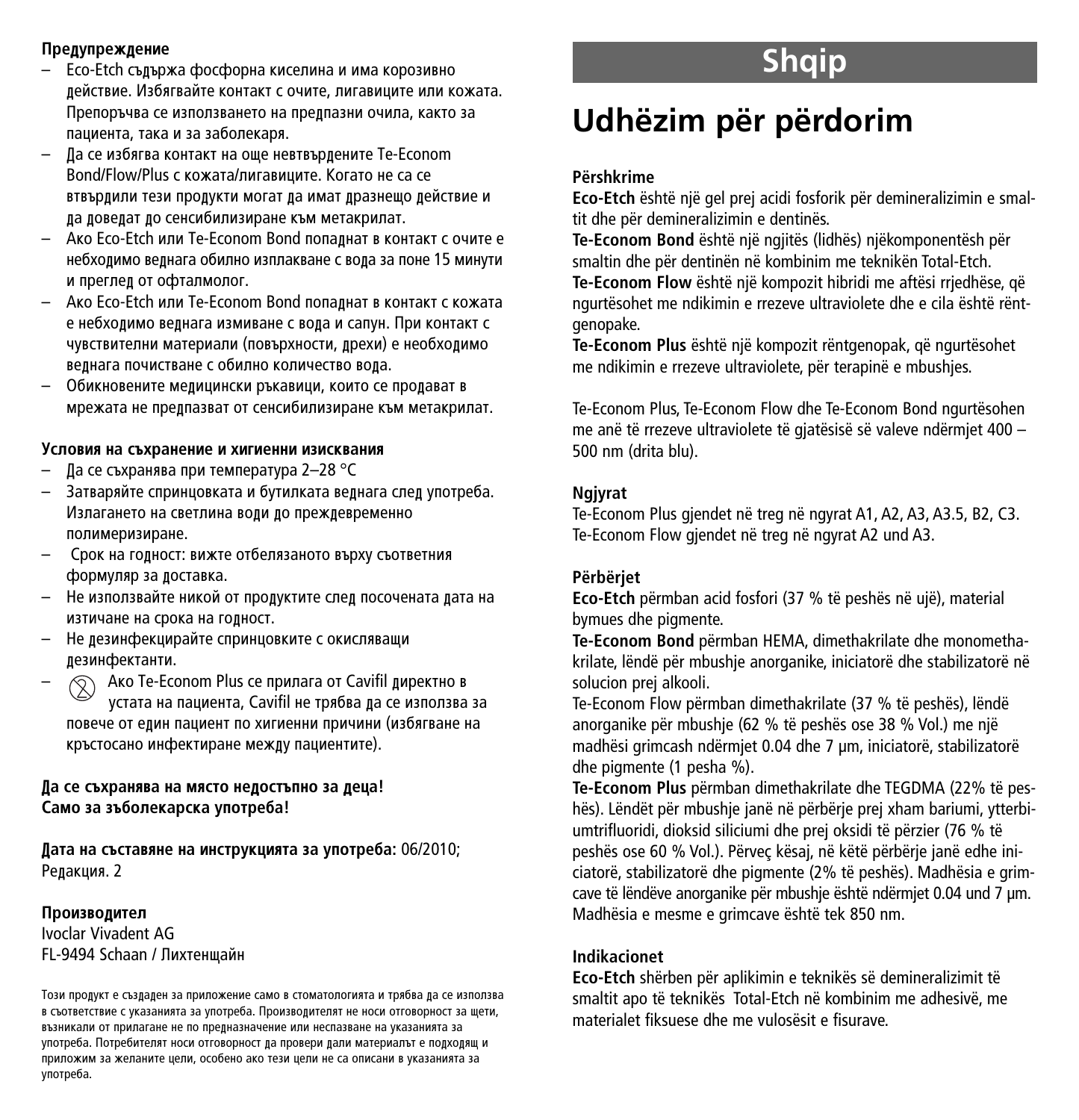## **Te-Econom Bond/Te-Econom Flow/Te-Econom Plus**

- Mbushjet e klasave I deri V (mbushjet e vogla të klasës I dhe II për Te-Econom Flow)
- Mbushja e dhëmbëve të qumështit

## **Kundërindikacionet**

- Në qoftë se nuk është e mundur vendosja në kushte të fushës së thatë të mjaftueshme, apo në qoftë se nuk është e mundur teknika e përshkruar e aplikimit.
- Në raste të alergjisë të provuar kundër pjesëve përbërëse të produkteve
- Te-Econom Bond nuk lejohet të përdoret në kombinim me materialet kompozite, që vetforcohen.
- Mbulime direkte të pulpës me Te-Econom Bond/Flow/Plus

## **Efekte anësore**

- Pjesë përbërëse nga Te-Econom Bond/Flow/Plus, në raste të rralla mund të çojnë deri tek një sensibilizim. Në raste të tilla, duhet të hiqet dorë nga përdorimi i mëtutjeshëm.
- Në mënyrë që të përjashtohen irritimet e mundshme të pulpës, arealet afër pulpës duhet të furnizohen me mbrojtje të përshtatshme të pulpës gjegjsisht të dentinës.

## **Veprime të ndërsjellta**

- Materialet për shtresë izoluese në bazë të xham ionomerëve, vrazhdësohen nën veprimin e Eco-Etch.
- Materialet prej eugenoli me përmbajtje të vajit të karafilit inhibojnë forcimin e materialeve që bazohen në methakrilate.
- Po qe se vendosen në kontakt me ujëra kationike të gojës, me përbërës të pllakut si dhe me klorheksidin, mund të paraqiten ndërrime gjegjsisht humbje ngjyre.

## **Aplikimi**

- 1. Përcaktimi i ngjyrave
- Në mënyrë që të lehtësohet puna në hapësirën gojore, mund të përdorët hapësi fleksibil i gojës, i përshtatshëm për pacientë, OptraGate®.
- 2. Aplikimi i tyre në fushë të thatë; parapëlqehet të përdoret koferdami (për shembull OptraDam® Plus, që posedon formë anatomike, mundëson kushte të fushës së thatë absolute)
- 3. Preparimet e kaviteteve sipas rregullave të teknikës adhesive.
- 4. Pastrimi i kavitetit me vrushkull uji (sprej)
- 5. Tharja me rrymë ajri.
- 6. Mbrojtja e pulpës (kalciumhidroksid) të vendoset sipër paretin pulpar në formë pike dhe atë vetëm sipas nevojës (afër pulpës) si dhe të mbishtresohet me një cement që i reziston shtypjes (për shembull Vivaglass® Liner).
- 7. Të vendoset matrica (për shembull OptraMatrix® i holluar në mënyrë të pjesshme) dhe të vendoset eventualisht edhe kunji interdental.
- 8. Vendos Eco-Etch në enamel dhe më pas në dentin dhe prisni reagimin e saj në një kohë prej 30 sekonda tek enamel dhe 15 sekonda tek dentin. Më pastaj të shpëlahet mirë me vrushkull uji (sprej) dhe sipërfaqet e dhëmbit të thahen me shtypje ajri, pa vaj, duke mënjanuar në ndërkohë tharjen e dentinës.
- 9. Te-Econom Bond të vendoset në një shtresë të dendur me aplikatorin e bashkëngjitur sipër smaltit dhe sipër dentinës, duke i bërë masazh për 10 sekonda. Më pastaj sasia tepricë e solucionit të hiqet duke vepruar mbi të me rrymë të lehtë ajri; Vendosni Engjitësin sipas kohës së rekomanduar për shërim të dhënë më poshtë.Vini re që të ketë vulosje komplete të sipërfaqeve të preparuara.
- 10. Te-Econom Flow të vendoset në shtresë me një trashësi prej maksimalisht 2 mm dhe të forcohet me rreze ultraviolete sipas rekomandimeve të shënuara si më poshtë. Te-Econom Plus të vendoset në shtresë me një trashësi prej maksimalisht 2 mm dhe materiali të adaptohet/ modelohet me një instrument të përshtatshëm (për shembull OptraSculpt®). Në mënyrë që të krijohen kontaktet e nevojshme aproksimale, të një cilësie të lartë, mund të përdoret instrumenti i pikës së kontaktit OptraContact®. Të polimerizohet secila shtresë sipas tabelës me sa vijon. Mbajeni emitimin e dritës sa më tepër që të jetë e mundur në sipërfaqe të materialit restaurues.

| Intensiteti<br><i>i</i> Dritës               | Materiali             | Programi<br>Turbo        | Programi i<br><b>High Power</b> | Programi i<br>Soft Start | Programi i<br>Low Power |
|----------------------------------------------|-----------------------|--------------------------|---------------------------------|--------------------------|-------------------------|
|                                              | Te-Fronom Bond        |                          | 10 <sub>s</sub>                 |                          |                         |
| <b>LEDition</b><br>(600 mW/cm <sup>2</sup> ) | Te-Econom Flow        |                          | 20 <sub>s</sub>                 |                          |                         |
|                                              | Te-Fronom Plus        |                          | 20 <sub>s</sub>                 |                          |                         |
|                                              | Te-Econom Bond        |                          |                                 |                          | 10 <sub>s</sub>         |
| bluephase C8<br>(800 mW/cm <sup>2</sup> )    | Te-Econom Flow        |                          | 15 <sub>s</sub>                 | 20 <sub>s</sub>          |                         |
|                                              | <b>Te-Fronom Plus</b> |                          | 15 <sub>s</sub>                 | 20 <sub>s</sub>          |                         |
| bluephase<br>(1.200 mW/cm <sup>2</sup> )     | Te-Econom Bond        |                          |                                 |                          | 10 <sub>s</sub>         |
|                                              | Te-Fconom Flow        | ۳                        | 10 <sub>s</sub>                 | 15 <sub>s</sub>          |                         |
|                                              | <b>Te-Econom Plus</b> | $\overline{\phantom{0}}$ | 10 <sub>s</sub>                 | 15 <sub>s</sub>          |                         |
| bluephase 20i<br>(2.000 mW/cm <sup>2</sup> ) | Te-Econom Bond        |                          |                                 |                          | 10 <sub>s</sub>         |
|                                              | Te-Fronom Flow        | 5<                       | 10 <sub>s</sub>                 | 15 <sub>s</sub>          |                         |
|                                              | <b>Te-Fronom Plus</b> | 5<                       | 10 <sub>s</sub>                 | 15 <sub>s</sub>          |                         |
| Materiali<br>Intensiteti i Drites            |                       | <b>Te-Econom Plus</b>    |                                 | Te-Econom Flow           |                         |
| 500 mW/cm <sup>2</sup><br>$\geq$             |                       | 20 <sub>s</sub>          |                                 | 20 <sub>s</sub>          |                         |
| $\geq 1.000$ mW/cm <sup>2</sup>              |                       | 10 <sub>s</sub>          |                                 | 10 <sub>s</sub>          |                         |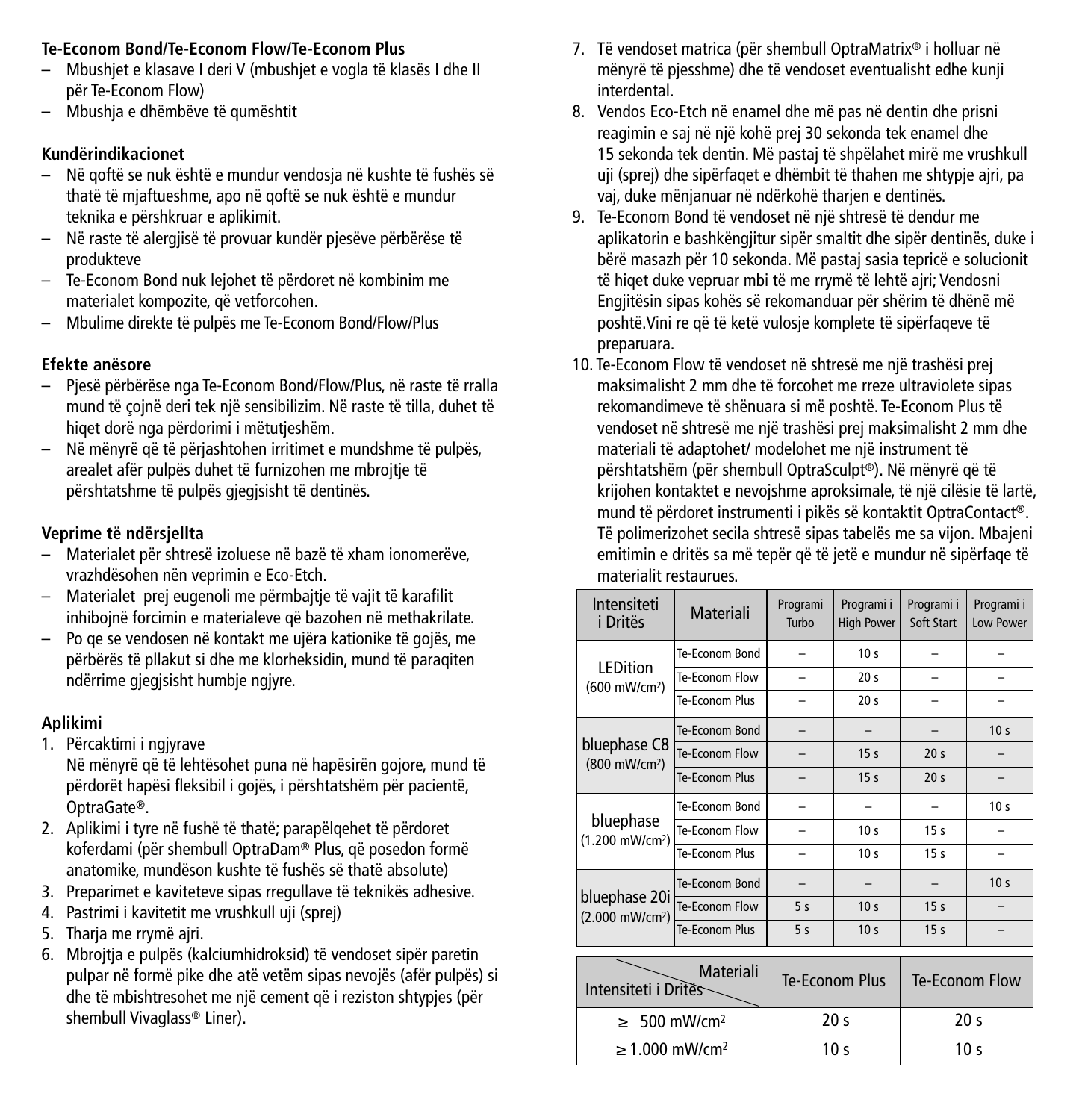11. Përpunimi i restaurimit të bëhet me llustrues të përshtatshëm ose me diamante jo të vrazdha dhe me kontroll përkatës të okluzionit. Llustrimi (polirimi) të bëhet me polirues silikoni (p.sh. OptraPol ® Next Generation).

## **Udhëzim specifik**

Në qoftë se vendoset kompozit i freskët sipër materialit që tanimë është poliruar, ky duhet fillimisht të vrazhdësohet dhe të rrjetëzohet me heliobond (lëndë lidhëse).

## **Udhëzime sigurie**

- Eco-Etch përmban acid fosforik, duke qenë edhe acidik. Të mënjanohet kontakti me sytë, me mukozat dhe me lëkurën. Rekomandohet përdorimi i syzeve mbrojtëse si për pacientin ashtu edhe për trajtuesin.
- Të mënjanohet kontakti i Te-Econom Bond/Flow/Plus ende i pa forcuar me lëkurën / mukozat. Produktet në fialë në gjendje ende të pa forcuar, mund të ndikojnë pak në mënyrë acidike, duke çuar deri tek sensibilizimi i methakrilateve.
- Pas kontaktit të syve me Eco-Etch ose me Te-Econom Bond, menjëherë duhet të bëhet shpëlarja me sasi të konsiderueshme uji, për të paktën 15 minuta, dhe të konsulltohet mjeku / mjeku i syve (oftalmologu).
- Pas kontaktit të lëkurës me Eco-Etch ose me Te-Econom Bond, menjëherë duhet të bëhet shpëlarja me ujë dhe me sapun. Pas kontaktit me materiale të ndjeshme (sipërfaqe, rroba) të pastrohet shumë shpejtë me një sasi të mjaftueshme uji.
- Dorezat mjekësore të zakonshme në treg nuk mbrojnë nga sensibilizimi ndaj methakrilateve.

## **Udhëzime të deponimit dhe të higjenës**

- Temperatura e deponimit 2 28 °C
- Gjilpërat dhe shishet të mbyllen menjëherë pas përdorimit. Ndikimi i dritës çon në polimerizim të parakohshëm.
- Data e skadimit: shih shënimin në formën shpërndarëse përkatëse.
- Mos përdor asnjë nga këto produkte pas datës së skadimit të shënuar.
- Mos desinfekto shiringat me desinfektues të oksiduar
- Nëse Te-Econom Plus është vendosur nga Cavifil në mënyrë direkte në gojën e pacientit, Cavifil nuk duhet të përdoret më shumë se tek një pacient për shkak të arsyeve higjienike (parandalimi nga ndër-kontaminimi mes pacientëve).

**Të ruhen në atë mënyrë që fëmijët të mos kenë qasje! Vetëm për përdorim stomatologjik!**

## **Përpilimi i informacionit për përdorim:** 06/2010; Rev. 2

## **Prodhuesi**

Ivoclar VivadentAG FL-9494 Schaan/Lichtenstein (Lihtenshtajn)

Produkti është zhvilluar enkas për përdorim në fushën dentale dhe duhet të përdoret në pajtim me informacionin e përdorimit. Prodhuesi nuk merr përsipër përgjegjësi për dëme, që rezultojnë nga përdorimi në ndonjë mënyrë tjetër apo nga përdorimi jo i drejtë. Përveç kësaj, përdoruesi është i detyruar, që ta kontrollojë produktin me përgjegjësi personale para se të përdorë atë, në pikëpamje të përshtatjes dhe të mundësisë së përdorimit për qëllimet e parashikuara, dhe sidomos në qoftë se ato qëllime nuk janë të shënuara në informacionin e përdorimit.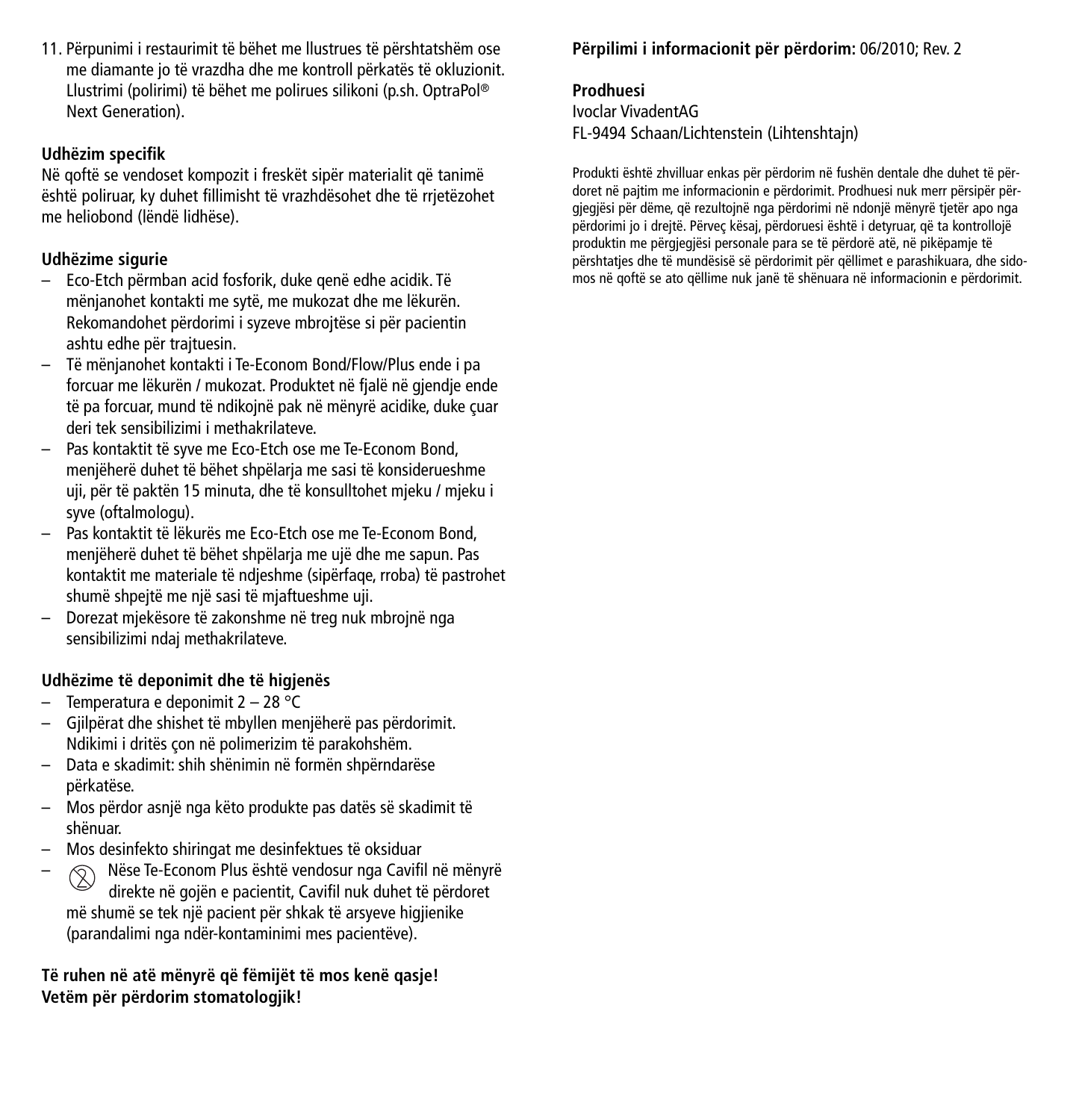## **Românæ**

# **Instrucfliuni de utilizare**

## **Descrieri**

**Eco-Etch** este un gel pe bazæ de acid fosforic pentru decaparea smaltului și pregătirea dentinei

**Te-Econom Bond** este un agent de lipire mono-componentæ pentru lipirea smaltului și dentinei, în condițiile utilizării tehnicii de decapare totală

**Te-Econom Flow** este un compozit hibrid fluid, radio-opac, cu fotopolimerizare.

**Te-Econom Flow** este un compozit radio-opac, cu fotopolimerizare, destinat tratamentelor de restaurare.

Te-Econom Plus, Te-Econom Flow øi Te-Econom Bond fotopolimerizează în intervalul de lungimi de undă 400-500 nm (lumină albastră).

## **Nuante**

Te-Econom Plus este disponibil în nuanțele A1, A2, A3, A3.5, B2, C3 Te-Econom Flow este disponibil în nuantele A2 și A3

## **Compoziflii**

**Eco-Etch** conține acid fosforic (soluție apoasă de 37 % în procente de greutate), agenti de subtiere și pigmenți.

Te-Econom Bond constă din HEMA, di-și monometacrilati, filleri anorganici, inițiatori și stabilizatori într-o soluție alcoolică. **Te-Econom Flow** constă din Dimetacrilati (37 % în procente de greutate), filleri anorganici (62 % în procente de greutate sau 38 % în procente de volum) cu o dimensiune a particulelor între 0,04 øi 7 µm, initiatori, stabilizatori și pigmenți (1 % în procente de volum). **Te-Econom Plus** constă din dimetacrilat și TEGDMA (22 % în procente de greutate). Fillerii includ sticlă de bariu, trifluorură de ytterbiu, dioxid de siliciu și amestec oxidic (76% în procente de greutate sau 60% în procente de volum). Alte componente sunt reprezentate de aditivi, initiatori, stabilizatori si pigmenfli (2% în procente de greutate). Pentru fillerii anorganici, dimensiunea particulelor este între 0,04 øi 7 µm. Dimensiunea medie a particulelor este de 850 nm.

## **Indicaflii:**

**Eco-Etch** este utilizat în tehnica de decapare a smaltului sau cea de decapare totală împreună cu adezivi, materiale de impermeabilizare sau de astupare a fisurilor

## **Te-Econom Bond/Te-Econom Flow/Te-Econom Plus**

– Obbturaflii ale cavitæflilor din clasele I – V

(pentru Te-Econom Flow, cavități mici, din clasele I și II)

– Obturaflii pe dantura de lapte

## **Contraindicaflii**

- Dacæ nu poate fi creat un câmp de lucru uscat sau nu poate fi aplicată tehnica de aplicare stipulată
- Dacæ un pacient este cunoscut ca alergic la oricare dintre ingredienti
- Te-Econom Bond nu trebuie utilizat împreunæ cu materialele compozite cu auto-polimerizare.
- Acoperire directæ a pulpei cu Te-Econom Bond/Flow/Plus

## **Efecte secundare**

- În cazuri rare, ingredientele Te-Econom Bond/Flow/Plus pot conduce la sensibilizare. Produsele nu trebuie utilizate în asemenea cazuri.
- Pentru a evita posibila iritare a pulpei dentare, zonele din apropierea acesteia trebuie protejate cu un protector pentru pulpå dentarå/dentinå corespunzåtor.

## **Interacfliuni**

- Cimenturile pe bazæ de glass-ionomeri pot fi dizolvate de cætre Eco-Etch.
- Substantele care contin eugenol/ulei de cuisoare inhibă polimerizarea materialelor pe bază de răsini.
- $-$  La contactul cu apele de qură cationice, agentii de relevare a plăcii sau clorhexidina poate apărea decolorarea

## **Aplicare**

1. Selectati nuanta

Pentru facilitarea accesului la zona de aplicare a tratamentului, poate fi utilizat deschizătorul de gură OptraGate®, flexibil și ușor suportat de pacienti.

- 2. Creati o izolare suficientă, de preferință cu o digă de cauciuc (o izolare completă poate fi asigurată, de exemplu, cu OptraDam® Plus, care are o conformatie anatomică).
- 3. Pregătiți cavitatea în conformitate cu cerințele tehnicii adezive.
- 4. Curățați cavitatea prin pulverizare cu apă.
- 5. Uscati cavitatea folosind aer.
- 6. Dacă este necesar, aplicați un protector pentru pulpa dentară (hidroxid de calciu); acoperiti numai zonele din apropierea pulpei si aplicati apoi un ciment rezistent la presiune (de exemplu, cimentul Vivaglass®)
- 7. Dacă este necesar, puneți o matrice (de exemplu, OptraMatrix®, subțiată în mod selectiv) și o pană inter-dentală.
- 8. Aplicati Eco-Etch pe smaltul dentar si apoi pe dentina dentara asteptand un timp de reactie de 30 sec. pentru smalt si 15 sec. pentru dentina. După aceea, clătiti bine prin pulverizare de apă și uscati suprafetele dentare cu aer comprimat care nu contine uleiuri. Evitati să deshidratati dentina.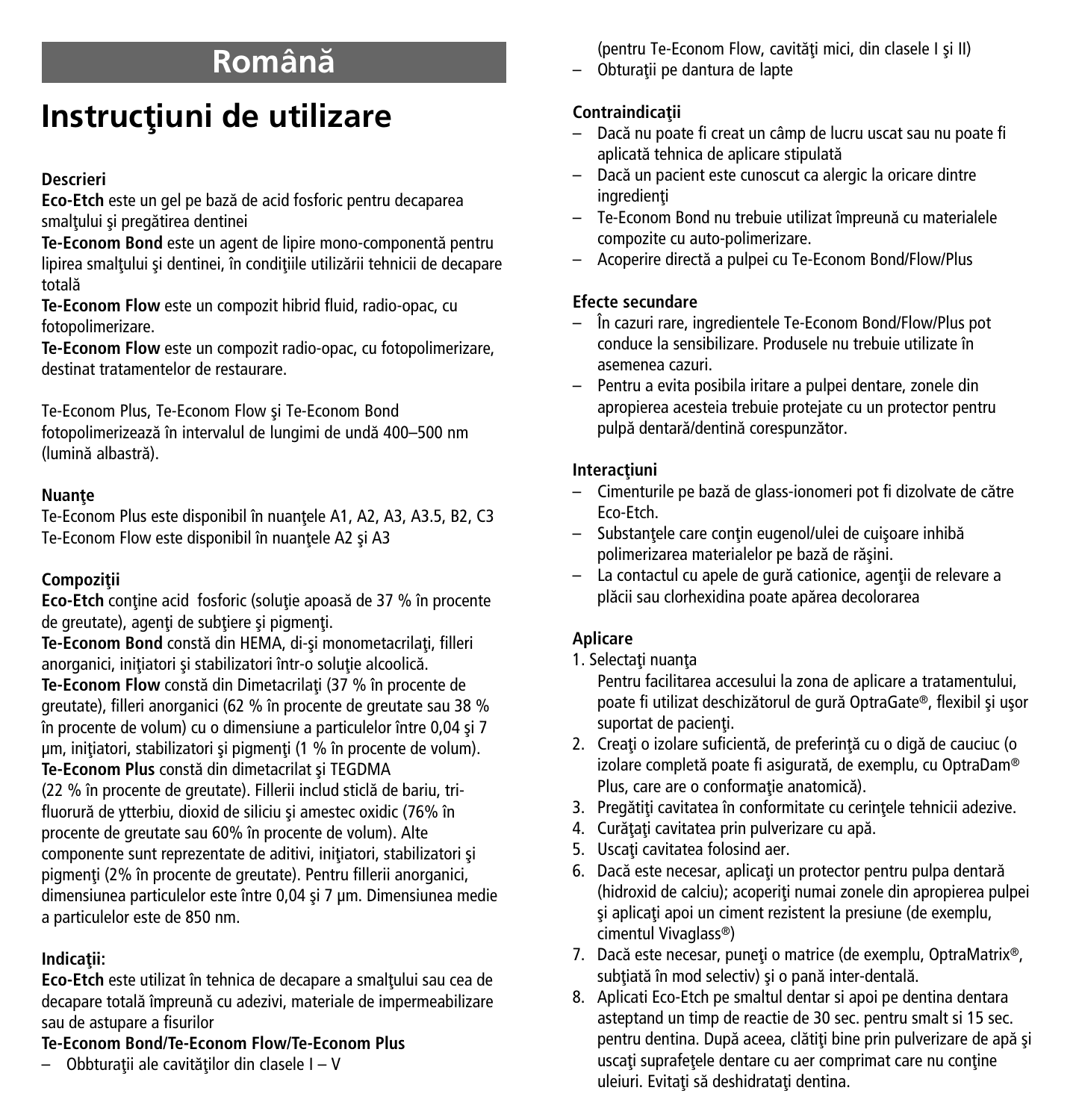- 9. Aplicati o cantitate abundentă de Te-Econom Bond pe smalt și dentină utilizând peria de aplicare inclusă. Periati cu blândete pentru pătrunderea materialului în dentină, timp de 10 secunde. Apoi, evaporati orice cantitate de solvent rămasă cu un curent slab de aer. Fotopolimerizarea adezivului se face in conformitate cu timpul de polimerizare recomandat mai jos. Asigurati o acoperire completă a suprafetei pregătite.
- 10. Aplicati Te-Econom Flow în straturi de maximum 2 mm si fotopolimerizați conform instrucțiunilor de polimerizare de mai jos. Aplicati Te-Econom Plus în straturi de maximum 2 mm și adaptafli/modelafli materialul folosind un instrument corespunzător (de exemplu, OptraSculpt®). Pentru poziționarea selectivă a contactelor proximale de înaltă calitate poate fi utilizat instrumentul OptraContact®. Polimerizati în mod individual fiecare strat, conform datelor din tabelul de mai jos. Tineti fereastra de emisie a lumini cat mai aproape de suprafata materialului restaurativ.

| Intensitatea<br>luminii                      | <b>Material</b> | Program<br>Turbo | Program<br><b>High Power</b> | Program<br>Soft Start | Program<br>Low Power |
|----------------------------------------------|-----------------|------------------|------------------------------|-----------------------|----------------------|
|                                              | Te-Econom Bond  |                  | 10 <sub>s</sub>              |                       |                      |
| <b>LEDition</b><br>(600 mW/cm <sup>2</sup> ) | Te-Econom Flow  |                  | 20 <sub>s</sub>              |                       |                      |
|                                              | Te-Econom Plus  |                  | 20 <sub>s</sub>              |                       |                      |
| bluephase C8<br>(800 mW/cm <sup>2</sup> )    | Te-Econom Bond  |                  |                              |                       | 10 <sub>s</sub>      |
|                                              | Te-Econom Flow  |                  | 15 <sub>s</sub>              | 20 <sub>s</sub>       |                      |
|                                              | Te-Fronom Plus  |                  | 15 <sub>s</sub>              | 20 <sub>s</sub>       |                      |
| bluephase<br>(1.200 mW/cm <sup>2</sup> )     | Te-Fronom Bond  |                  |                              |                       | 10 <sub>s</sub>      |
|                                              | Te-Econom Flow  |                  | 10 <sub>s</sub>              | 15 <sub>s</sub>       |                      |
|                                              | Te-Fronom Plus  |                  | 10 <sub>s</sub>              | 15 <sub>s</sub>       |                      |
| bluephase 20i<br>(2.000 mW/cm <sup>2</sup> ) | Te-Econom Bond  |                  |                              |                       | 10 <sub>s</sub>      |
|                                              | Te-Econom Flow  | 5<               | 10 <sub>s</sub>              | 15 <sub>s</sub>       |                      |
|                                              | Te-Econom Plus  | 5s               | 10 <sub>s</sub>              | 15 <sub>s</sub>       |                      |

| <b>Material</b><br>Intensitatea luminii | Te-Econom Plus  | Te-Econom Flow  |  |
|-----------------------------------------|-----------------|-----------------|--|
| $\geq 500$ mW/cm <sup>2</sup>           | 20 <sub>s</sub> | 20 <sub>s</sub> |  |
| $\geq 1.000$ mW/cm <sup>2</sup>         | 10 $\leq$       | 10 $\leq$       |  |

10. Finisati obturatia cu materiale de finisare corespunzătoare sau diamante fine. Ulterior, verificati obturatia. Lustruiti cu dispozitive de lustruire cu silicon (de exemplu, OptraPol ® Next Generation).

## **Notæ specialæ**

În cazul aplicærii de compozit proaspæt pe materialul lustruit, acesta din urmă trebuie mai întâi înăsprit și umezit cu Heliobond.

## **Avertisment**

- Eco-Etch contine acid fosforic si este coroziv. Evitati contactul cu ochii, membranele mucoase și pielea. Se recomandă purtarea de ochelari de protectie, atât de către pacient cât și de către operator.
- Te-Econom Bond/Flow/Plus în stare ne-polimerizatæ nu trebuie sæ vinæ în contact cu pielea/membranele mucoase. Produsele în stare ne-polimerizată pot avea un efect iritativ și pot conduce la sensibilizare la metacrilati.
- În caz de contact al Eco-Etch sau Te-Econom Bond cu ochii, clætifli imediat cu apă din abundență timp de cel puțin 15 minute și consultati un medic/oftalmolog.
- În caz de contact al Eco-Etch sau Te-Econom Bond cu pielea, spălați imediat cu apă și săpun. În caz de contact cu materiale sensibile (suprafete, îmbrăcăminte), spălați imediat cu apă din abundentă.
- Mănusile de uz medical disponibile în cameră nu oferă protectie împotriva efectului de sensibilizare al metacrilaflilor.

## **Pæstrare øi igienæ**

- Temperatura de pæstrare: 2–28 °C (36–82 °F)
- Închidefli seringa øi flaconul imediat dupæ utilizare. Expunerea la lumină provoacă polimerizare prematură.
- Data expirari:vezi nota de pe ambalajul respectiv de livrare.
- Nu folositi nici unul din aceste produse dupa data indicata de expirare.
- Nu dezinfectati seringile cu dezinfectanti oxidativi.
- $\Diamond$  Daca Te-Econom Plus este aplicat din Cavifil direct in gura pacientului , atunci Cavifil-ul va fi folosit la un singur pacient din motive de igiena(prevenirea contaminarii reciproce intre pacienti).

#### **A nu se læsa la îndemâna copiilor! Numai pentru uz stomatologic!**

## Data întocmirii informațiilor: 06/2010; Rev. 2

**Fabricant** Ivoclar Vivadent AG FL-9494 Schaan/Liechtenstein

Acest produs este destinat aplicațiilor din tehnica dentară și se va folosi obligatoriu conform prezentelor instructiuni. Producătorul nu-și asumă nici o responsabilitate față de daunele rezultate în urma folosirii necorespunzătoare a produsului. În plus, utilizatorul este obligat să verifice pe propria răspundere dacă produsul este destinat și are posibilitățile de utilizare corespunzătoare aplicației dorite, cu atât mai mult atunci când această destinatie nu a fost mentionată în instructiunile de folosire.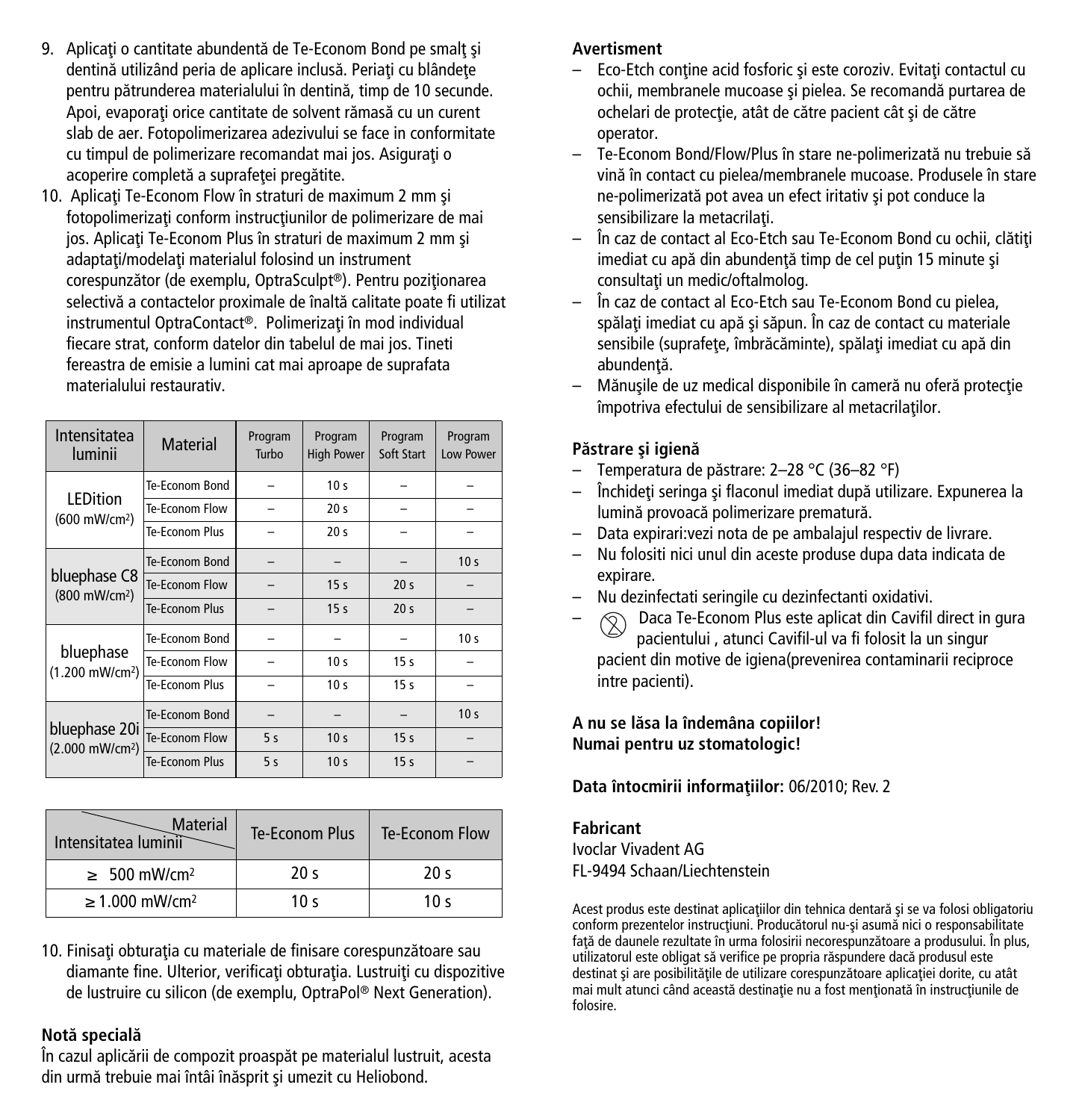# **Türkçe**

# **Kullan›m K›lavuzu**

## **Aç›klama**

**Eco-Etch** minenin pürüzlendirilmesinde ve dentin conditioning için kullanılan bir fosforik asit jeldir.

Te-Econom Bond total-etch tekniği ile bağlantılı olarak mine ve dentin bonding uygulaması için tek bilesenli bonding ajanıdır.

**Te-Econom Flow** akıskan, ısıkla sertlesen, radyoopak bir hibrid kompozittir.

Te-Econom Plus restoratif tedavide kullanılan, ışıkla sertleşen, radyoopak bir kompozittir.

Te-Econom Plus, Te-Econom Flow ve Te-Econom Bond, 400 ile 500 nm arası dalga boyunda ışıkla (mavi ışık) polimerize olur.

## **Renkler**

Te-Econom Plus A1, A2, A3, A3.5, B2, C3 renklerde mevcuttur. Te-Econom Flow A2 ve A3 renklerde mevcuttur.

## **Bileflimleri**

Eco-Etch, fosforik asit (suda ağırlıkça %37), kıvamlaştırıcılar ve pigmentler içerir.

**Te-Econom Bond**, bir alkol solüsyonu içinde HEMA, di ve monometakrilatlar, inorganik doldurucular, baslatıcılar ve stabilizatörlerden olusur.

Te-Econom Flow, Dimetakrilat (%37 ağırlık), partikül boyutu 0.04 ile 7um arasında inorganik doldurucular (%62 ağırlık veya %38 hacim), başlatıcılar, stabilizatörler ve pigmentlerden (%1 ağırlık) olusur.

**Te-Econom Plus** bilesenleri dimetakrilat ve TEGDMA'dır (%22 ağırlık). Doldurucular, baryum cam, iterbiyum triflorür, silikon dioksit ve karısık oksit (%76 ağırlık veya %60 hacim) içerir. Katkı maddeleri, başlatıcılar, stabilizatörler ve pigmentler ilave içeriktir (%2 ağırlık). İnorganik doldurucuların partikül boyutu 0.04 ila 7 µm arasındadır. Ortalama partikül boyutu 850 nm'dir.

## **Kullan›m alanlar›**

**Eco-Etch** adezivler, yapıştırma materyalleri ve fissür örtücülerle birlikte mine asitleme veya total-etch tekniğinde kullanılır.

## **Te-Econom Bond/Te-Econom Flow/Te-Econom Plus**

- S›n›f I ila V kavitelerin restorasyonunda (Te-Econom Flow için Sınıf I ve II küçük kaviteler)
- Süt dişlerinin restorasyonunda

## **Karsı tepkiler**

- $-$  Kuru çalışma alanı sağlanamıyorsa veya öngörülen uygulama tekniği gerçekleştirilemiyorsa.
- Hastanın bileşenlerin herhangi birine karşı alerjik olduğu biliniyorsa.
- Te-Econom Bond kendili¤inden sertleflen kompozit materyallerle birlikte kullanılmamalıdır.
- Te-Econom Bond/Flow/Plus ile direkt pulpa kuafaj uygulamas›.

## **Yan etkiler**

- Te-Econom Bond/Flow/Plus bilesenleri nadiren hassasiyete neden olabilir. Ürünler bu durumlarda kullanılmamalıdır.
- $-$  Pulpada olası tahrişi önlemek için, pulpaya yakın alanlar uygun bir pulpa/dentin koruyucu ile korunmalıdır.

## **Etkilesimler**

- Cam ionomer bazl› linerler Eco-Etch ile çözülmelidir.
- Öjenol/karanfil ya¤› içeren maddeler reçine bazl› materyallerin polimerizasyonunu engeller.
- Katyonik a¤›z sular› ile plak relevatörleri ve klorheksidin ile temas etmesi halinde renklenme meydana gelebilir.

## **Uygulama**

- 1. Rengi tayin edin. Tedavi bölgesine daha kolay erişim için esnek ve hastada kullanımı kolay OptraGate® kullanılabilir.
- 2. Tercihen rubber dam ile yeterli izolasyon sağlayın (anatomik olarak şekillendirilmiş OptraDam® Plus gibi rubber damlarla tam izolasyon sağlanır).
- 3. Kaviteyi adeziv tekniği gerekliliklerine göre hazırlayın.
- 4. Kaviteyi sprey suyla temizleyin.
- 5. Kaviteyi havayla kurutun.
- 6. Gerekirse pulpa koruyucu (kalsiyum hidroksit) uygulayın, ancak koruyucuyla yalnızca pulpaya yakın bölgeleri kaplayarak üzerini basınca dayanıklı simanla (örn.: Vivaglass® Liner) kapatın.
- 7. Gerektiğinde matriks (örneğin seçici olarak seyreltilmiş Optra-Matrix®) ve interdental kama yerleştirin.
- 8. Eco-Etch'i mineve ve dentine uygulayın, minede 30 saniye ve dentinde 15 saniyelik reaksiyon süresi için bekleyin. Ardından sprey suyla iyice yıkayın ve sonra diş yüzeylerini yağsız basınçlı hava ile kurutun. Dentinin kurumasını önleyin.
- 9. Ürünle birlikte verilen aplikatör fırçasıyla mineye ve dentine bol miktarda Te-Econom Bond sürün. Materyali fırça ile dentin içine 10 sn. süreyle hafifçe fırçalayın. Ardından kalan çözücüyü hafif bir hava akımıyla buharlaştırın. Adezivi ışık cihazı ile aşağıdaki polimerizasyon süresi önerilerine göre polimerize edin. Işığın preparasyon yüzeyinin tamamını kapsadığından emin olun.
- 10. Maksimum 2 mm'lik katlar halinde Te-Econom Flow uygulayın ve aşağıdaki polimerizasyon önerilerine göre ışıkla polimerize edin.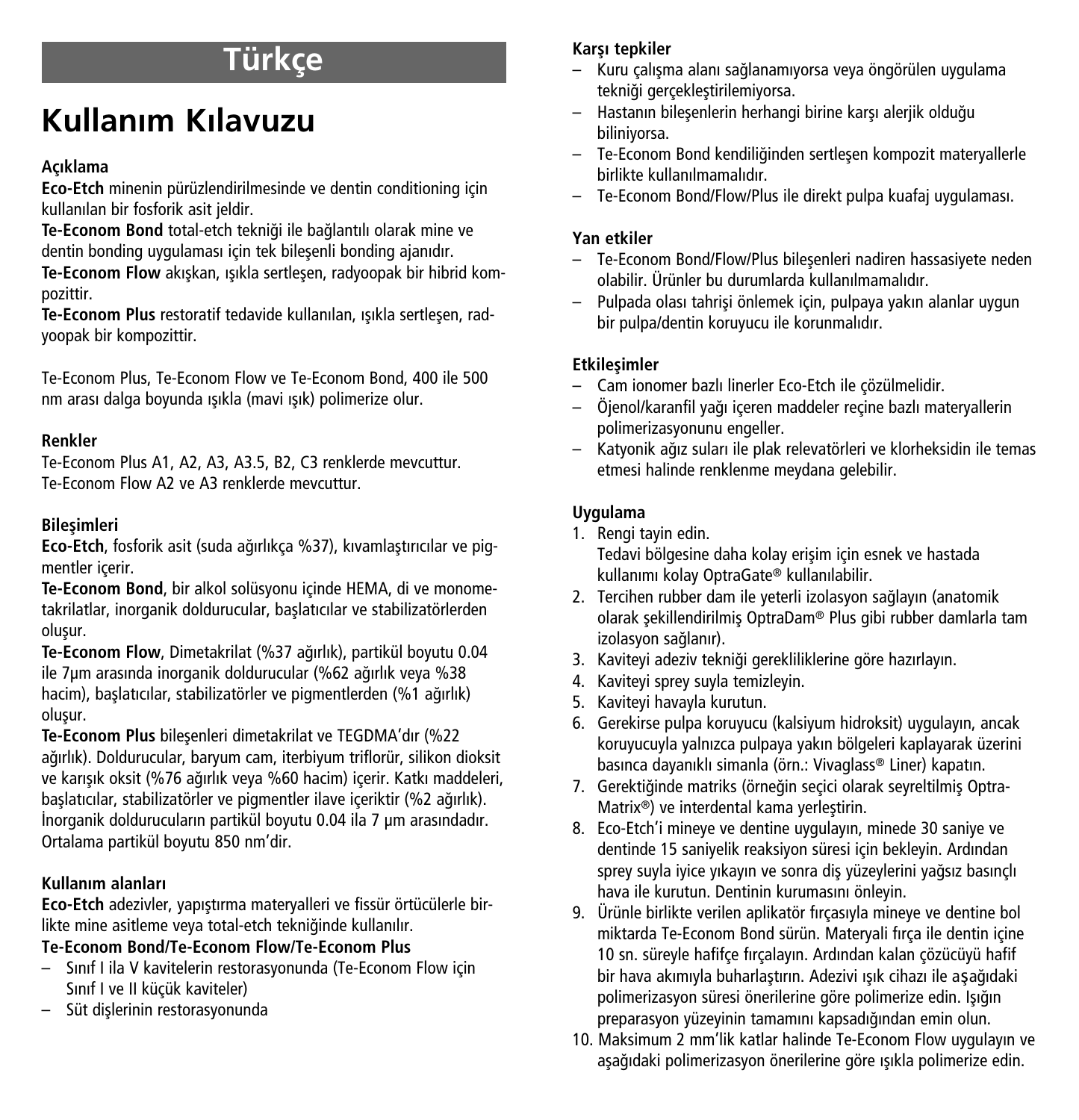Maksimum 2 mm'lik katlar halinde Te-Econom Plus uygulayın ve materyali uygun bir aletle (örn. Optra-Sculpt®) adapte edin/konturlayın. OptraContact® aleti, yüksek kaliteli proksimal kontaktların seçici olarak oluşturulmasında kullanılabilir. Her katı asağıdaki tabloya göre ayrı olarak polimerize edin. Isık emisyonu penceresini restoratif materyal yüzeyine mümkün olduğunca yakın tutun.

| Isık siddeti                                 | Materyal              | Program<br>Turbo | Program<br><b>High Power</b> | Program<br>Soft Start | Program<br>Low Power |
|----------------------------------------------|-----------------------|------------------|------------------------------|-----------------------|----------------------|
|                                              | Te-Fronom Bond        |                  | $10 \text{ s}$               |                       |                      |
| <b>LEDition</b><br>(600 mW/cm <sup>2</sup> ) | Te-Econom Flow        |                  | $20$ sn                      |                       |                      |
|                                              | Te-Econom Plus        |                  | $20 \text{ s}$               |                       |                      |
| bluephase C8<br>(800 mW/cm <sup>2</sup> )    | Te-Econom Bond        |                  |                              |                       | 10 <sub>sn</sub>     |
|                                              | Te-Econom Flow        |                  | $15 \text{ sn}$              | $20 \text{ sn}$       |                      |
|                                              | <b>Te-Econom Plus</b> |                  | $15 \text{ sn}$              | $20 \text{ sn}$       |                      |
| bluephase<br>(1.200 mW/cm <sup>2</sup> )     | Te-Econom Bond        |                  |                              |                       | 10 <sub>sn</sub>     |
|                                              | Te-Econom Flow        |                  | $10 \text{ s}$               | $15 \text{ sn}$       |                      |
|                                              | Te-Fronom Plus        |                  | $10 \text{ s}$               | $15 \text{ sn}$       |                      |
| bluephase 20i<br>(2.000 mW/cm <sup>2</sup> ) | Te-Econom Bond        |                  |                              |                       | 10 <sub>sn</sub>     |
|                                              | Te-Econom Flow        | $5 \text{ sn}$   | $10 \text{ s}$               | $15 \text{ sn}$       |                      |
|                                              | <b>Te-Econom Plus</b> | $5 \text{ sn}$   | $10 \text{ s}$               | $15 \text{ sn}$       |                      |

| Materyal<br>Işık şiddeti        | Te-Econom Plus  | Te-Econom Flow  |
|---------------------------------|-----------------|-----------------|
| $\geq 500$ mW/cm <sup>2</sup>   | $20 \text{ sn}$ | $20 \text{ sn}$ |
| $\geq 1.000$ mW/cm <sup>2</sup> | $10 \text{ sn}$ | $10 \text{ sn}$ |

11. Uygun bitirme ajanları veya ince grenli elmaslarla restorasyonu bitirin. Ardından oklüzyonu kontrol edin. Silikon polisai aletleriyle (örn. OptraPol® Next Generation) polisaj işlemini uygulayın.

#### **Özel not**

Polisajı yapılacak materyale taze kompozit uygulanmışsa, kompozit önce pürüzlendirilmeli ve Heliobondla ıslatılmalıdır.

## **Uyar›**

- $-$  Eco-Etch fosforik asit icerir ve asındırıcıdır. Gözler, mukoz membranlar ve ciltle temastan kaçının. Hem hastaların hem de hekimlerin uygun koruyucu gözlük takması önerilir.
- Polimerize olmamış Te-Econom Bond/Flow/Plus, cilt veya mukoz mebranlarla temas etmemelidir. Polimerize olmamış ürünlerin tahriş edici etkisi olabilir ve metakrilatlara karşı hassasiyete yol açabilir.
- Eco-Etch veya Te-Econom Bond gözlerle temas ederse, hemen gözleri en az 15 dakika boyunca bol suyla yıkayın ve bir doktora/oftalmolojiste başvurun.
- Eco-Etch veya Te-Econom Bond ciltle temas ederse, cildi hemen su ve sabunla yıkayın. Hassas materyallerle (yüzeyler, kıyafetler) temas ederse, hemen bol suyla temizleyin.
- $-$  Piyasada bulunan tıbbi eldivenler metakrilatların hassasiyet etkisine karşı koruma sağlamaz.

## **Saklama ve hijyen**

- Saklama sıcaklığı: 2–28 °C (36–82 °F)
- $-$  Şırıngayı ve şişeyi kullandıktan hemen sonra kapatın. Işığa maruz bırakılması, zamanından önce polimerizasyona neden olur.
- Son kullanma tarihi: ilgili formdaki nota bakınız.
- Bu ürünlerden hiçbirini belirtilen son kullanma tarihinden sonra kullanmayın.
- √ Te-Econom Plus doğrudan hastanın ağzında Cavifill'den uygulanırsa, Cavifill hijyenin nedenlerle (hastalar arasında çapraz kontaminasyonun önlenmesi için) birden fazla hastada kullanılmamalıdır.

## **Çocuklar›n ulaflamayacaklar› yerlerde saklay›n›z! Yaln›zca diflhekimli¤inde kullan›m içindir!**

**Kullan›m bilgisinin haz›rland›¤› tarih:** 06/2010; Rev. 2

## **‹malatç›**

Ivoclar Vivadent AG FL-9494 Schaan/Liechtenstein

Ürün yalnızca dishekimliğinde kullanılmak üzere geliştirilmiştir. Ürün sıkı sekilde Kullanım Talimatlarına uyularak kullanılmalıdır. Talimatlara uyulmaması veya ürünün öngörülenden farklı alanlarda uygulanması sonucunda meydana gelen zararlardan imalatçı sorumlu değildir. Materyalin bu Talimatlarda açıkça belirtilmeyen herhangi bir amaç için uygunluğunu ve kullanımını test etmek kullanıcının kendi sorumluluğundadır. Açıklamalar ve veriler öznitelik garantisi oluşturmaz.